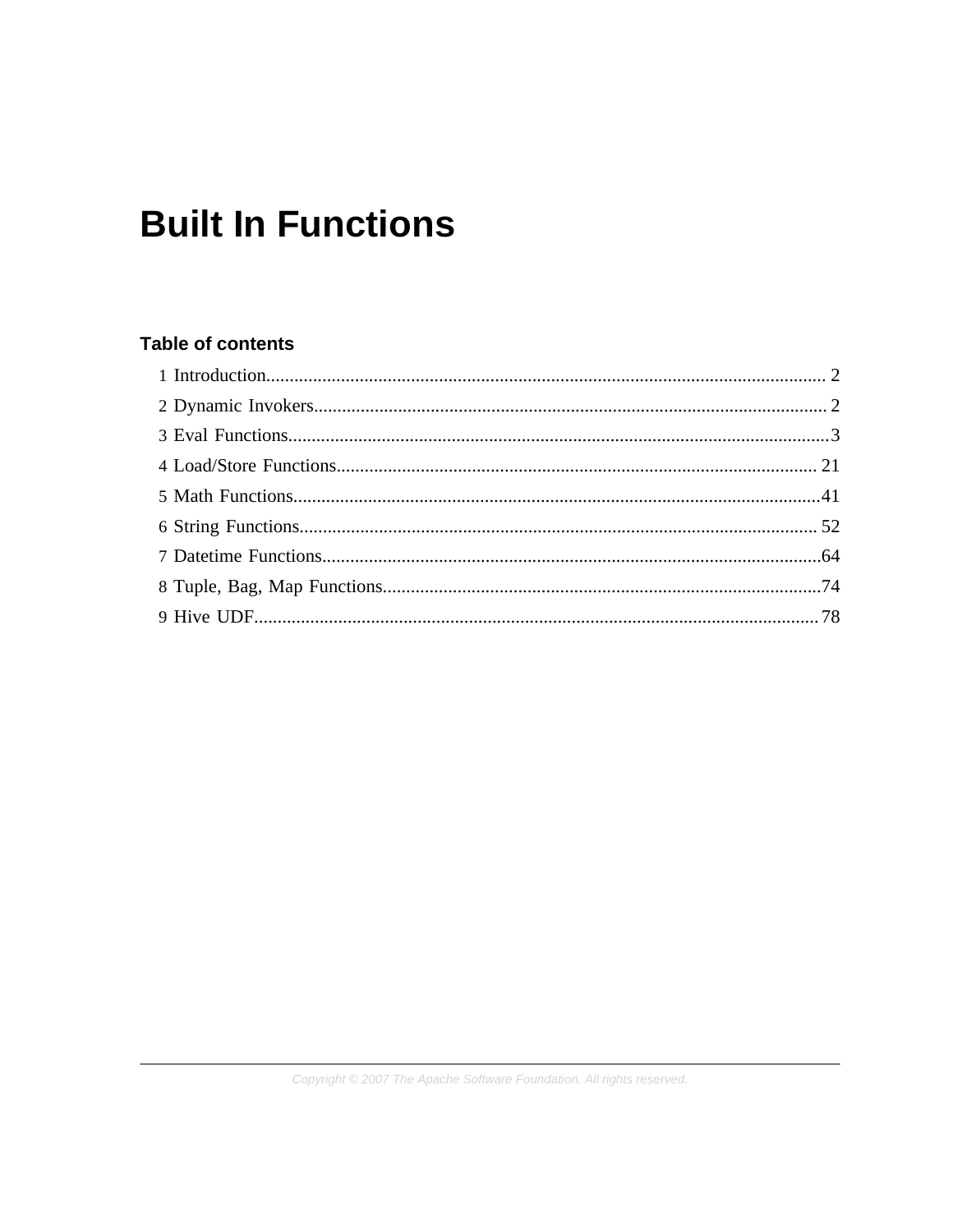# <span id="page-1-0"></span>**1 Introduction**

Pig comes with a set of built in functions (the eval, load/store, math, string, bag and tuple functions). Two main properties differentiate built in functions from [user defined functions](udf.html) (UDFs). First, built in functions don't need to be registered because Pig knows where they are. Second, built in functions don't need to be qualified when they are used because Pig knows where to find them.

# <span id="page-1-1"></span>**2 Dynamic Invokers**

Often you may need to use a simple function that is already provided by standard Java libraries, but for which a [user defined functions](udf.html) (UDF) has not been written. Dynamic invokers allow you to refer to Java functions without having to wrap them in custom UDFs, at the cost of doing some Java reflection on every function call.

```
...
DEFINE UrlDecode InvokeForString('java.net.URLDecoder.decode', 'String String'); 
encoded_strings = LOAD 'encoded_strings.txt' as (encoded:chararray);
decoded_strings = FOREACH encoded_strings GENERATE UrlDecode(encoded, 'UTF-8'); 
...
```
Currently, dynamic invokers can be used for any static function that:

- Accepts no arguments or accepts some combination of strings, ints, longs, doubles, floats, or arrays with these same types
- Returns a string, an int, a long, a double, or a float

Only primitives can be used for numbers; no capital-letter numeric classes can be used as arguments. Depending on the return type, a specific kind of invoker must be used: InvokeForString, InvokeForInt, InvokeForLong, InvokeForDouble, or InvokeForFloat.

The [DEFINE](basic.html#define) statement is used to bind a keyword to a Java method, as above. The first argument to the InvokeFor\* constructor is the full path to the desired method. The second argument is a space-delimited ordered list of the classes of the method arguments. This can be omitted or an empty string if the method takes no arguments. Valid class names are string, long, float, double, and int. Invokers can also work with array arguments, represented in Pig as DataBags of single-tuple elements. Simply refer to string[], for example. Class names are not case sensitive.

The ability to use invokers on methods that take array arguments makes methods like those in org.apache.commons.math.stat.StatUtils available (for processing the results of grouping your datasets, for example). This is helpful, but a word of caution: the resulting UDF will not be optimized for Hadoop, and the very significant benefits one gains from implementing the Algebraic and Accumulator interfaces are lost here. Be careful if you use invokers this way.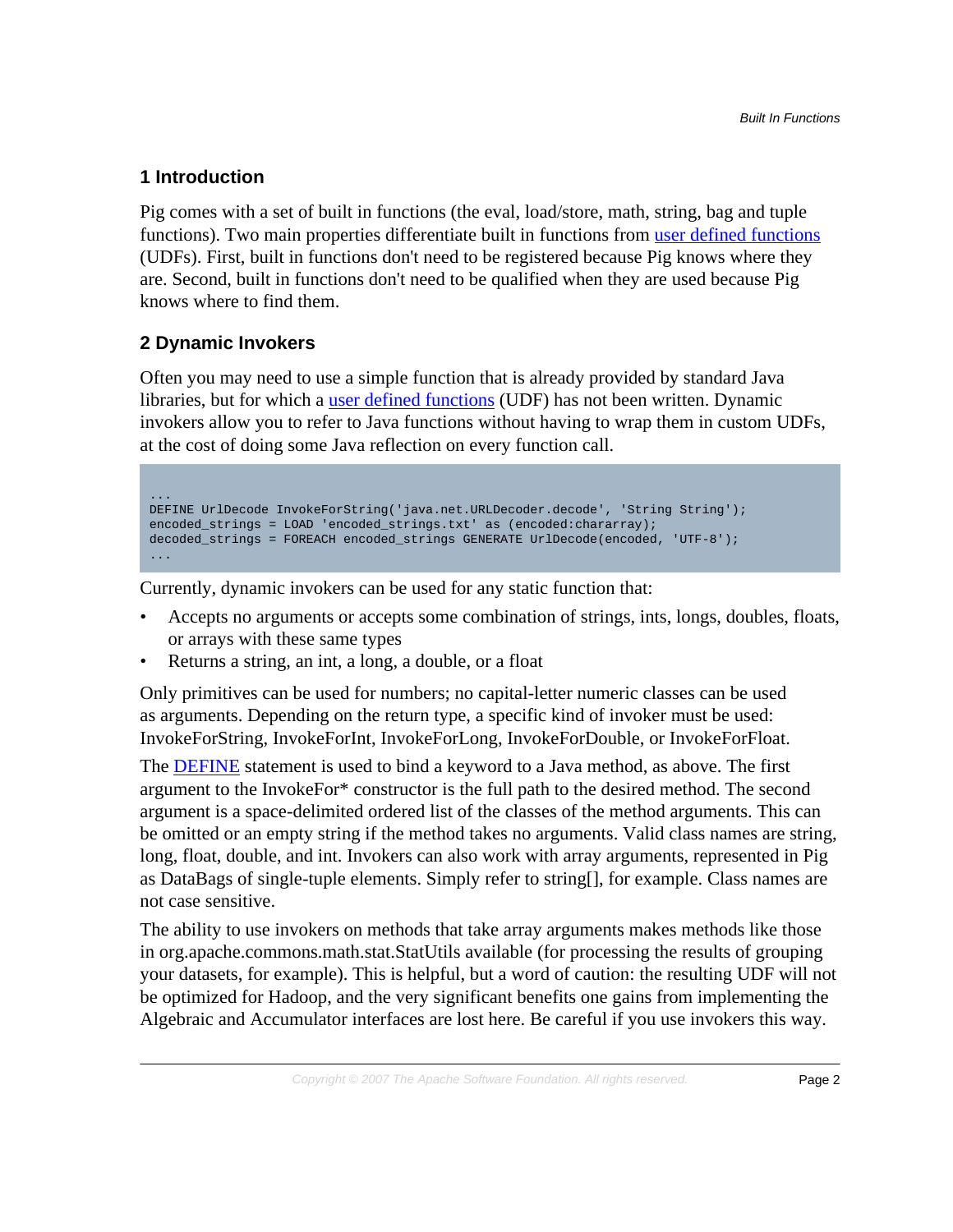# <span id="page-2-0"></span>**3 Eval Functions**

# **3.1 AVG**

Computes the average of the numeric values in a single-column bag.

# **3.1.1 Syntax**

| AVG(expression) |
|-----------------|
|-----------------|

# **3.1.2 Terms**

| of the bag should be data type int, long, float, double,<br>bigdecimal, biginteger or bytearray. |
|--------------------------------------------------------------------------------------------------|
|--------------------------------------------------------------------------------------------------|

# **3.1.3 Usage**

Use the AVG function to compute the average of the numeric values in a single-column bag. AVG requires a preceding GROUP ALL statement for global averages and a GROUP BY statement for group averages.

The AVG function ignores NULL values.

# **3.1.4 Example**

In this example the average GPA for each student is computed (see the **GROUP** operator for information about the field names in relation B).

```
A = LOAD 'student.txt' AS (name:chararray, term:chararray, gpa:float);
DUMP A;
(John,fl,3.9F)
(John,wt,3.7F)
(John,sp,4.0F)
(John,sm,3.8F)
(Mary,fl,3.8F)
(Mary,wt,3.9F)
(Mary,sp,4.0F)
(Mary,sm,4.0F)
B = GROUP A BY name;
DUMP B;
(\texttt{John},\{(\texttt{John},\texttt{fl},3.9F),(\texttt{John},\texttt{wt},3.7F),(\texttt{John},\texttt{sp},4.0F),(\texttt{John},\texttt{sm},3.8F)\})(Mary, {(Mary, fl, 3.8F), (Mary, wt, 3.9F), (Mary, sp, 4.0F), (Mary, sm, 4.0F)}C = FOREACH B GENERATE A.name, AVG(A.gpa);DUMP C;
```
Copyright  $\odot$  2007 The Apache Software Foundation. All rights reserved. **Page 3**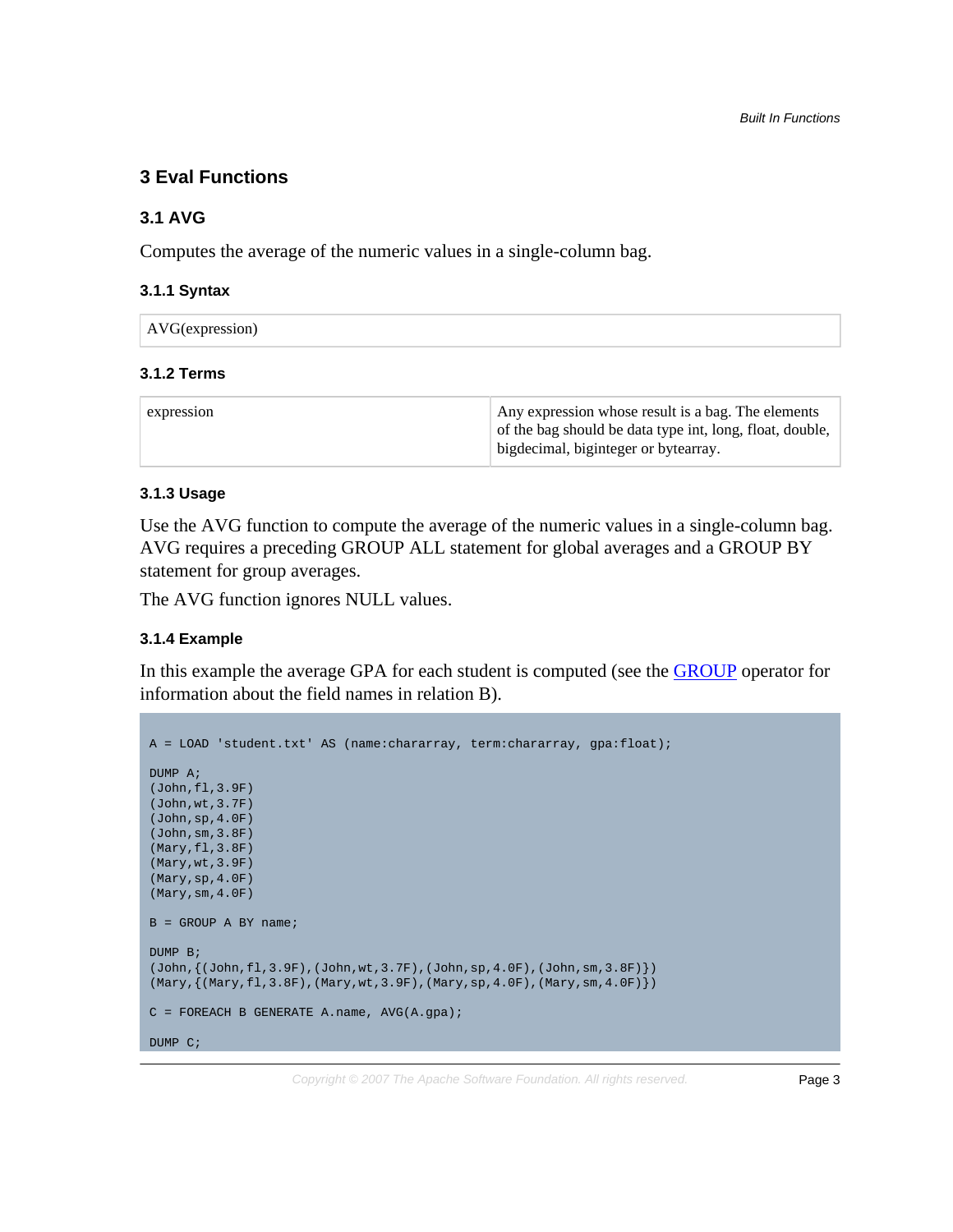```
(\{(\text{John})\},(\text{John})\},(\text{John})\},(\text{John})\},3.850000023841858)
({(Mary),(Mary),(Mary),(Mary)},3.925000011920929)
```
# **3.1.5 Types Tables**

|     | 1nt    | long   | float  | double |                                       | bigdecimal biginteger | ∣ chararray | bytearray         |
|-----|--------|--------|--------|--------|---------------------------------------|-----------------------|-------------|-------------------|
| AVG | double | double | double | double | bigdecimal bigdecimal error<br>$\ast$ | ∗                     |             | cast as<br>double |

\* Average values for datatypes bigdecimal and biginteger have precision setting [java.math.MathContext.DECIMAL128.](http://docs.oracle.com/javase/7/docs/api/java/math/MathContext.html#DECIMAL128)

# **3.2 BagToString**

Concatenate the elements of a Bag into a chararray string, placing an optional delimiter between each value.

# **3.2.1 Syntax**

BagToString(vals:bag [, delimiter:chararray])

# **3.2.2 Terms**

| vals      | A bag of arbitrary values. They will each be cast to<br>chararray if they are not already. |
|-----------|--------------------------------------------------------------------------------------------|
| delimiter | A chararray value to place between elements of the<br>bag; defaults to underscore '_'.     |

# **3.2.3 Usage**

BagToString creates a single string from the elements of a bag, similar to SQL's GROUP CONCAT function. Keep in mind the following:

- Bags can be of arbitrary size, while strings in Java cannot: you will either exhaust available memory or exceed the maximum number of characters (about 2 billion). One of the worst features a production job can have is thresholding behavior: everything will seem nearly fine until the data size of your largest bag grows from nearly-too-big to justbarely-too-big.
- Bags are disordered unless you explicitly apply a nested ORDER BY operation as demonstrated below. A nested FOREACH will preserve ordering, letting you order by one combination of fields then project out just the values you'd like to concatenate.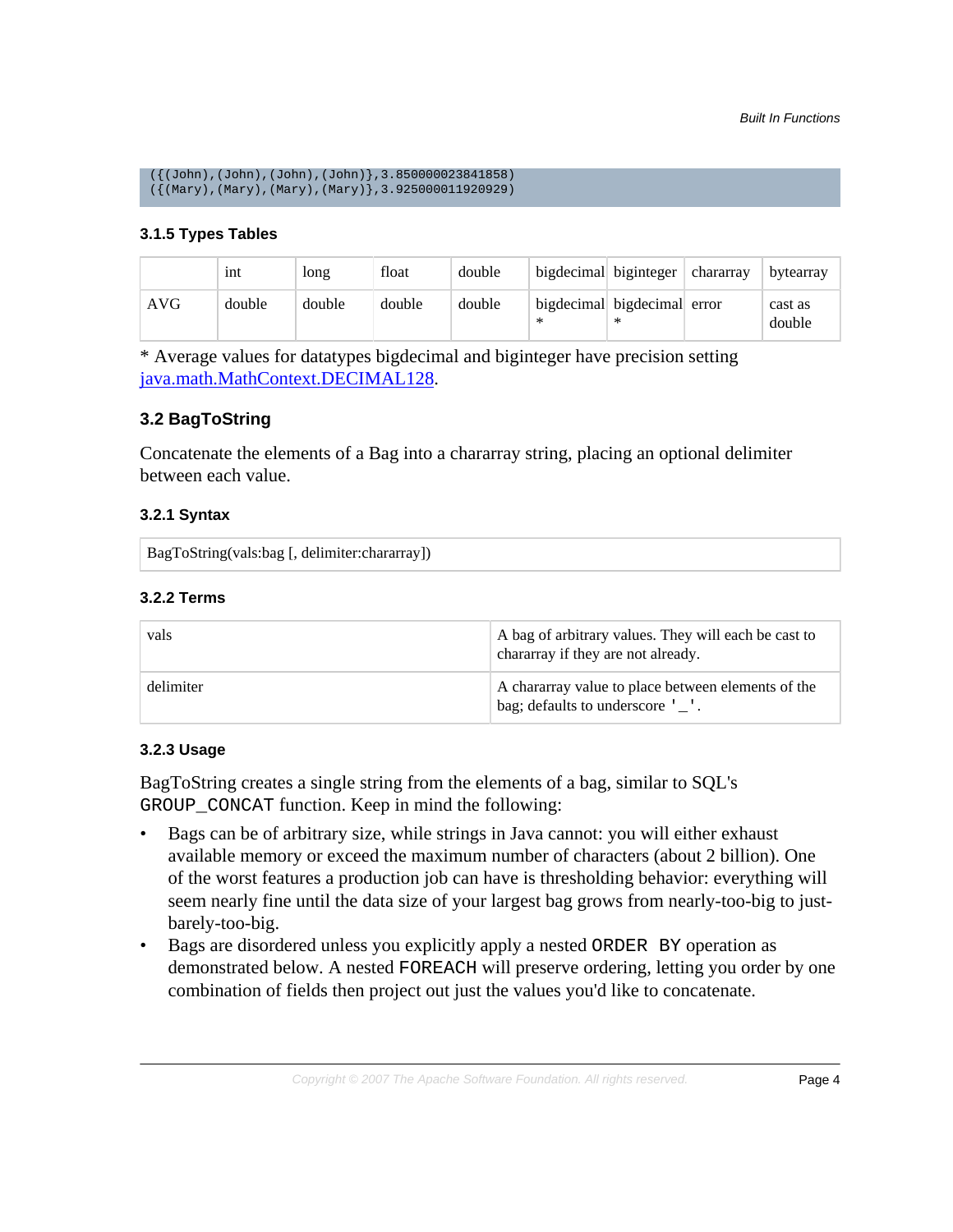• The default string conversion is applied to each element. If the bags contents are not atoms (tuple, map, etc), this may be not be what you want. Use a nested FOREACH to format values and then compose them with BagToString as shown below

Examples:

| vals                                       | delimiter                 | BagToString(vals,<br>delimiter) | <b>Notes</b>                                                                              |
|--------------------------------------------|---------------------------|---------------------------------|-------------------------------------------------------------------------------------------|
| ${ ( 'BOS'), ( 'NYA') }$ ,<br>$('BAL')$ }  |                           | BOS NYA BAL                     | If only one argument<br>is given, the field<br>is delimited with<br>underscore characters |
| ${ ( 'BOS'), ( 'NYA') }$ ,<br>$('BAL')$ }  | $\mathbb{Z}$ $\mathbb{Z}$ | BOS NYA BAL                     | But you can supply your<br>own delimiter                                                  |
| ${ ( 'BOS') , ( 'NYA') , }$<br>$('BAL')$ } | $\mathbf{I}$              | <b>BOSNYABAL</b>                | Use an explicit empty<br>string to just smush<br>everything together                      |
| $\{(1), (2), (3)\}$                        | $\mathbf{L}$<br>Τ.        | 1 2 3                           | Elements are type-<br>converted for you (but)<br>see examples below)                      |

#### **3.2.4 Examples**

Simple delimited strings are simple:

```
team_parks = LOAD 'team_parks' AS (team_id:chararray, park_id:chararray,
 years:bag{(year_id:int)});
-- BOS BOS07 {(1995),(1997),(1996),(1998),(1999)}
-- NYA NYC16 {(1995),(1999),(1998),(1997),(1996)}
-- NYA NYC17 {(1998)}
-- SDN HON01 {(1997)}
-- SDN MNT01 \{(1996), (1999)\}\-- SDN SAN01 {(1999),(1997),(1998),(1995),(1996)}
team_parkslist = FOREACH (GROUP team_parks BY team_id) GENERATE
  group AS team_id, BagToString(team_parks.park_id, ';');
-- BOS BOS07
-- NYA NYC17;NYC16
-- SDN SAN01; MNT01; HON01
```
The default handling of complex elements works, but probably isn't what you want.

```
team_parkyearsugly = FOREACH (GROUP team_parks BY team_id) GENERATE
  group AS team_id,
  BagToString(team_parks.(park_id, years));
```
Copyright  $\odot$  2007 The Apache Software Foundation. All rights reserved. **Page 5**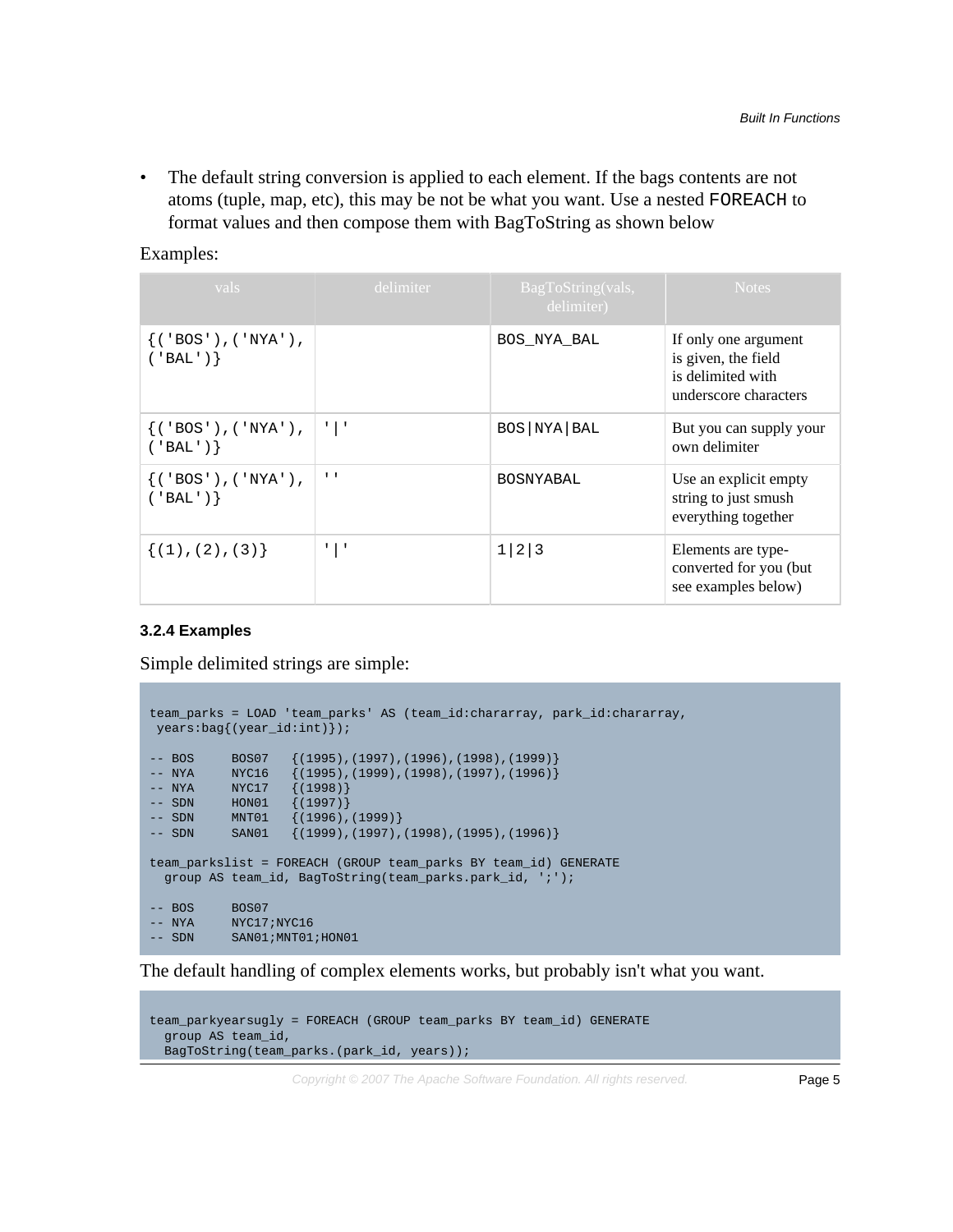```
-- BOS BOS07_{(1995),(1997),(1996),(1998),(1999)}
-- NYA NYC17_{(1998)}_NYC16_{(1995),(1999),(1998),(1997),(1996)}
          SAND1_{1}(1999),(1997),(1998),(1995),(1996)}_MNT01_\{(1996),(1999)}_HON01_\{(1997)\}
```
Instead, assemble it in pieces. In step 2, we sort on one field but process another; it remains in the sorted order.

```
team_park_yearslist = FOREACH team_parks {
  years_o = ORDER years BY year_id;
  GENERATE team_id, park_id, SIZE(years_o) AS n_years, BagToString(years_o, '/') AS
 yearslist;
\overline{\}team_parkyearslist = FOREACH (GROUP team_park_yearslist BY team_id) {
  tpy_o = ORDER team_park_yearslist BY n_years DESC, park_id ASC;
  tpy_f = FOREACH tpy_o GENERATE CONCAT(park_id, ':', yearslist);
  GENERATE group AS team_id, BagToString(tpy_f, ';');
  };
-- BOS BOS07:1995/1996/1997/1998/1999
-- NYA NYC16:1995/1996/1997/1998/1999;NYC17:1998
-- SDN SAN01:1995/1996/1997/1998/1999;MNT01:1996/1999;HON01:1997
```
# **3.3 BagToTuple**

Un-nests the elements of a bag into a tuple.

#### **3.3.1 Syntax**

| BagToTuple(expression) |
|------------------------|
|------------------------|

# **3.3.2 Terms**

| expression |  |
|------------|--|
|            |  |

An expression with data type bag.

#### **3.3.3 Usage**

BagToTuple creates a tuple from the elements of a bag. It removes only the first level of nesting; it does not recursively un-nest nested bags. Unlike FLATTEN, BagToTuple will not generate multiple output records per input record.

#### **3.3.4 Examples**

In this example, a bag containing tuples with one field is converted to a tuple.

```
A = LOAD 'bag_data' AS (B1:bag{T1:tuple(f1:chararray)});
DUMP A;
({( 'a')},({ 'b'}) ,({ 'c'})})
```
Copyright  $\odot$  2007 The Apache Software Foundation. All rights reserved. **Page 6**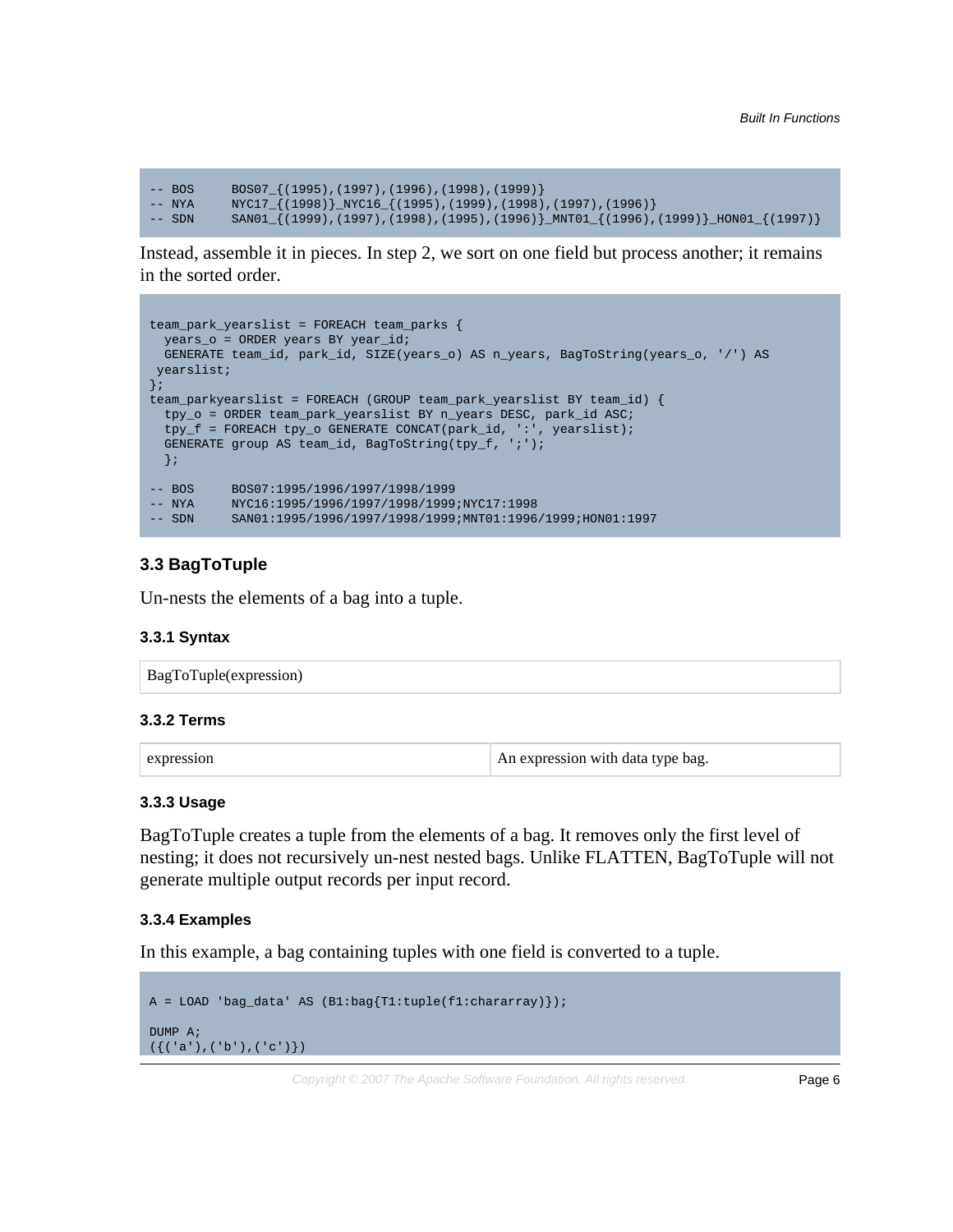```
({ ( 'd') , ( 'e') , ( 'f') })X = FOREACH A GENERATE BagToTuple(B1);
DUMP X;
(('a','b','c'))
(('d','e','f'))
```
In this example, a bag containing tuples with two fields is converted to a tuple.

```
A = LOAD 'bag_data' AS (B1:bag{T1:tuple(f1:int,f2:int)});
DUMP A;
(\{(4,1),(7,8),(4,9)\})({ (5,8), (4,3), (3,8)}X = FOREACH A GENERATE BagToTuple(B1);
DUMP X;
((4,1,7,8,4,9))((5,8,4,3,3,8))
```
# **3.4 Bloom**

Bloom filters are a common way to select a limited set of records before moving data for a join or other heavy weight operation.

# **3.4.1 Syntax**

| BuildBloom(String hashType, String mode, String vectorSize, String nbHash) |  |
|----------------------------------------------------------------------------|--|
| Bloom(String filename)                                                     |  |

# **3.4.2 Terms**

| hashtype   | The type of hash function to use. Valid values for the<br>hash functions are 'jenkins' and 'murmur'. |
|------------|------------------------------------------------------------------------------------------------------|
| mode       | Will be ignored, though by convention it should be<br>"fixed" or "fixedsize"                         |
| vectorSize | The number of bits in the bloom filter.                                                              |
| nbHash     | The number of hash functions used in constructing<br>the bloom filter.                               |
| filename   | File containing the serialized Bloom filter.                                                         |

See **Bloom Filter** for a discussion of how to select the number of bits and the number of hash functions.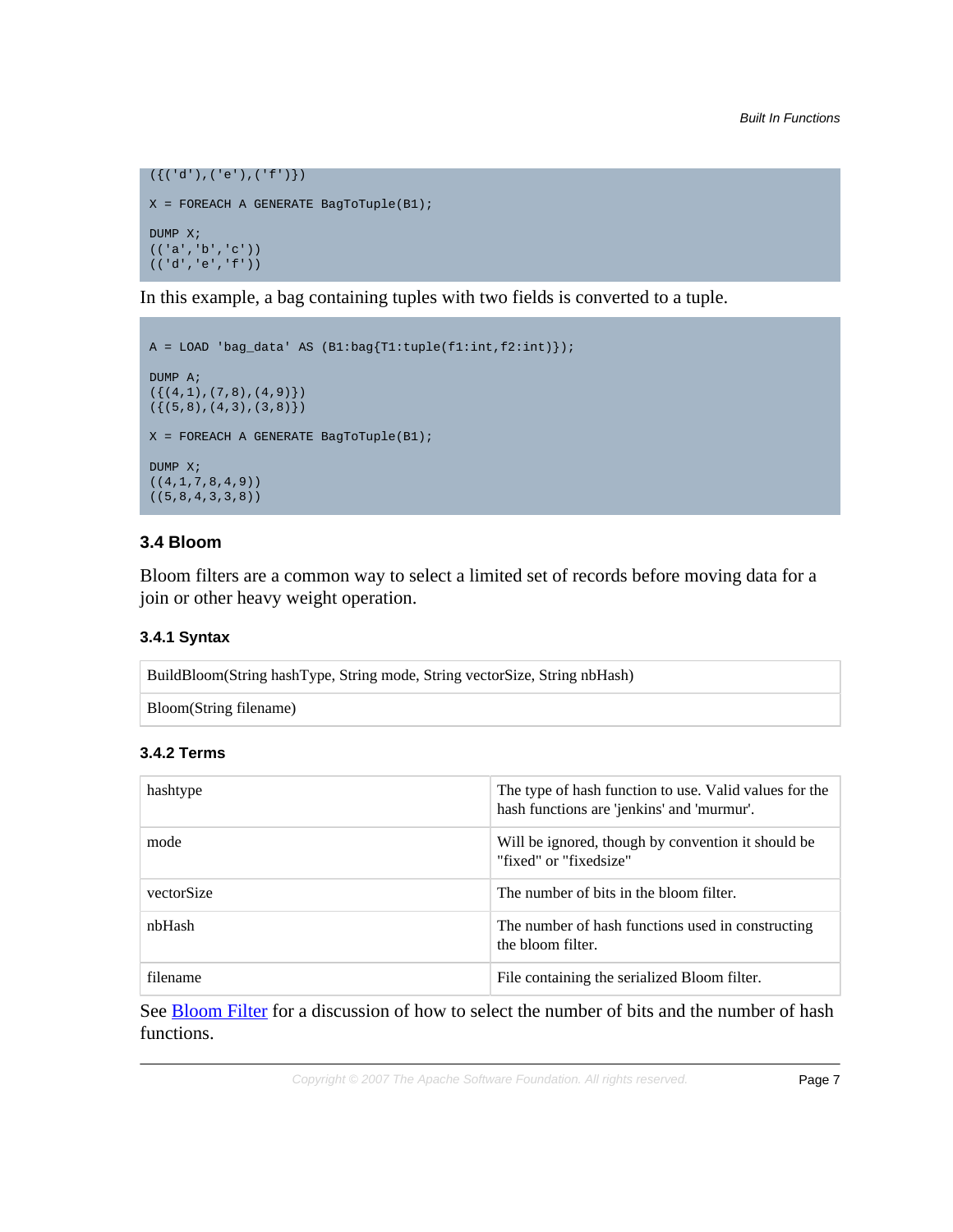# **3.4.3 Usage**

Bloom filters are a common way to select a limited set of records before moving data for a join or other heavy weight operation. For example, if one wanted to join a very large data set L with a smaller set S, and it was known that the number of keys in L that will match with S is small, building a bloom filter on S and then applying it to L before the join can greatly reduce the number of records from L that have to be moved from the map to the reduce, thus speeding the join.

The implementation uses Hadoop's bloom filters (org.apache.hadoop.util.bloom.BloomFilter) internally.

# **3.4.4 Examples**

```
 define bb BuildBloom('128', '3', 'jenkins');
small = load 'S' as (x, y, z);
 grpd = group small all;
fltrd = foreach qrpd qenerate bb(small.x);
 store fltrd in 'mybloom';
 exec;
 define bloom Bloom('mybloom');
large = load 'L' as (a, b, c);
flarge = filter large by bloom(L.a); joined = join small by x, flarge by a;
 store joined into 'results';
```
# **3.5 CONCAT**

Concatenates two or more expressions of identical type.

# **3.5.1 Syntax**

CONCAT (expression, expression, [...expression])

# **3.5.2 Terms**

# **3.5.3 Usage**

Use the CONCAT function to concatenate two or more expressions. The result values of the expressions must have identical types.

If any subexpression is null, the resulting expression is null.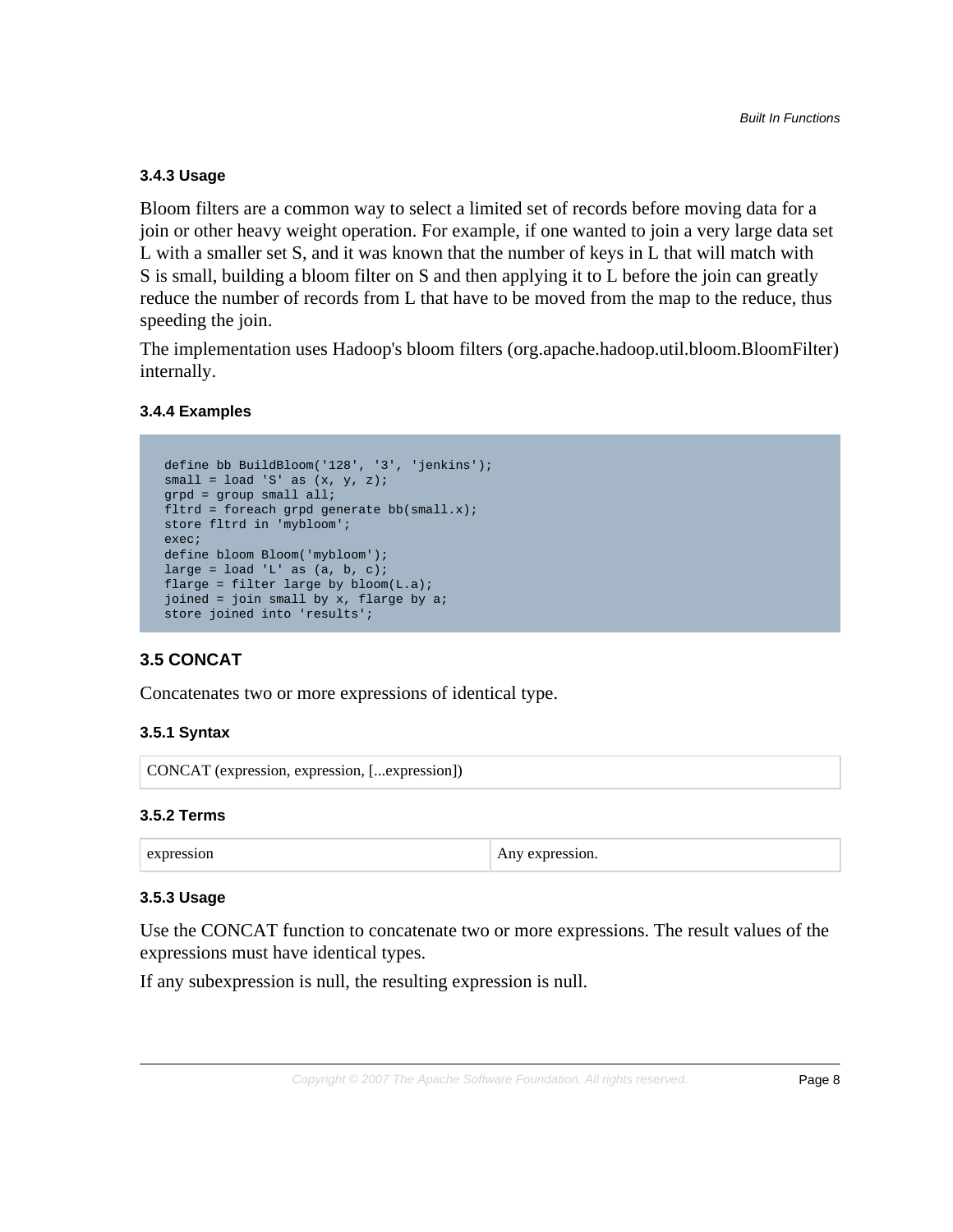# **3.5.4 Example**

In this example, fields f1, an underscore string literal, f2 and f3 are concatenated.

```
A = LOAD 'data' as (f1:chararray, f2:chararray, f3:chararray);
DUMP A;
(apache,open,source)
(hadoop,map,reduce)
(pig,pig,latin)
X = FOREACH A GENERATE CONCAT(f1, '_', f2,f3);
DUMP X;
(apache_opensource)
(hadoop_mapreduce)
(pig_piglatin)
```
# <span id="page-8-0"></span>**3.6 COUNT**

Computes the number of elements in a bag.

#### **3.6.1 Syntax**

```
COUNT(expression)
```
#### **3.6.2 Terms**

#### **3.6.3 Usage**

Use the COUNT function to compute the number of elements in a bag. COUNT requires a preceding GROUP ALL statement for global counts and a GROUP BY statement for group counts.

The COUNT function follows syntax semantics and ignores nulls. What this means is that a tuple in the bag will not be counted if the FIRST FIELD in this tuple is NULL. If you want to include NULL values in the count computation, use [COUNT\\_STAR.](#page-9-0)

Note: You cannot use the tuple designator (\*) with COUNT; that is, COUNT(\*) will not work.

#### **3.6.4 Example**

In this example the tuples in the bag are counted (see the **GROUP** operator for information about the field names in relation B).

Copyright  $\odot$  2007 The Apache Software Foundation. All rights reserved. **Page 9**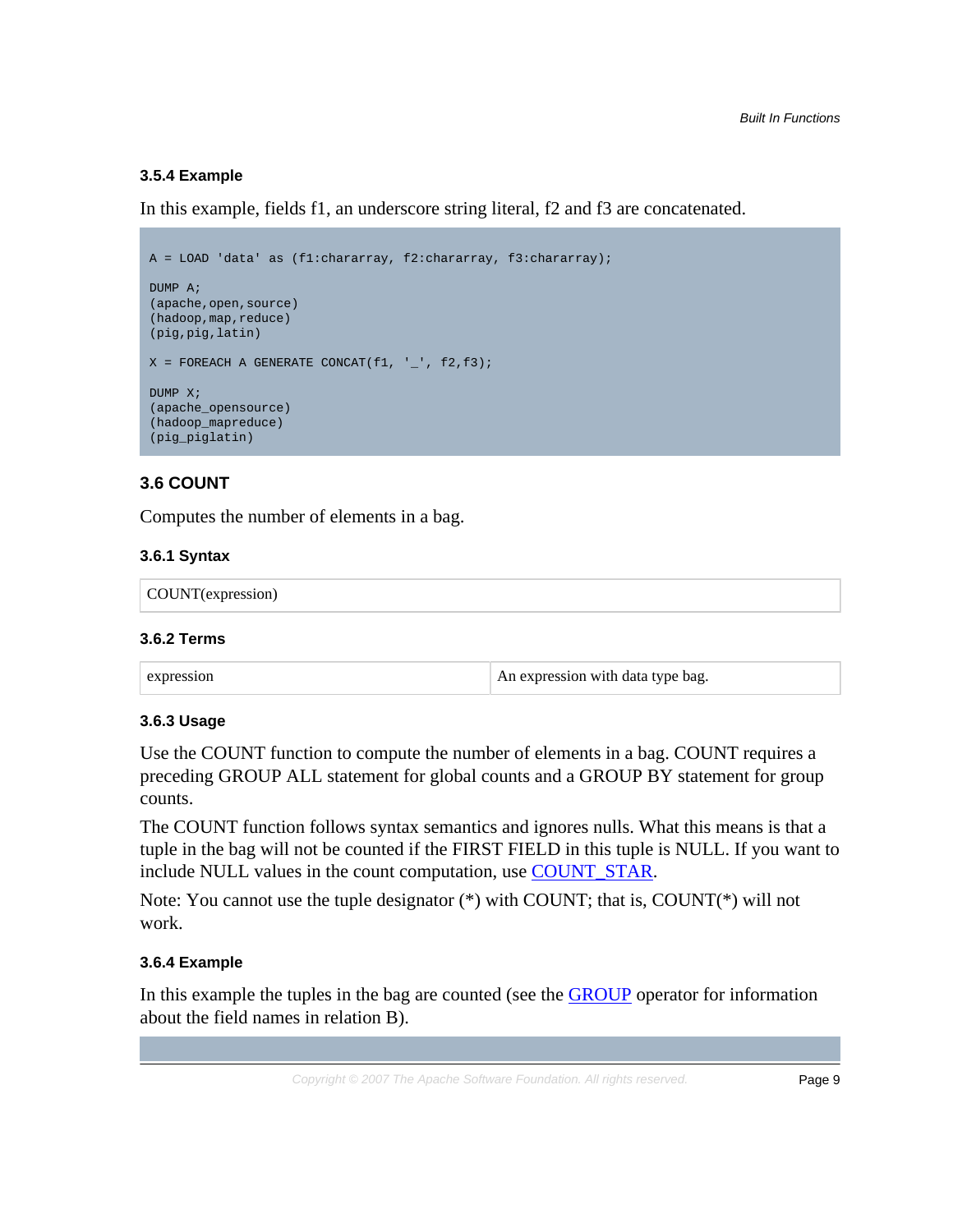```
A = LOAD 'data' AS (f1:int,f2:int,f3:int);
DUMP A;
(1,2,3)
(4,2,1)
(8,3,4)
(4,3,3)
(7,2,5)
(8,4,3)
B = GROUP A BY f1;
DUMP B;
(1,\{(1,2,3)\})(4, \{ (4, 2, 1), (4, 3, 3) \})(7, {(7, 2, 5)}(8, {(8,3,4), (8,4,3)}X = FOREACH B GENERATE COUNT(A);DUMP X;
(1L)
(2L)
(1L)
(2L)
```
# **3.6.5 Types Tables**

|              | 1nt  | long | float | double | chararray | bytearray |
|--------------|------|------|-------|--------|-----------|-----------|
| <b>COUNT</b> | long | long | long  | long   | long      | long      |

# <span id="page-9-0"></span>**3.7 COUNT\_STAR**

Computes the number of elements in a bag.

# **3.7.1 Syntax**

```
COUNT_STAR(expression)
```
# **3.7.2 Terms**

| An expression with data type bag. |
|-----------------------------------|
|                                   |

# **3.7.3 Usage**

Use the COUNT\_STAR function to compute the number of elements in a bag. COUNT\_STAR requires a preceding GROUP ALL statement for global counts and a GROUP BY statement for group counts.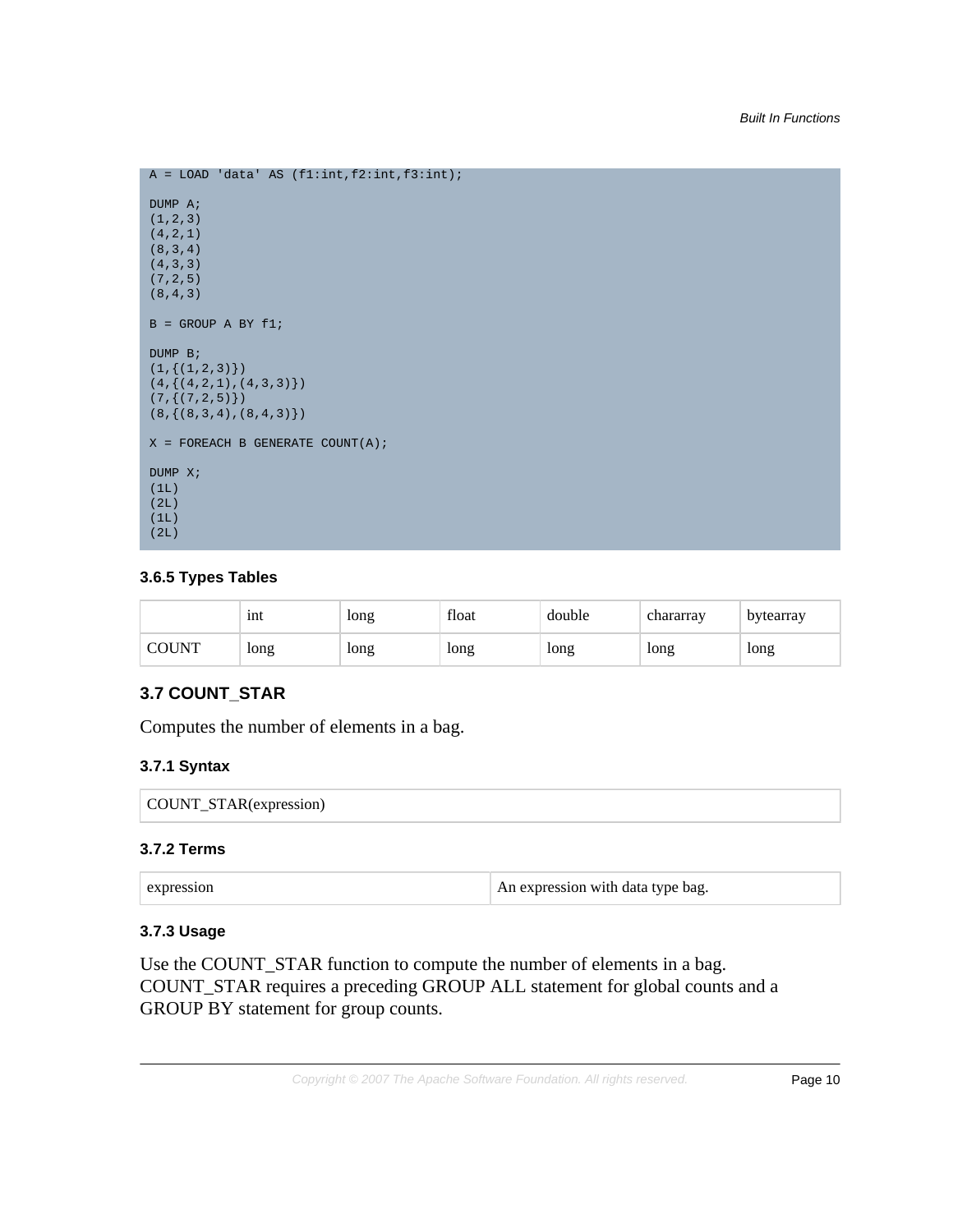COUNT\_STAR includes NULL values in the count computation (unlike [COUNT,](#page-8-0) which ignores NULL values).

#### **3.7.4 Example**

In this example COUNT\_STAR is used to count the tuples in a bag.

```
X = FOREACH B GENERATE COUNT_STAR(A);
```
# **3.8 DIFF**

Compares two fields in a tuple.

#### **3.8.1 Syntax**

DIFF (expression, expression)

#### **3.8.2 Terms**

expression An expression An expression with any data type.

#### **3.8.3 Usage**

The DIFF function takes two bags as arguments and compares them. Any tuples that are in one bag but not the other are returned in a bag. If the bags match, an empty bag is returned. If the fields are not bags then they will be wrapped in tuples and returned in a bag if they do not match, or an empty bag will be returned if the two records match. The implementation assumes that both bags being passed to the DIFF function will fit entirely into memory simultaneously. If this is not the case the UDF will still function but it will be VERY slow.

#### **3.8.4 Example**

In this example DIFF compares the tuples in two bags.

```
A = LOAD 'bag_data' AS (B1:bag{T1:tuple(t1:int,t2:int)},B2:bag{T2:tuple(f1:int,f2:int)});
DUMP A;
({(8,9),(0,1)},{(8,9),(1,1)})
({(2,3),(4,5)},({2,3),(4,5)})({(6,7),(3,7)};({2,2}),(3,7))DESCRIBE A;
a: {B1: {T1: (t1: int, t2: int)}, B2: {T2: (f1: int, f2: int)} }X = FOREACH A GENERATE DIFF(B1,B2);
grunt> dump x;
```
Copyright  $\odot$  2007 The Apache Software Foundation. All rights reserved. **Page 11**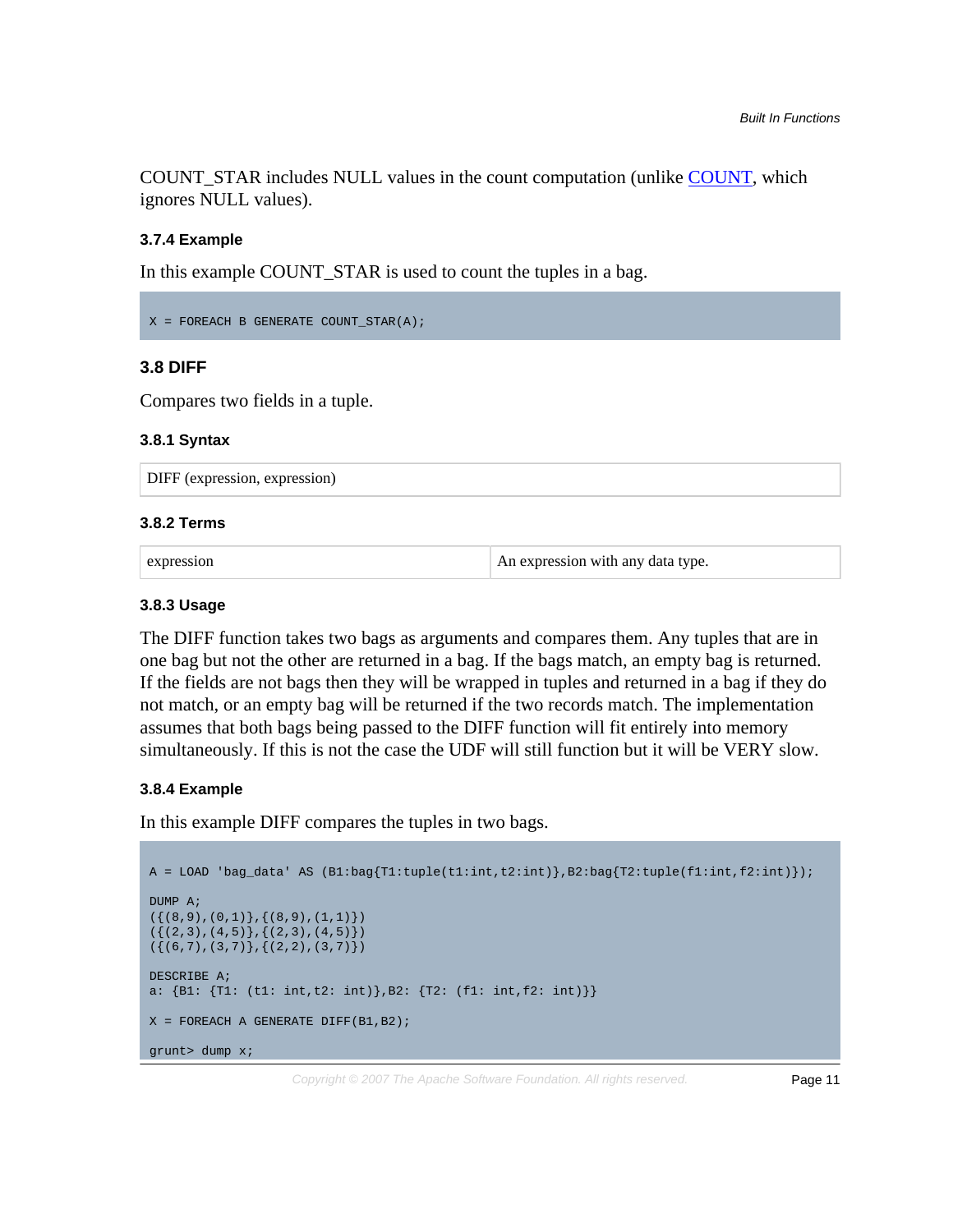

# **3.9 IsEmpty**

Checks if a bag or map is empty.

#### **3.9.1 Syntax**

| IsEmpty(expression) |  |
|---------------------|--|
|---------------------|--|

#### **3.9.2 Terms**

expression An expression An expression with any data type.

#### **3.9.3 Usage**

The IsEmpty function checks if a bag or map is empty (has no data). The function can be used to filter data.

# **3.9.4 Example**

In this example all students with an SSN but no name are located.

```
SSN = load 'ssn.txt' using PigStorage() as (ssn:long);
SSN_NAME = load 'students.txt' using PigStorage() as (ssn:long, name:chararray);
/* do a cogroup of SSN with SSN_Name */
X = COGROUP SSN by ssn, SSN_NAME by ssn;
/* only keep those ssn's for which there is no name */
Y = filter X by IsEmpty(SSN_NAME);
```
# **3.10 MAX**

Computes the maximum of the numeric values or chararrays in a single-column bag. MAX requires a preceding GROUP ALL statement for global maximums and a GROUP BY statement for group maximums.

#### **3.10.1 Syntax**

MAX(expression)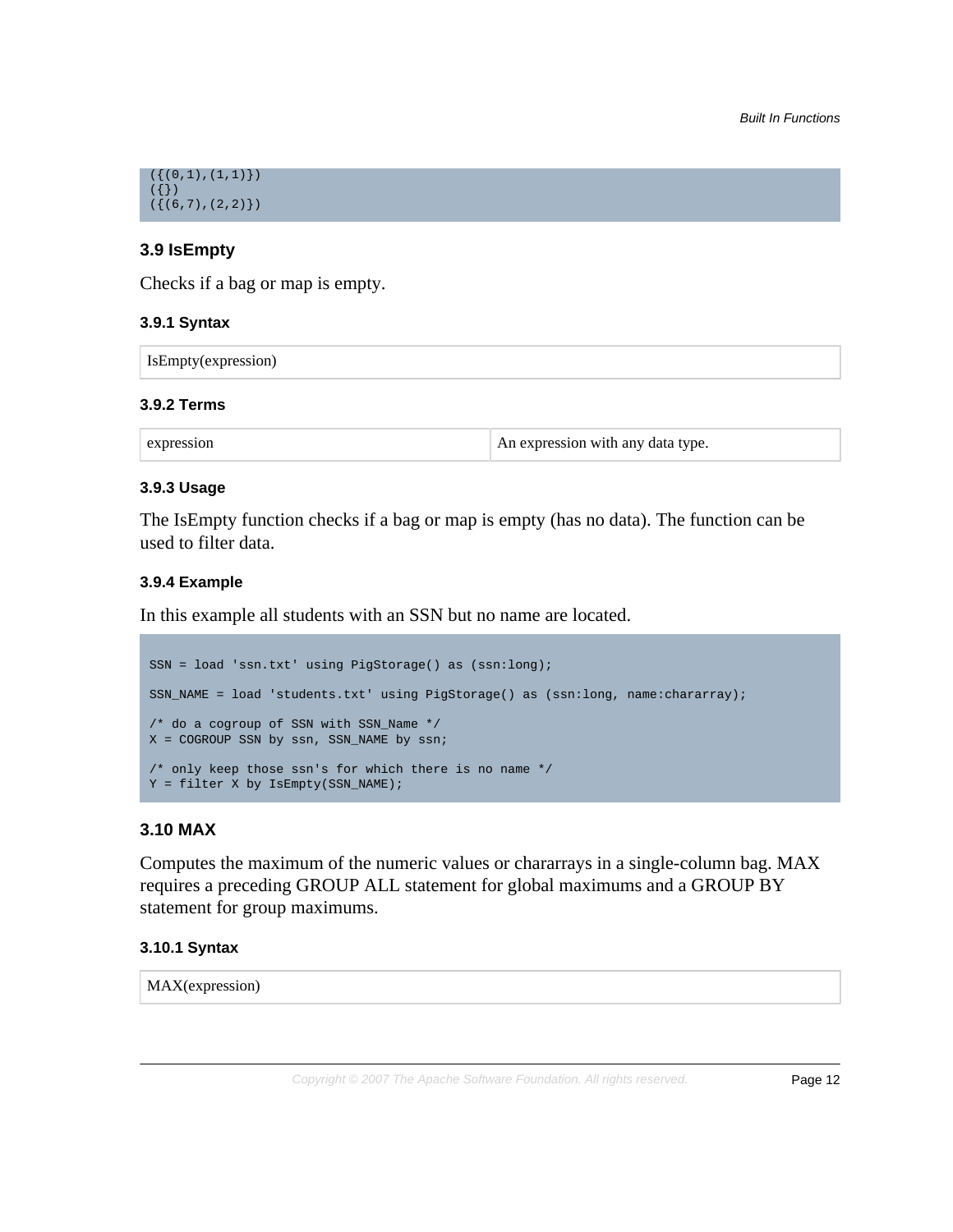#### **3.10.2 Terms**

| expression | An expression with data types int, long, float, double,<br>bigdecimal, biginteger, chararray, datetime or |
|------------|-----------------------------------------------------------------------------------------------------------|
|            | bytearray.                                                                                                |

#### **3.10.3 Usage**

Use the MAX function to compute the maximum of the numeric values or chararrays in a single-column bag.

The MAX function ignores NULL values.

#### **3.10.4 Example**

In this example the maximum GPA for all terms is computed for each student (see the GROUP operator for information about the field names in relation B).

```
A = LOAD 'student' AS (name:chararray, session:chararray, gpa:float);
DUMP A;
(John,fl,3.9F)
(John,wt,3.7F)
(John,sp,4.0F)
(John,sm,3.8F)
(Mary,fl,3.8F)
(Mary,wt,3.9F)
(Mary,sp,4.0F)
(Mary,sm,4.0F)
B = GROUP A BY name;
DUMP B;
(John, { (John, fl, 3.9F) }, (John, wt, 3.7F) , (John, sp, 4.0F) , (John, sm, 3.8F) \})(Mary, {(Mary, f1, 3.8F), (Mary, wt, 3.9F), (Mary, sp, 4.0F), (Mary, sm, 4.0F)}X = FOREACH B GENERATE group, MAX(A.gpa);DUMP X;
(John,4.0F)
(Mary,4.0F)
```
#### **3.10.5 Types Tables**

|            | 1nt | long | float | double | bigdecima biginteger chararray datetime |  | bytearray         |
|------------|-----|------|-------|--------|-----------------------------------------|--|-------------------|
| <b>MAX</b> | 1nt | long | float | double | bigdecima biginteger chararray datetime |  | cast as<br>double |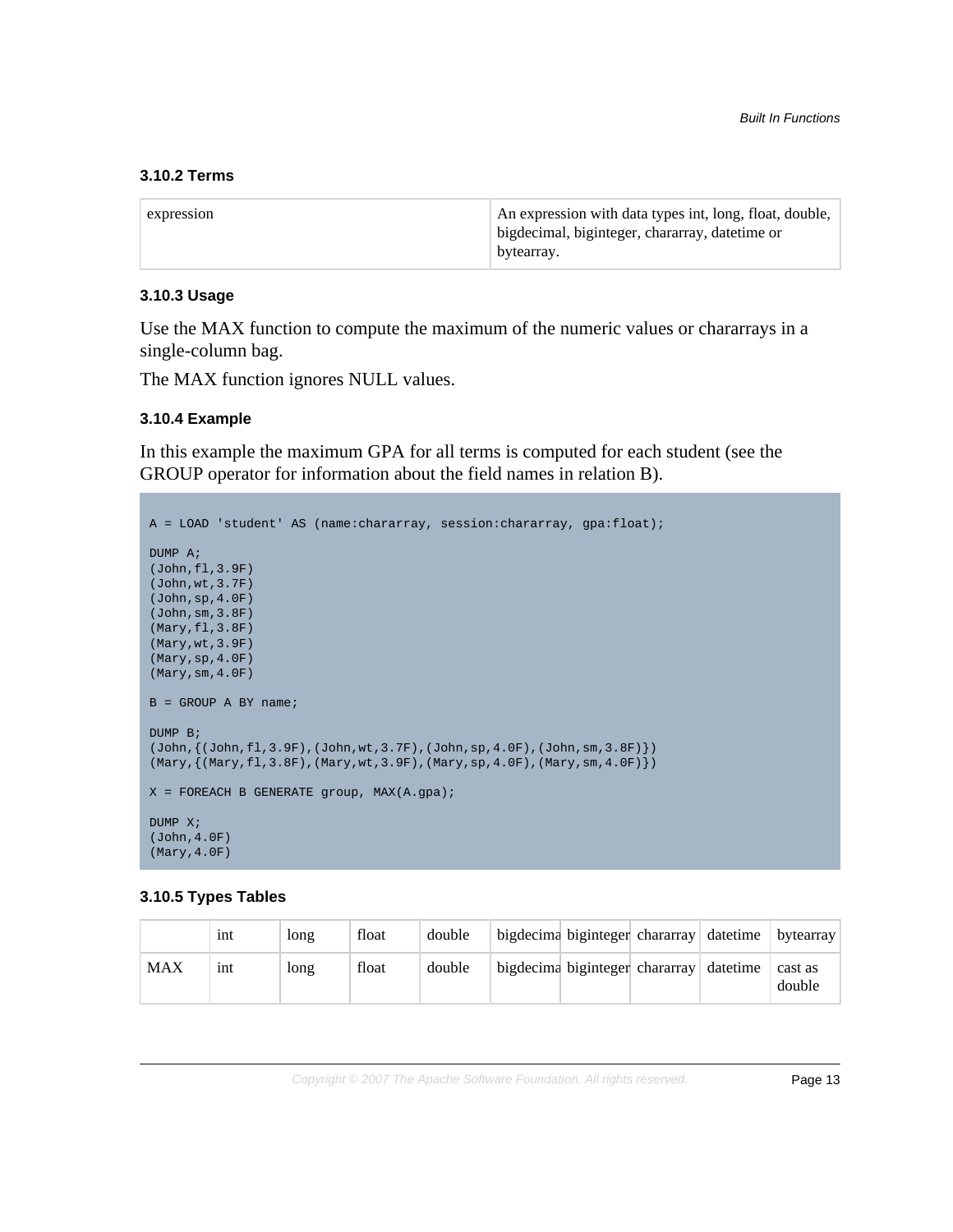#### **3.11 MIN**

Computes the minimum of the numeric values or chararrays in a single-column bag. MIN requires a preceding GROUP… ALL statement for global minimums and a GROUP … BY statement for group minimums.

#### **3.11.1 Syntax**

# **3.11.2 Terms**

| expression | An expression with data types int, long, float, double,<br>bigdecimal, biginteger, chararray, datetime or<br>bytearray. |
|------------|-------------------------------------------------------------------------------------------------------------------------|
|------------|-------------------------------------------------------------------------------------------------------------------------|

#### **3.11.3 Usage**

Use the MIN function to compute the minimum of a set of numeric values or chararrays in a single-column bag.

The MIN function ignores NULL values.

#### **3.11.4 Example**

In this example the minimum GPA for all terms is computed for each student (see the GROUP operator for information about the field names in relation B).

```
A = LOAD 'student' AS (name:chararray, session:chararray, gpa:float);
DUMP A;
(John,fl,3.9F)
(John,wt,3.7F)
(John,sp,4.0F)
(John,sm,3.8F)
(Mary,fl,3.8F)
(Mary,wt,3.9F)
(Mary,sp,4.0F)
(Mary,sm,4.0F)
B = GROUP A BY name;
DUMP B;
(John, { (John, f1, 3.9F), (John, wt, 3.7F), (John, sp, 4.0F), (John, sm, 3.8F) } )(Mary,{(Mary,fl,3.8F),(Mary,wt,3.9F),(Mary,sp,4.0F),(Mary,sm,4.0F)})
X = FOREACH B GENERATE group, MIN(A.gpa);
DUMP X;
(John,3.7F)
```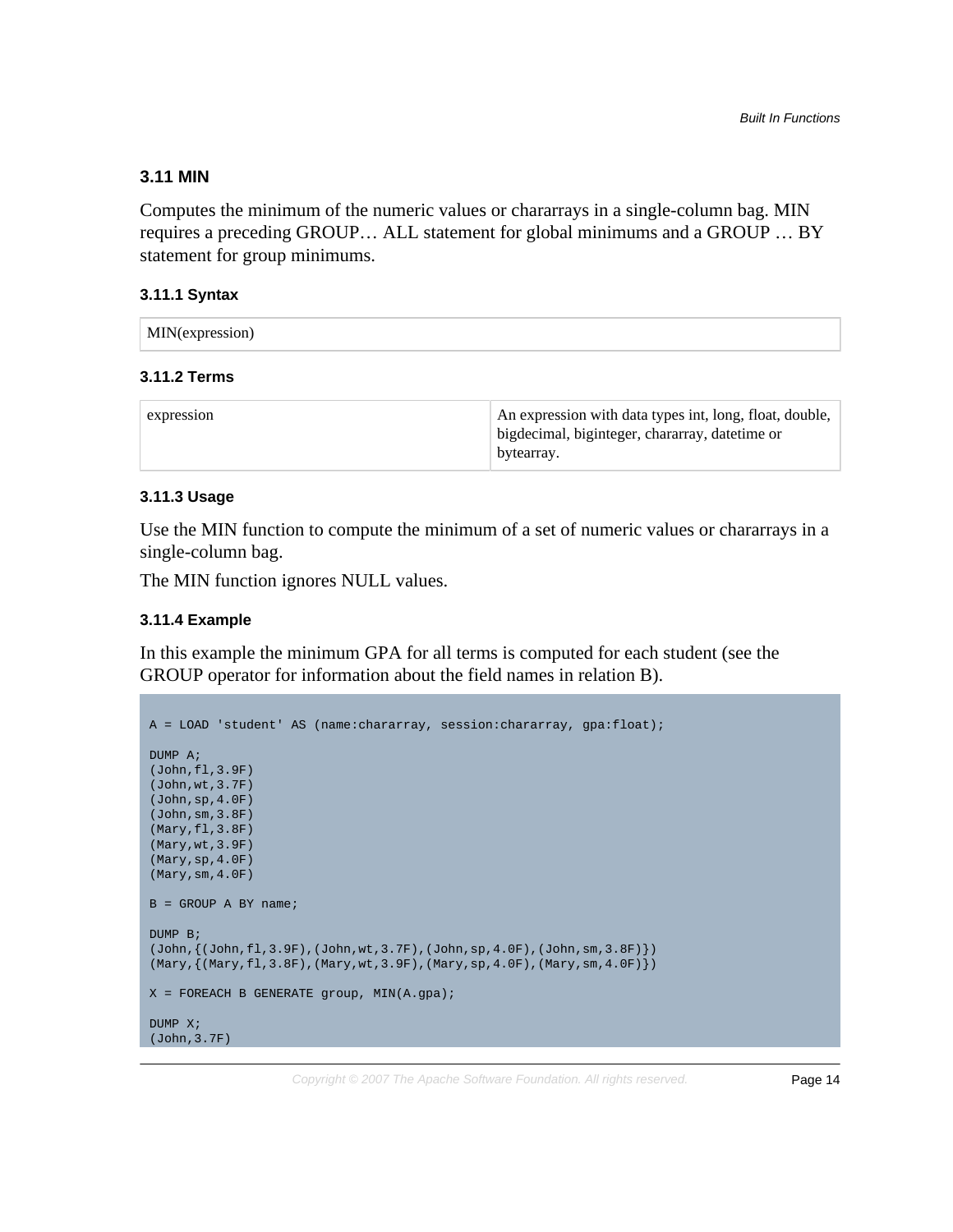#### (Mary,3.8F)

#### **3.11.5 Types Tables**

|            | 1nt | long | float | double | bigdecima biginteger chararray datetime bytearray |  |                   |
|------------|-----|------|-------|--------|---------------------------------------------------|--|-------------------|
| <b>MIN</b> | 1nt | long | float | double | bigdecima biginteger chararray datetime           |  | cast as<br>double |

#### **3.12 PluckTuple**

Allows the user to specify a string prefix, and then filter for the columns in a relation that begin with that prefix or match that regex pattern. Optionally, include flag 'false' to filter for columns that do not match that prefix or match that regex pattern

#### **3.12.1 Syntax**

| DEFINE pluck PluckTuple(expression1)              |  |
|---------------------------------------------------|--|
| DEFINE pluck PluckTuple(expression1, expression3) |  |
| pluck(expression2)                                |  |

#### **3.12.2 Terms**

| expression1 | A prefix to pluck by or an regex pattern to pluck by                         |
|-------------|------------------------------------------------------------------------------|
| expression2 | The fields to apply the pluck to, usually '*'                                |
| expression3 | A boolean flag to indicate whether to include or<br>exclude matching columns |

# **3.12.3 Usage**

Example:

```
a = load 'a' as (x, y);b = load 'b' as (x, y);
c = join a by x, b by x;DEFINE pluck PluckTuple('a::');
d = foreach c generate FLATTEN(pluck(*));
describe c;
c: {a::x: bytearray,a::y: bytearray,b::x: bytearray,b::y: bytearray}
describe d;
d: {plucked::a::x: bytearray,plucked::a::y: bytearray}
DEFINE pluckNegative PluckTuple('a::','false');
d = foreach c generate FLATTEN(pluckNegative(*));
describe d;
d: {plucked::b::x: bytearray,plucked::b::y: bytearray}
```
Copyright  $\odot$  2007 The Apache Software Foundation. All rights reserved. **Page 15**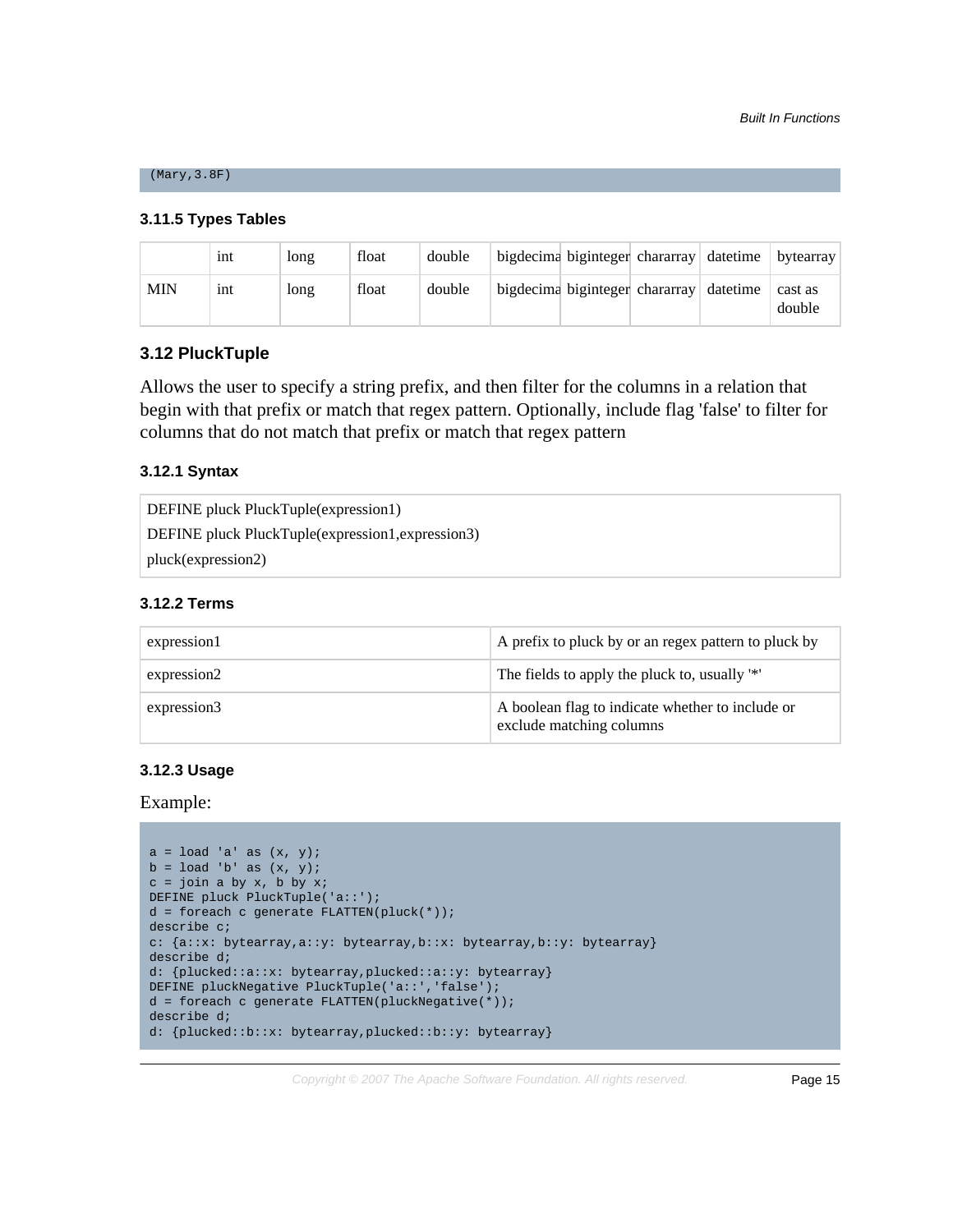# **3.13 SIZE**

Computes the number of elements based on any Pig data type.

#### **3.13.1 Syntax**

# **3.13.2 Terms**

| expression | An expression with any data type. |
|------------|-----------------------------------|
|------------|-----------------------------------|

#### **3.13.3 Usage**

Use the SIZE function to compute the number of elements based on the data type (see the Types Tables below). SIZE includes NULL values in the size computation. SIZE is not algebraic.

If the tested object is null, the SIZE function returns null.

#### **3.13.4 Example**

In this example the number of characters in the first field is computed.

```
A = LOAD 'data' as (f1:chararray, f2:chararray, f3:chararray);
(apache,open,source)
(hadoop,map,reduce)
(pig,pig,latin)
X = FOREACH A GENERATE SIZE(f1);
DUMP X;
(6L)
(6L)
(3L)
```
#### **3.13.5 Types Tables**

| int       | returns 1                                 |
|-----------|-------------------------------------------|
| long      | returns 1                                 |
| float     | returns 1                                 |
| double    | returns 1                                 |
| chararray | returns number of characters in the array |
| bytearray | returns number of bytes in the array      |

Copyright © 2007 The Apache Software Foundation. All rights reserved. Page 16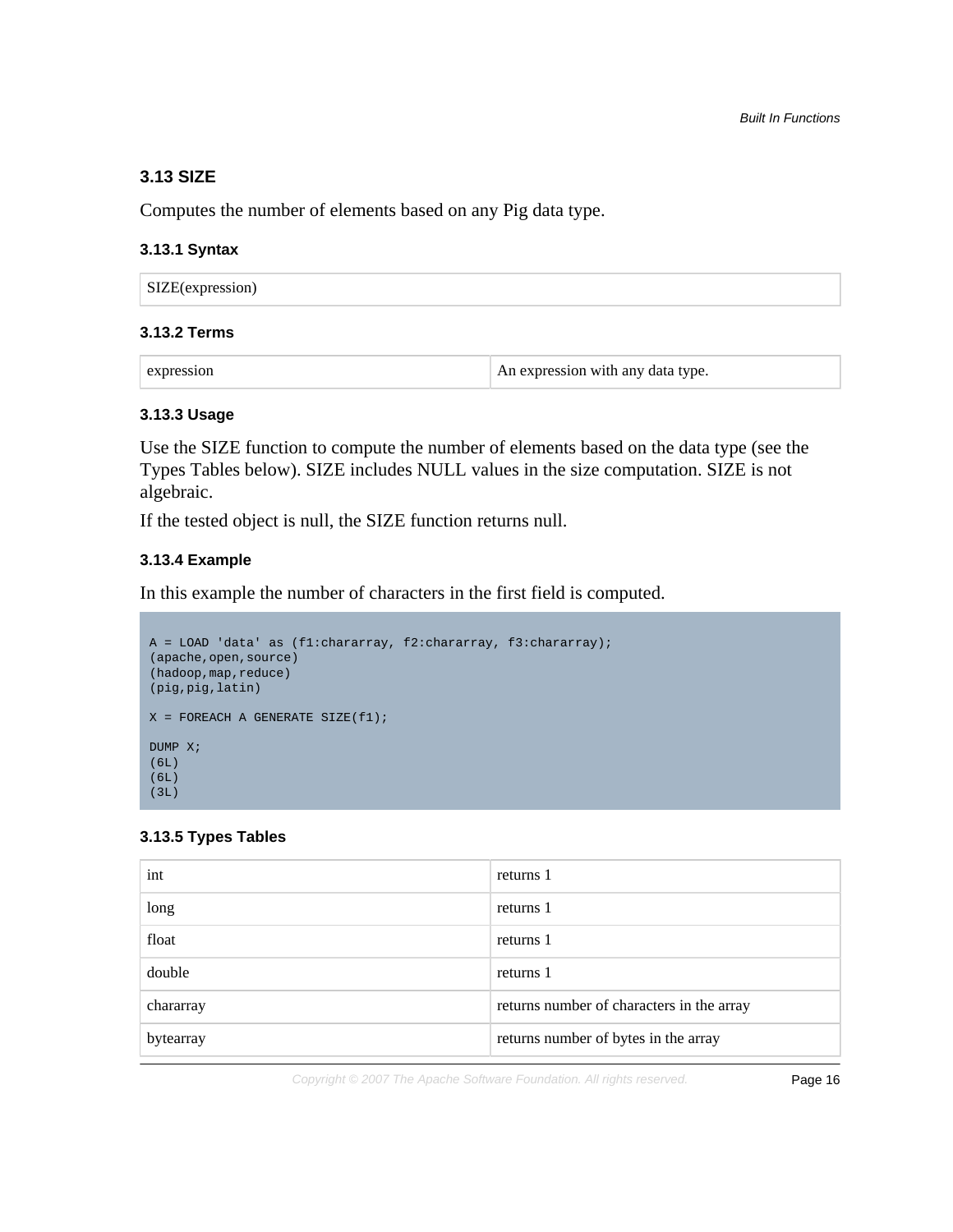| tuple | returns number of fields in the tuple    |
|-------|------------------------------------------|
| bag   | returns number of tuples in bag          |
| map   | returns number of key/value pairs in map |

# **3.14 SUBTRACT**

Bags subtraction, SUBTRACT(bag1, bag2) = bags composed of bag1 elements not in bag2

#### **3.14.1 Syntax**

| SUBTRACT(expression, expression) |  |
|----------------------------------|--|
|----------------------------------|--|

#### **3.14.2 Terms**

| expression | An expression with data type bag. |
|------------|-----------------------------------|
|            |                                   |

# **3.14.3 Usage**

SUBTRACT takes two bags as arguments and returns a new bag composed of the tuples of first bag are not in the second bag.

If null, bag arguments are replaced by empty bags.

If arguments are not bags, an IOException is thrown.

The implementation assumes that both bags being passed to the SUBTRACT function will fit **entirely into memory** simultaneously, if this is not the case, SUBTRACT will still function but will be **very** slow.

#### **3.14.4 Example**

In this example, SUBTRACT creates a new bag composed of B1 elements that are not in B2.

```
A = LOAD 'bag_data' AS (B1:bag{T1:tuple(t1:int,t2:int)},B2:bag{T2:tuple(f1:int,f2:int)});
DUMP A;
({ (8,9), (0,1), (1,2)}, {(8,9), (1,1)}({(2,3),(4,5)},({2,3),(4,5)})({(6,7),(3,7),(3,7)};({2,2}),(3,7))DESCRIBE A;
A: {B1: {T1: (t1: int,t2: int)},B2: {T2: (f1: int,f2: int)}}
X = FOREACH A GENERATE SUBTRACT(B1, B2);
DUMP X;
({ (0,1), (1,2) })({})
```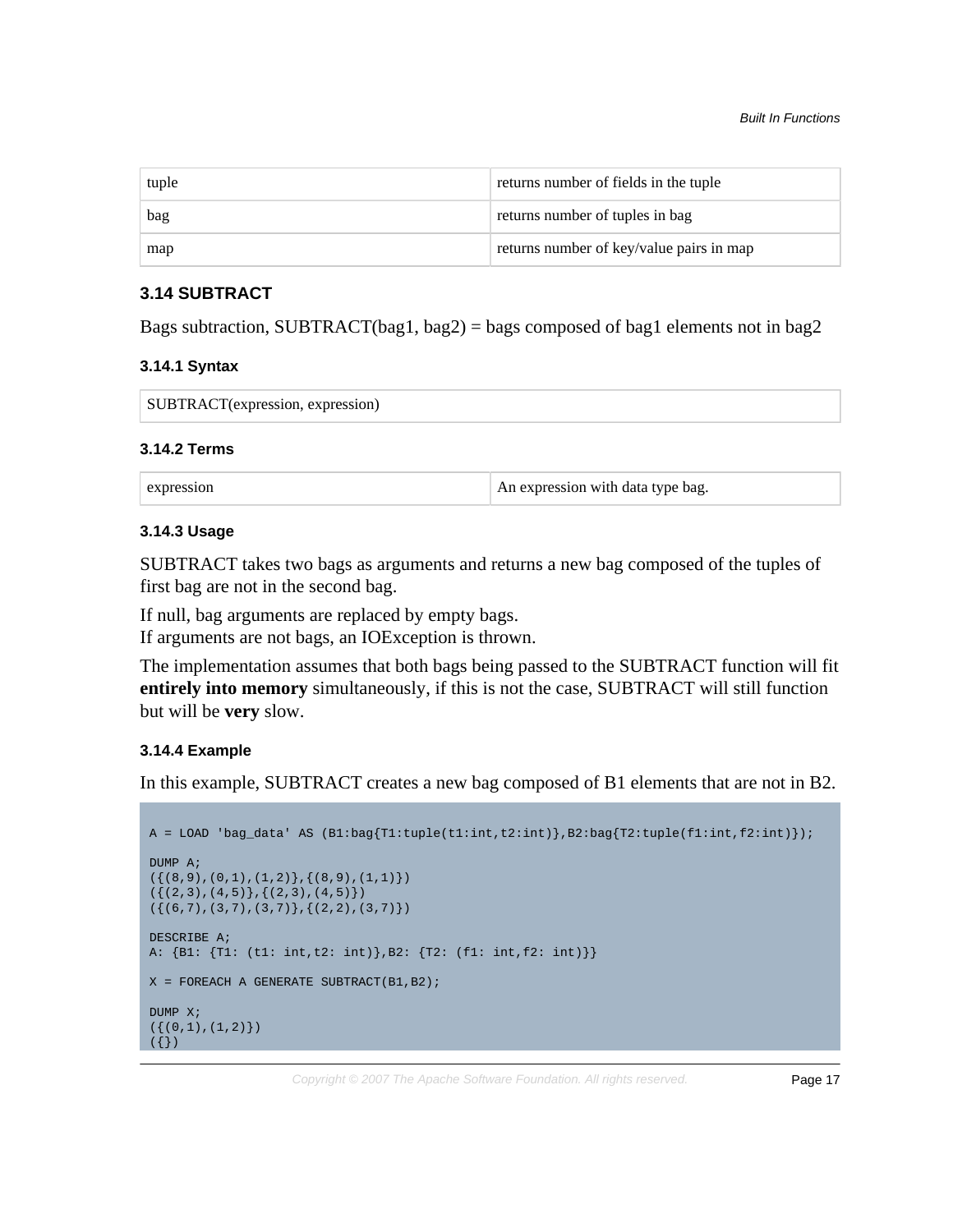#### $({ (6, 7)}$

#### **3.15 SUM**

Computes the sum of the numeric values in a single-column bag. SUM requires a preceding GROUP ALL statement for global sums and a GROUP BY statement for group sums.

#### **3.15.1 Syntax**

| SUM(expression) |
|-----------------|
|-----------------|

#### **3.15.2 Terms**

| expression | An expression with data types int, long, float, double, |
|------------|---------------------------------------------------------|
|            | bigdecimal, biginteger or bytearray cast as double.     |

#### **3.15.3 Usage**

Use the SUM function to compute the sum of a set of numeric values in a single-column bag. The SUM function ignores NULL values.

#### **3.15.4 Example**

In this example the number of pets is computed. (see the GROUP operator for information about the field names in relation B).

```
A = LOAD 'data' AS (owner:chararray, pet_type:chararray, pet_num:int);
DUMP A;
(Alice,turtle,1)
(Alice,goldfish,5)
(Alice,cat,2)
(Bob,dog,2)
(Bob,cat,2) 
B = GROUP A BY owner;
DUMP B;
(Alice,{(\texttt{Alice}, \texttt{turtle},1),(\texttt{Alice}, \texttt{goldfish},5),(\texttt{Alice}, \texttt{cat},2)}))
(Bob,{(Bob,dog,2),(Bob,cat,2)})
X = FOREACH B GENERATE group, SUM(A.pet num);
DUMP X;
(Alice,8L)
(Bob,4L)
```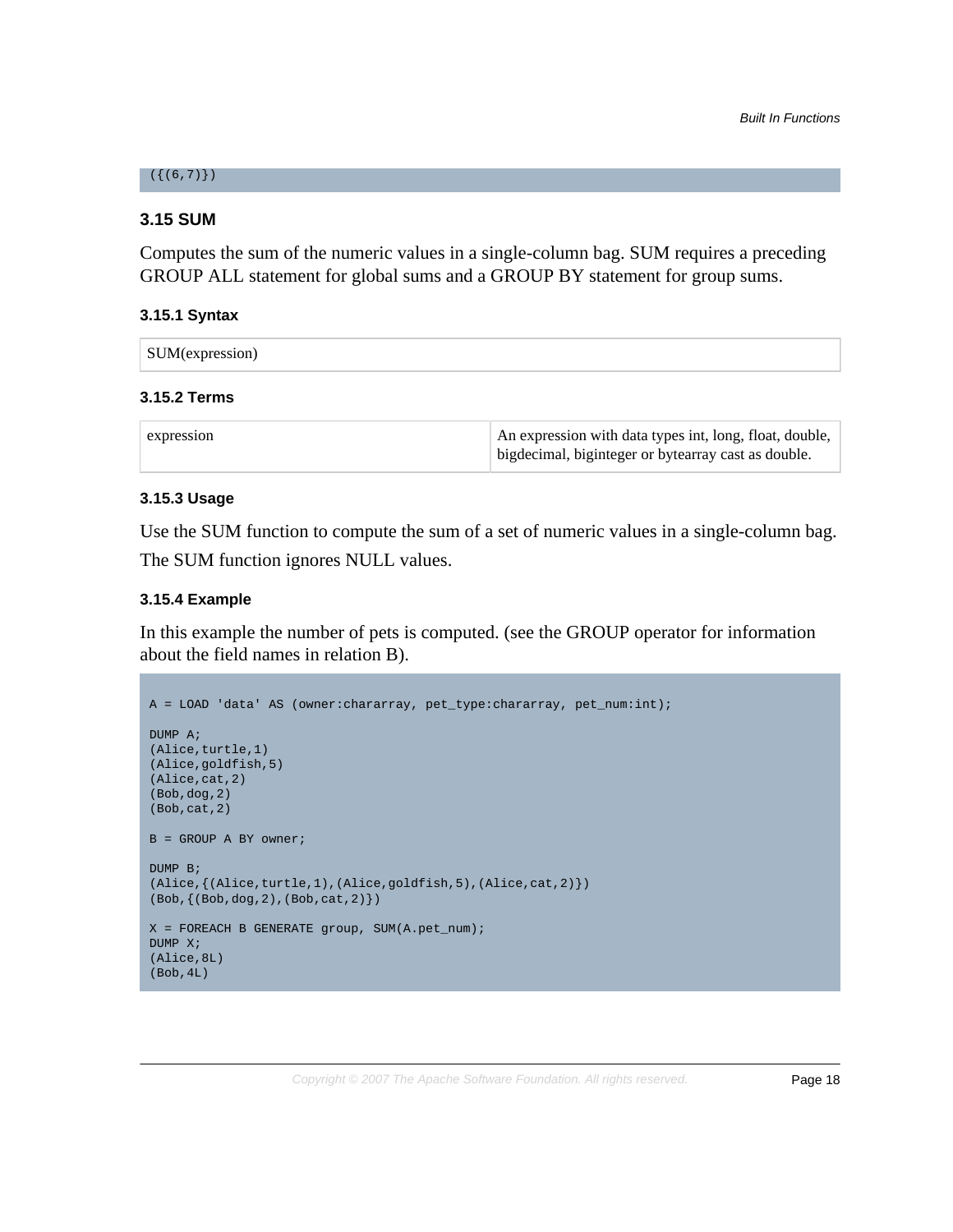#### **3.15.5 Types Tables**

|     | 1nt  | long | float  | double | bigdecimal biginteger $\vert$ chararray |                       |       | bytearray         |
|-----|------|------|--------|--------|-----------------------------------------|-----------------------|-------|-------------------|
| SUM | long | long | double | double |                                         | bigdecimal biginteger | error | cast as<br>double |

# **3.16 IN**

IN operator allows you to easily test if an expression matches any value in a list of values. It is used to reduce the need for multiple OR conditions.

#### **3.16.1 Syntax**

| IN<br>the contract of the contract of the contract of the contract of the contract of the contract of the contract of<br>2774240<br>. texpre<br>5881 O.U |  |  |
|----------------------------------------------------------------------------------------------------------------------------------------------------------|--|--|
|----------------------------------------------------------------------------------------------------------------------------------------------------------|--|--|

# **3.16.2 Terms**

| expression | An expression with data types chararray, int, long, |
|------------|-----------------------------------------------------|
|            | float, double, bigdecimal, biginteger or bytearray. |

# **3.16.3 Usage**

IN operator allows you to easily test if an expression matches any value in a list of values. It is used to help reduce the need for multiple OR conditions.

#### **3.16.4 Example**

In this example we filter out ID 4 and 6.

```
A = load 'data' using PigStorage(',') AS (id:int, first:chararray, last:chararray,
 gender:chararray);
DUMP A;
(1,Christine,Romero,Female)
(2,Sara,Hansen,Female)
(3,Albert,Rogers,Male)
(4,Kimberly,Morrison,Female)
(5,Eugene,Baker,Male)
(6,Ann,Alexander,Female)
(7,Kathleen,Reed,Female)
(8,Todd, Scott, Male)
(9,Sharon,Mccoy,Female)
(10,Evelyn,Rice,Female)
X = FILTER A BY id IN (4, 6);
DUMP X;
(4,Kimberly,Morrison,Female)
(6,Ann,Alexander,Female)
```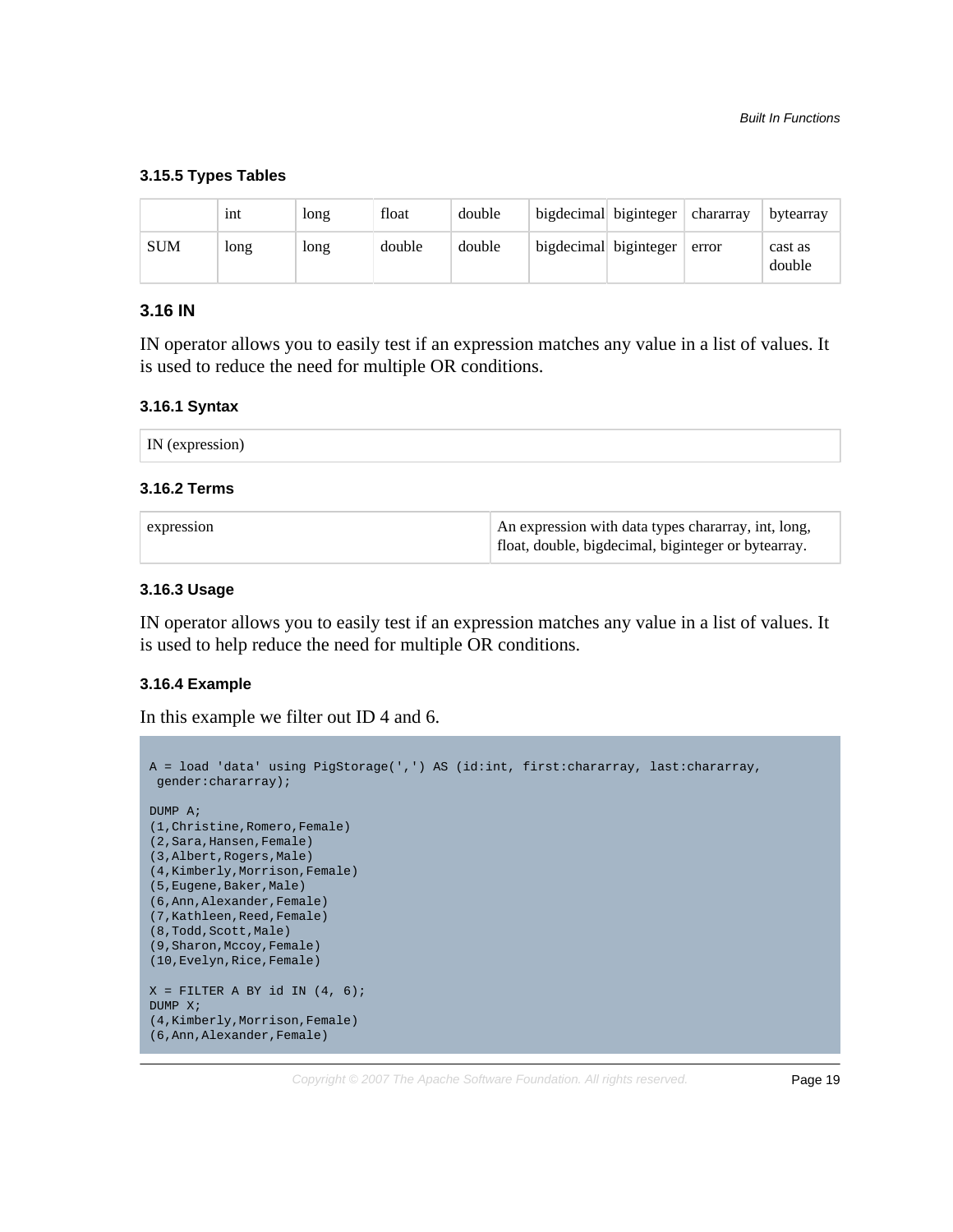In this example, we're passing a BigInteger and using NOT operator, thereby negating the passed list of fields in the IN clause

```
A = load 'data' using PigStorage(',') AS (id:biginteger, first:chararray, last:chararray,
 gender:chararray); 
X = FILTER A BY NOT id IN (1, 3, 5, 7, 9);
DUMP X;
(2,Sara,Hansen,Female)
(4,Kimberly,Morrison,Female)
(6,Ann,Alexander,Female)
(8,Todd, Scott, Male)
(10,Evelyn,Rice,Female)
```
# **3.17 TOKENIZE**

Splits a string and outputs a bag of words.

#### **3.17.1 Syntax**

TOKENIZE(expression [, 'field\_delimiter'])

#### **3.17.2 Terms**

| expression        | An expression with data type chararray.                                                                                                                             |
|-------------------|---------------------------------------------------------------------------------------------------------------------------------------------------------------------|
| 'field delimiter' | An optional field delimiter (in single quotes).                                                                                                                     |
|                   | If field delimiter is null or not passed, the following<br>will be used as delimiters: space [], double quote<br>$\vert$ ["], coma [, ] parenthesis [()], star [*]. |

# **3.17.3 Usage**

Use the TOKENIZE function to split a string of words (all words in a single tuple) into a bag of words (each word in a single tuple).

# **3.17.4 Example**

In this example the strings in each row are split.

```
A = LOAD 'data' AS (f1:chararray);
DUMP A;
(Here is the first string.)
(Here is the second string.)
(Here is the third string.)
X = FOREACH A GENERATE TOKENIZE(f1);
```
Copyright © 2007 The Apache Software Foundation. All rights reserved. Page 20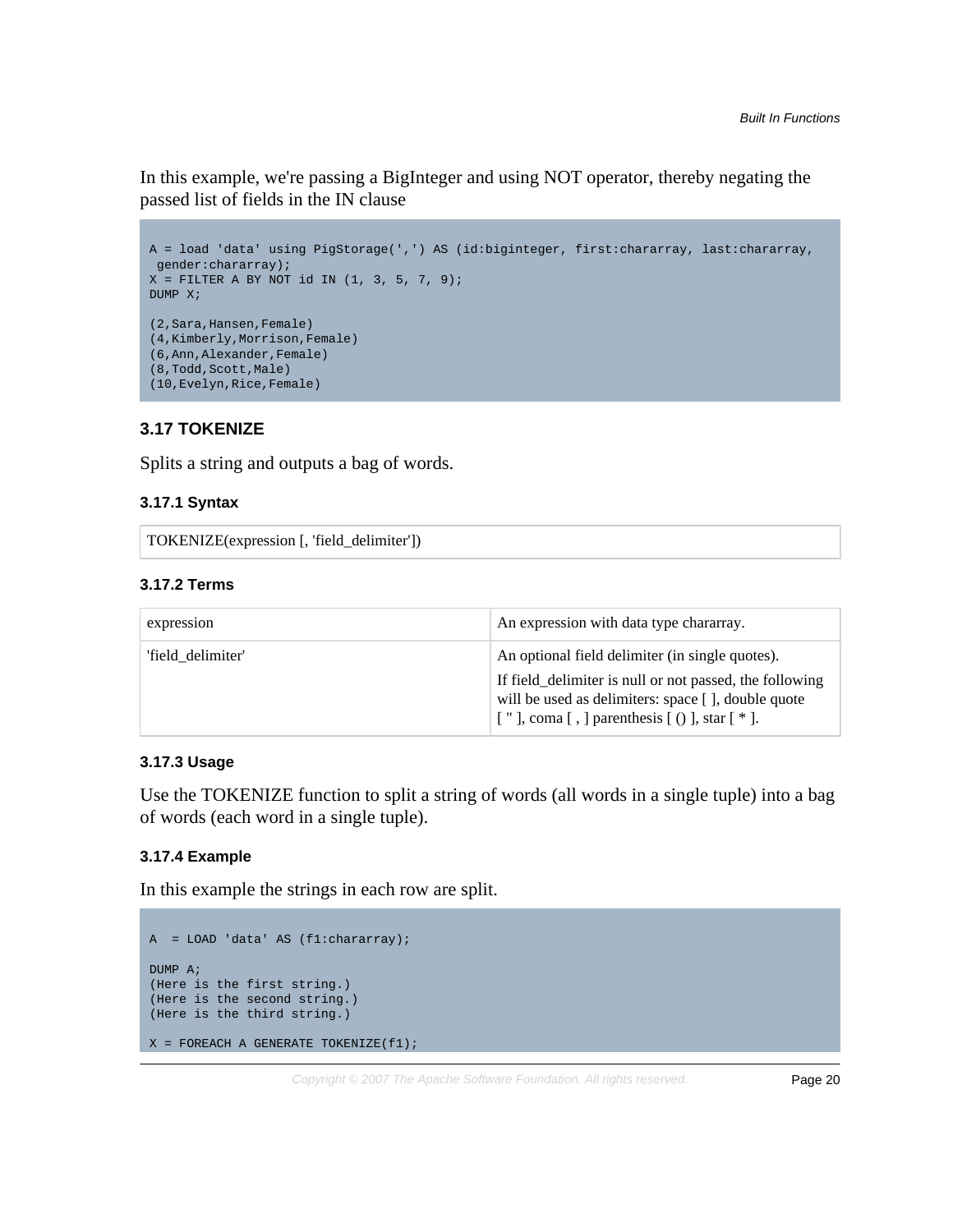```
DUMP X;
({{(Here),(is),(the),(first),(string.)})
({(Here), (is), (the), (second), (string.)})({(Here), (is), (the), (third), (string.)})
```
In this example a field delimiter is specified.

```
{code}
A = LOAD 'data' AS (f1:chararray);
B = FOREACH A GENERATE TOKENIZE (f1,'||');
DUMP B;
{code}
```
# <span id="page-20-0"></span>**4 Load/Store Functions**

Load/store functions determine how data goes into Pig and comes out of Pig. Pig provides a set of built-in load/store functions, described in the sections below. You can also write your own load/store functions (see [User Defined Functions\)](udf.html).

# <span id="page-20-1"></span>**4.1 Handling Compression**

Support for compression is determined by the load/store function. PigStorage and TextLoader support gzip and bzip compression for both read (load) and write (store). BinStorage does not support compression.

To work with gzip compressed files, input/output files need to have a .gz extension. Gzipped files cannot be split across multiple maps; this means that the number of maps created is equal to the number of part files in the input location.

```
A = load 'myinput.gz';
store A into 'myoutput.gz';
```
To work with bzip compressed files, the input/output files need to have a .bz or .bz2 extension. Because the compression is block-oriented, bzipped files can be split across multiple maps.

```
A = load 'myinput.bz';
store A into 'myoutput.bz';
```
Note: PigStorage and TextLoader correctly read compressed files as long as they are NOT CONCATENATED bz/bz2 FILES generated in this manner:

- $cat * .bz > text/concat.bz$
- $cat * .bz2 > text/concat.bz2$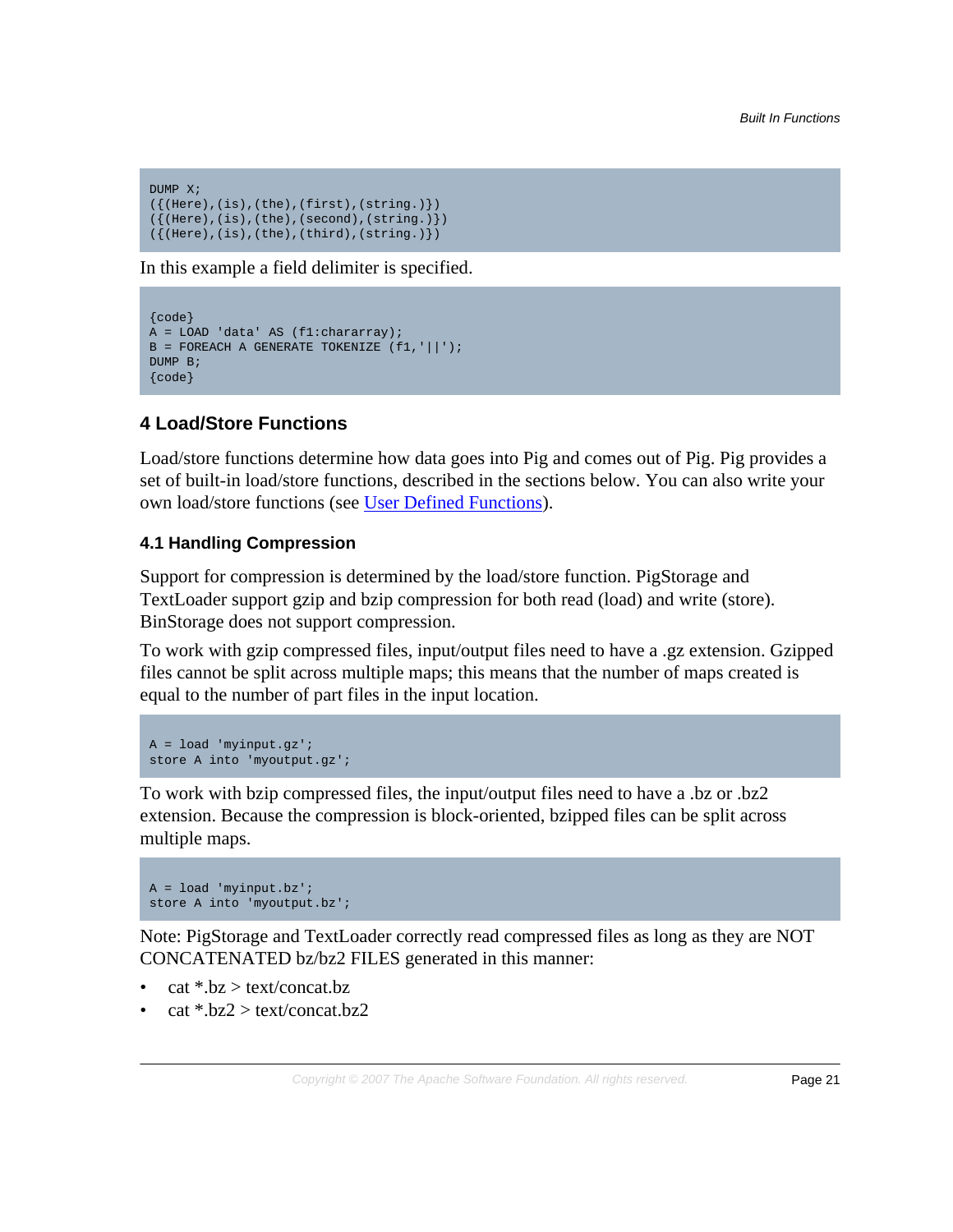If you use concatenated bzip files with your Pig jobs, you will NOT see a failure but the results will be INCORRECT.

# **4.2 BinStorage**

Loads and stores data in machine-readable format.

# **4.2.1 Syntax**

| BinStorage()       |  |  |
|--------------------|--|--|
| <b>4.2.2 Terms</b> |  |  |

none no parameters no parameters

# **4.2.3 Usage**

Pig uses BinStorage to load and store the temporary data that is generated between multiple MapReduce jobs.

- BinStorage works with data that is represented on disk in machine-readable format. BinStorage does NOT support [compression](#page-20-1).
- BinStorage supports multiple locations (files, directories, globs) as input.

Occasionally, users use BinStorage to store their own data. However, because BinStorage is a proprietary binary format, the original data is never in BinStorage - it is always a derivation of some other data.

We have seen several examples of users doing something like this:

```
a = load 'b.txt' as (id, f);
b = group a by id;store b into 'g' using BinStorage();
```
And then later:

```
a = load 'g/part'' using BinStorage() as (id, d:bag{t:(v, s)});
b = foreach a generate (double)id, flatten(d);
dump b;
```
There is a problem with this sequence of events. The first script does not define data types and, as the result, the data is stored as a bytearray and a bag with a tuple that contains two bytearrays. The second script attempts to cast the bytearray to double; however, since the data originated from a different loader, it has no way to know the format of the bytearray or how to cast it to a different type. To solve this problem, Pig: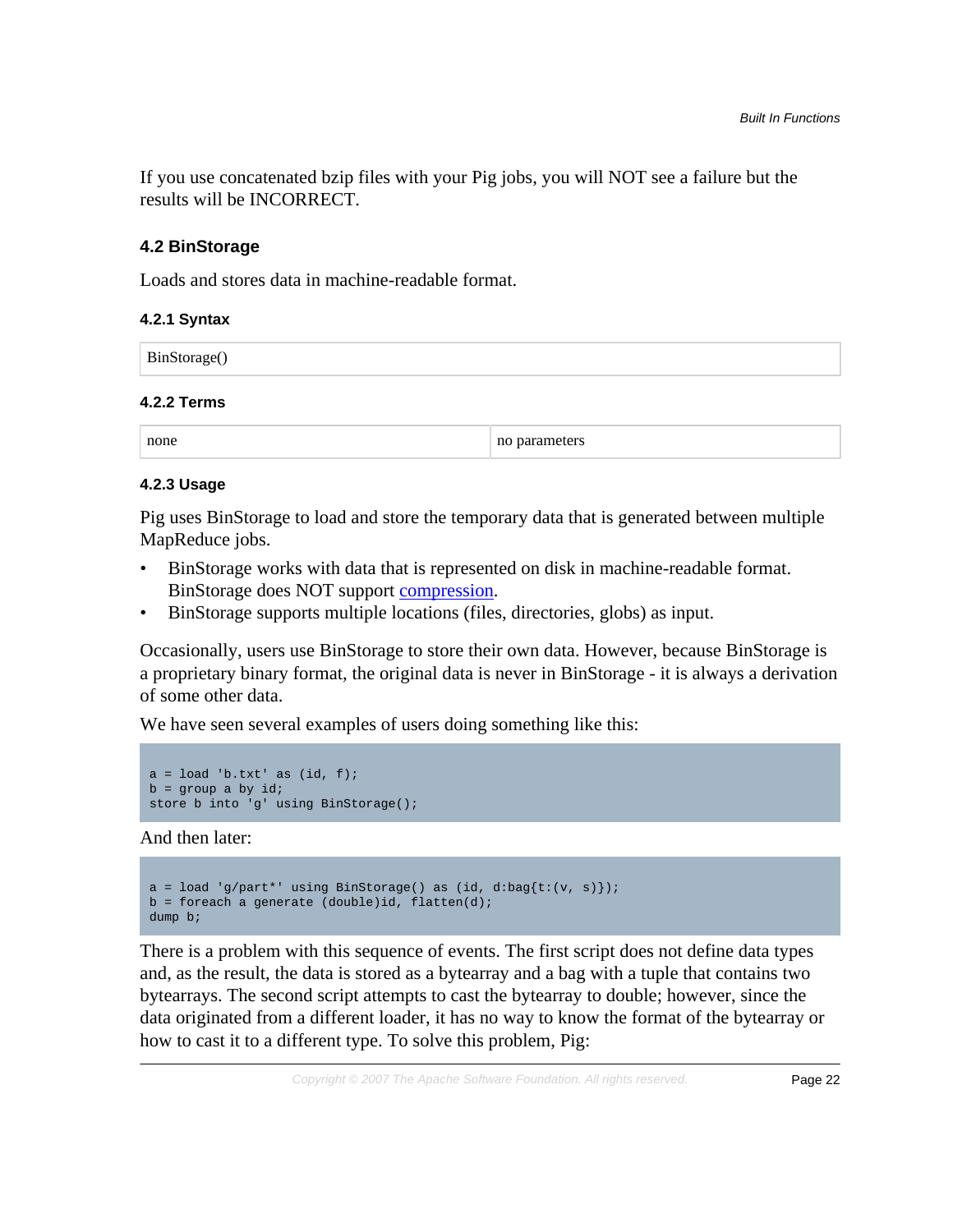- Sends an error message when the second script is executed: "ERROR 1118: Cannot cast bytes loaded from BinStorage. Please provide a custom converter."
- Allows you to use a custom converter to perform the casting.

```
a = load 'g/part*' using BinStorage('Utf8StorageConverter') as (id, d:bag{t:(v, s)});
b = foreach a generate (double)id, flatten(d);
dump b;
```
#### **4.2.4 Examples**

In this example BinStorage is used with the LOAD and STORE functions.

```
A = LOAD 'data' USING BinStorage();
STORE X into 'output' USING BinStorage();
```
In this example BinStorage is used to load multiple locations.

```
A = LOAD 'input1.bin, input2.bin' USING BinStorage();
```
BinStorage does not track data lineage. When Pig uses BinStorage to move data between MapReduce jobs, Pig can figure out the correct cast function to use and apply it. However, as shown in the example below, when you store data using BinStorage and then use a separate Pig Latin script to read data (thus loosing the type information), it is your responsibility to correctly cast the data before storing it using BinStorage.

```
raw = load 'sampledata' using BinStorage() as (col1,col2, col3);
--filter out null columns
A = filter raw by col1#'bcookie' is not null;
B = foreach A generate col1#'bcookie' as reqcolumn;
describe B;
--B: {regcolumn: bytearray}
X = limit B 5;
dump X;
(36co9b55onr8s)
(36co9b55onr8s)
(36hilul5oo1q1)
(36hilul5oo1q1)
(36l4cj15ooa8a)
B = foreach A generate (chararray)col1#'bcookie' as convertedcol;
describe B;
--B: {convertedcol: chararray}
X = limit B 5;
dump X; 
()
()
()
( )
```
Copyright © 2007 The Apache Software Foundation. All rights reserved. Page 23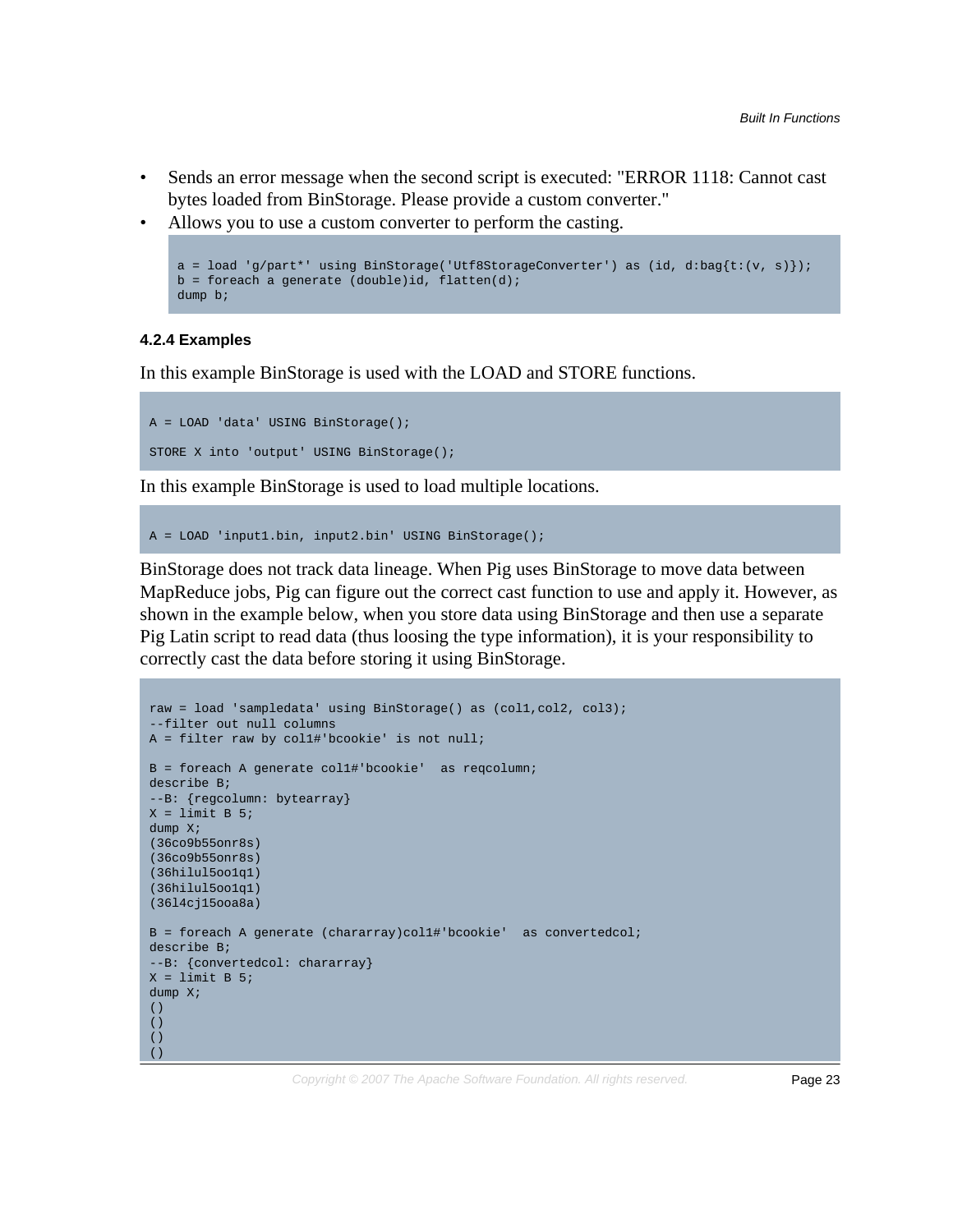# **4.3 JsonLoader, JsonStorage**

Load or store JSON data.

#### **4.3.1 Syntax**

()

JsonLoader( ['schema'] )

JsonStorage( )

#### **4.3.2 Terms**

schema An optional Pig schema, in single quotes.

#### **4.3.3 Usage**

Use JsonLoader to load JSON data.

Use JsonStorage to store JSON data.

Note that there is no concept of delimit in JsonLoader or JsonStorage. The data is encoded in standard JSON format. JsonLoader optionally takes a schema as the construct argument.

# **4.3.4 Examples**

In this example data is loaded with a schema.

a = load 'a.json' using JsonLoader('a0:int,a1:{(a10:int,a11:chararray)},a2: (a20:double,a21:bytearray),a3:[chararray]');

In this example data is loaded without a schema; it assumes there is a .pig\_schema (produced by JsonStorage) in the input directory.

```
a = load 'a.json' using JsonLoader();
```
# **4.4 PigDump**

Stores data in UTF-8 format.

#### **4.4.1 Syntax**

PigDump()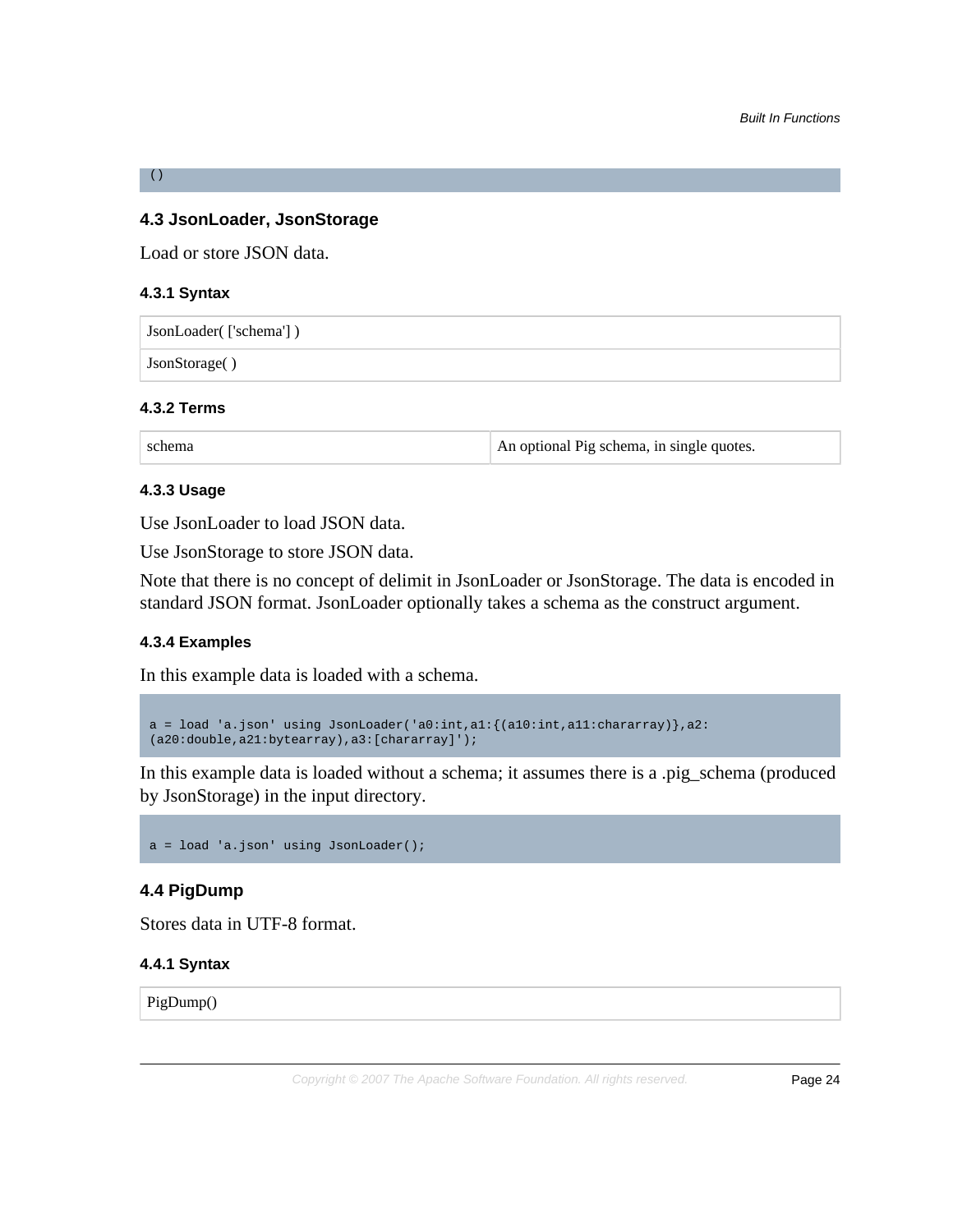# **4.4.2 Terms**

| none | ne<br>зашетету<br>. ти<br>. . |
|------|-------------------------------|
|      |                               |

# **4.4.3 Usage**

PigDump stores data as tuples in human-readable UTF-8 format.

# **4.4.4 Example**

In this example PigDump is used with the STORE function.

STORE X INTO 'output' USING PigDump();

# **4.5 PigStorage**

Loads and stores data as structured text files.

# **4.5.1 Syntax**

PigStorage( [field\_delimiter] , ['options'] )

#### **4.5.2 Terms**

| field_delimiter | The default field delimiter is tab $(\forall t')$ .<br>You can specify other characters as field delimiters;<br>however, be sure to encase the characters in single<br>quotes.                                                                                                                                                                                                                                                                                                                                                                                                                                           |
|-----------------|--------------------------------------------------------------------------------------------------------------------------------------------------------------------------------------------------------------------------------------------------------------------------------------------------------------------------------------------------------------------------------------------------------------------------------------------------------------------------------------------------------------------------------------------------------------------------------------------------------------------------|
| 'options'       | A string that contains space-separated options<br>('optionA optionB optionC')<br>Currently supported options are:<br>('schema') - Stores the schema of the relation<br>$\bullet$<br>using a hidden JSON file.<br>('noschema') - Ignores a stored schema during<br>$\bullet$<br>the load.<br>('tagsource') - (deprecated, Use tagPath instead)<br>$\bullet$<br>Add a first column indicates the input file of the<br>record.<br>('tagPath') - Add a first column indicates the<br>$\bullet$<br>input path of the record.<br>('tagFile') - Add a first column indicates the input<br>$\bullet$<br>file name of the record. |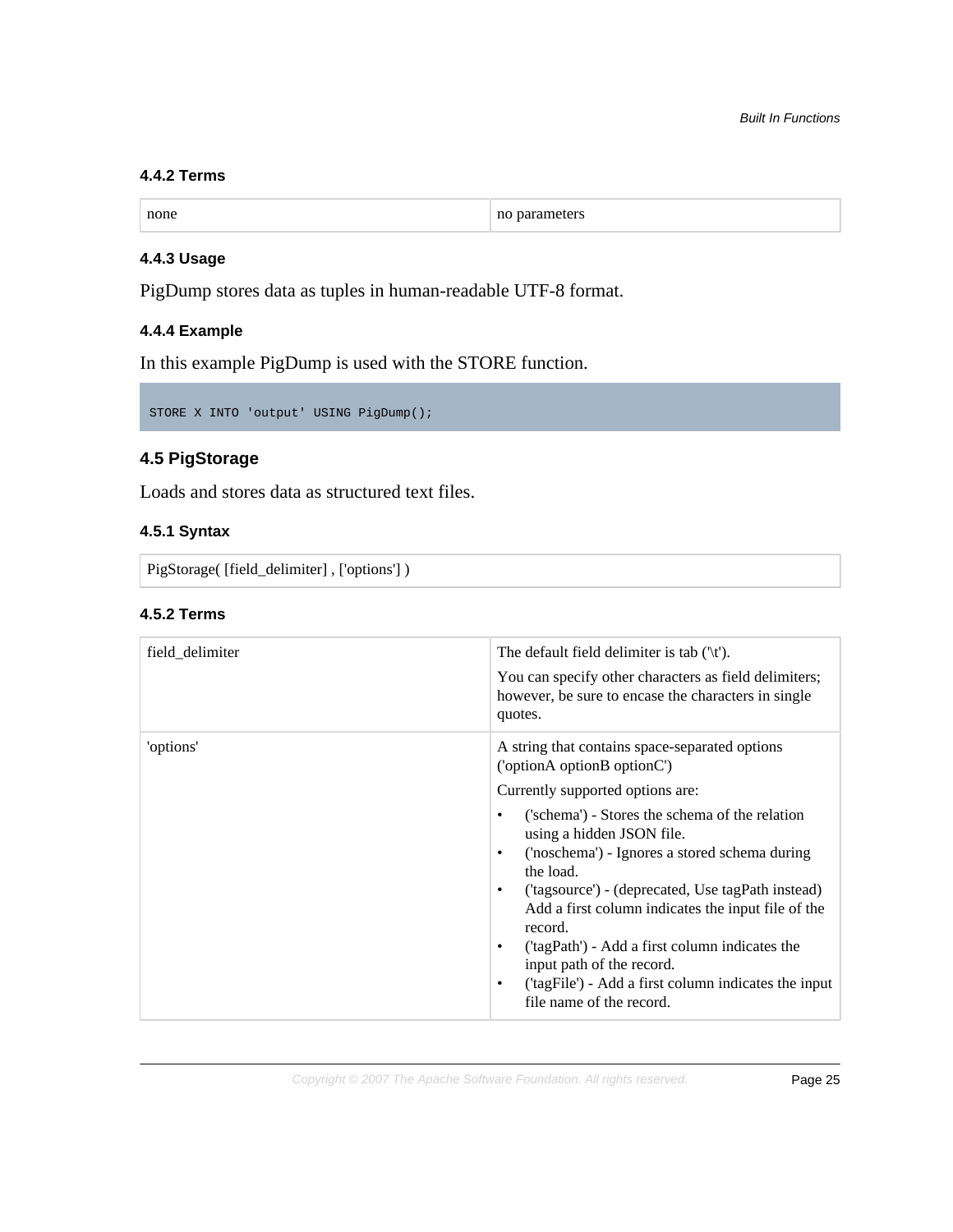# **4.5.3 Usage**

PigStorage is the default function used by Pig to load/store the data. PigStorage supports structured text files (in human-readable UTF-8 format) in compressed or uncompressed form (see [Handling Compression](#page-20-1)). All Pig [data types](basic.html#data-types) (both simple and complex) can be read/ written using this function. The input data to the load can be a file, a directory or a glob.

# **Load/Store Statements**

Load statements – PigStorage expects data to be formatted using field delimiters, either the tab character ('\t') or other specified character.

Store statements – PigStorage outputs data using field delimiters, either the tab character  $(\forall t')$ or other specified character, and the line feed record delimiter  $(\n\cdot\)n$ .

# **Field/Record Delimiters**

Field Delimiters – For load and store statements the default field delimiter is the tab character  $'$ t). You can use other characters as field delimiters, but separators such as  $^{\wedge}$ A or Ctrl-A should be represented in Unicode  $(\u0001)$  using UTF-16 encoding (see Wikipedia **[ASCII](http://en.wikipedia.org/wiki/ASCII)**, [Unicode,](http://en.wikipedia.org/wiki/Unicode) and [UTF-16\)](http://en.wikipedia.org/wiki/UTF-16).

Record Deliminters – For load statements Pig interprets the line feed  $(\n\pi)$ , carriage return ( $\lceil \rceil$ ' or CTRL-M) and combined CR + LF ( $\lceil \rceil$ ' ) characters as record delimiters (do not use these characters as field delimiters). For store statements Pig uses the line feed ('\n') character as the record delimiter.

# **Schemas**

If the schema option is specified, a hidden ".pig\_schema" file is created in the output directory when storing data. It is used by PigStorage (with or without -schema) during loading to determine the field names and types of the data without the need for a user to explicitly provide the schema in an as clause, unless noschema is specified. No attempt to merge conflicting schemas is made during loading. The first schema encountered during a file system scan is used.

Additionally, if the schema option is specified, a ".pig\_headers" file is created in the output directory. This file simply lists the delimited aliases. This is intended to make export to tools that can read files with header lines easier (just cat the header to your data).

If the schema option is NOT specified, a schema will not be written when storing data.

If the noschema option is NOT specified, and a schema is found, it gets loaded when loading data.

Note that regardless of whether or not you store the schema, you always need to specify the correct delimiter to read your data. If you store using delimiter "#" and then load using the default delimiter, your data will not be parsed correctly.

# **Record Provenance**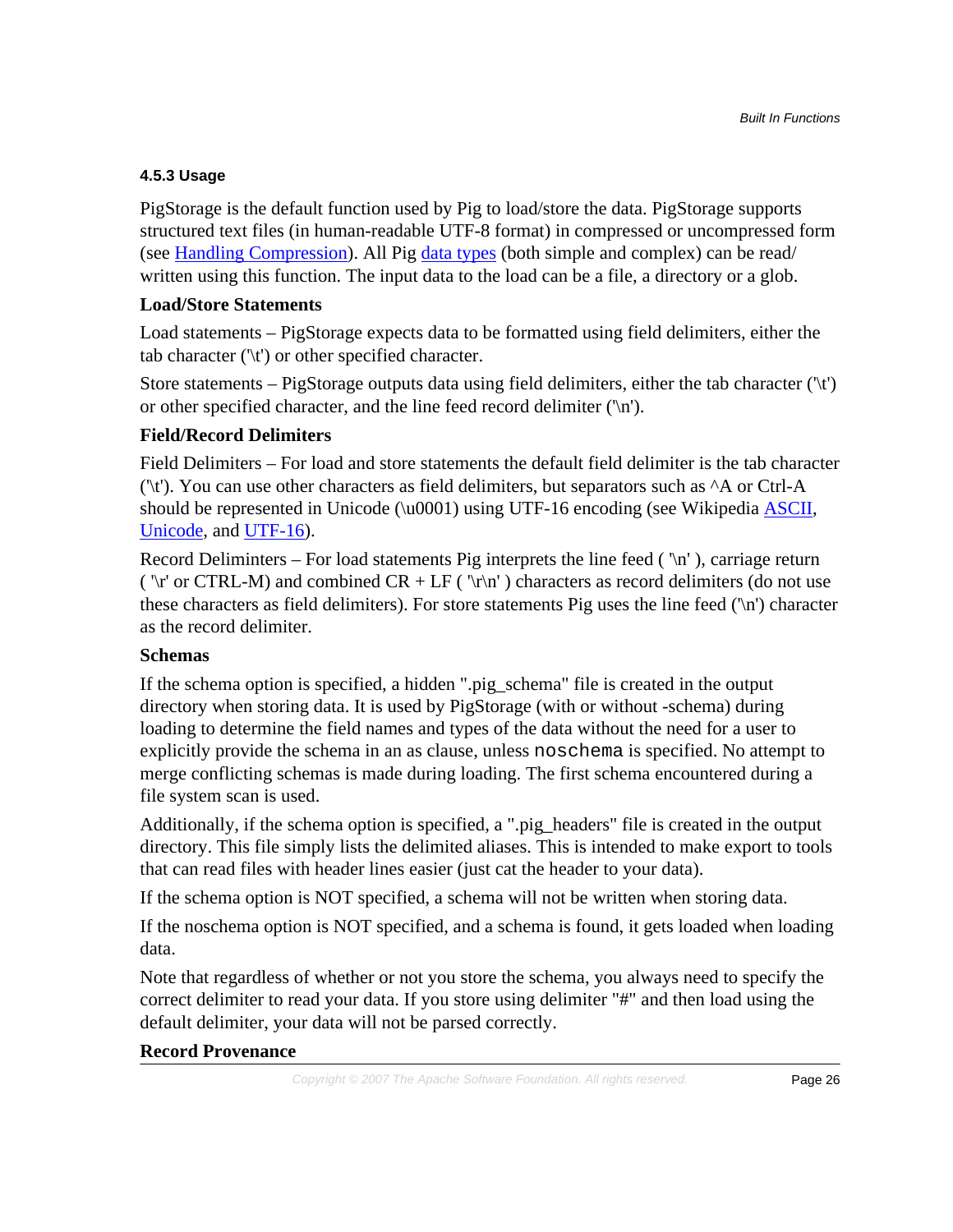If tagPath or tagFile option is specified, PigStorage will add a pseudo-column INPUT\_FILE\_PATH or INPUT\_FILE\_NAME respectively to the beginning of the record. As the name suggests, it is the input file path/name containing this particular record. Please note tagsource is deprecated.

# **Complex Data Types**

The formats for complex data types are shown here:

- [Tuple:](basic.html#tuple) enclosed by (), items separated by ","
	- Non-empty tuple: (item1, item2, item3)
	- Empty tuple is valid: ()
- [Bag](basic.html#bag): enclosed by { }, tuples separated by ","
	- Non-empty bag:  ${code}{(tuple1),(tuple2),(tuple3)}$  ${code}$
	- Empty bag is valid: {}
- [Map:](basic.html#map) enclosed by [], items separated by ",", key and value separated by "#"
	- Non-empty map: [key1#value1, key2#value2]
	- Empty map is valid: []

If load statement specify a schema, Pig will convert the complex type according to schema. If conversion fails, the affected item will be null (see [Nulls and Pig Latin\)](basic.html#nulls).

#### **4.5.4 Examples**

In this example PigStorage expects input.txt to contain tab-separated fields and newlineseparated records. The statements are equivalent.

```
A = LOAD 'student' USING PigStorage('\t') AS (name: chararray, age:int, gpa: float); 
A = LOAD 'student' AS (name: chararray, age:int, gpa: float);
```
In this example PigStorage stores the contents of X into files with fields that are delimited with an asterisk (\*). The STORE statement specifies that the files will be located in a directory named output and that the files will be named part-nnnnn (for example, part-00000).

STORE X INTO 'output' USING PigStorage('\*');

In this example, PigStorage loads data with complex data type, a bag of map and double.

```
a = load '1.txt' as (a0: {t:(m:map[int], d:double)});
{({[foot#1,bar#2],34.0),({[white#3,yellow#4],45.0)} : valid}}\{([foot] \lambda, \lambda) \}: conversion fail for badint/baddouble, get \{([foot] \lambda, \lambda) \}{} : valid, empty bag
```
Copyright © 2007 The Apache Software Foundation. All rights reserved. Page 27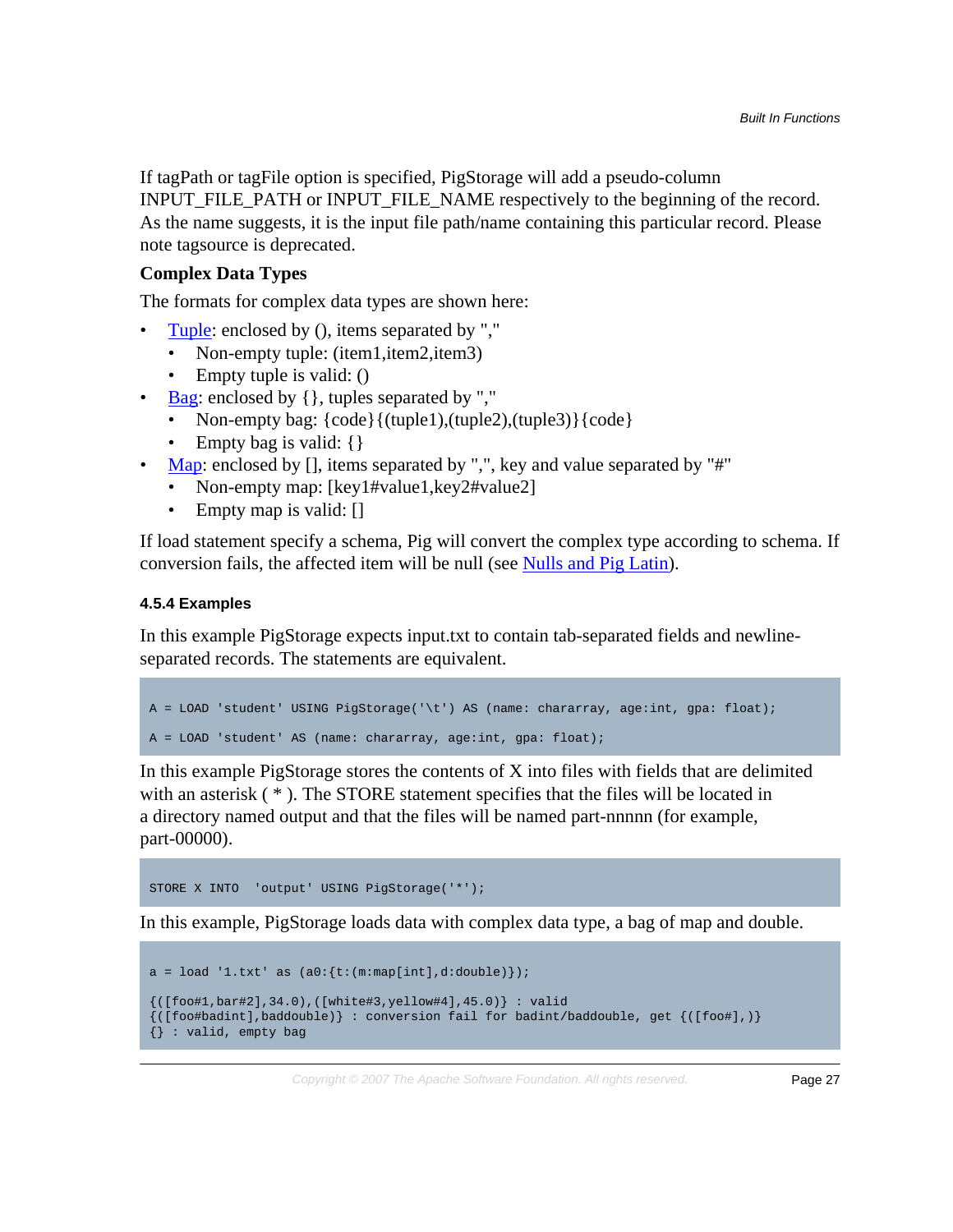# **4.6 TextLoader**

Loads unstructured data in UTF-8 format.

#### **4.6.1 Syntax**

TextLoader()

#### **4.6.2 Terms**

none no parameters no parameters

#### **4.6.3 Usage**

TextLoader works with unstructured data in UTF8 format. Each resulting tuple contains a single field with one line of input text. TextLoader also supports [compression.](#page-20-1)

Currently, TextLoader support for compression is limited.

TextLoader cannot be used to store data.

# **4.6.4 Example**

In this example TextLoader is used with the LOAD function.

A = LOAD 'data' USING TextLoader();

# **4.7 HBaseStorage**

Loads and stores data from an HBase table.

# **4.7.1 Syntax**

HBaseStorage('columns', ['options'])

#### **4.7.2 Terms**

| columns | A list of qualified HBase columns to read data from<br>or store data to. The column family name and column<br>qualifier are seperated by a colon (:). Only the<br>columns used in the Pig script need to be specified.<br>Columns are specified in one of three different ways<br>as described below. |  |
|---------|-------------------------------------------------------------------------------------------------------------------------------------------------------------------------------------------------------------------------------------------------------------------------------------------------------|--|
|         | Explicitly specify a column family and column<br>$\bullet$<br>qualifier (e.g., user_info:id). This will produce a<br>scalar in the resultant tuple.                                                                                                                                                   |  |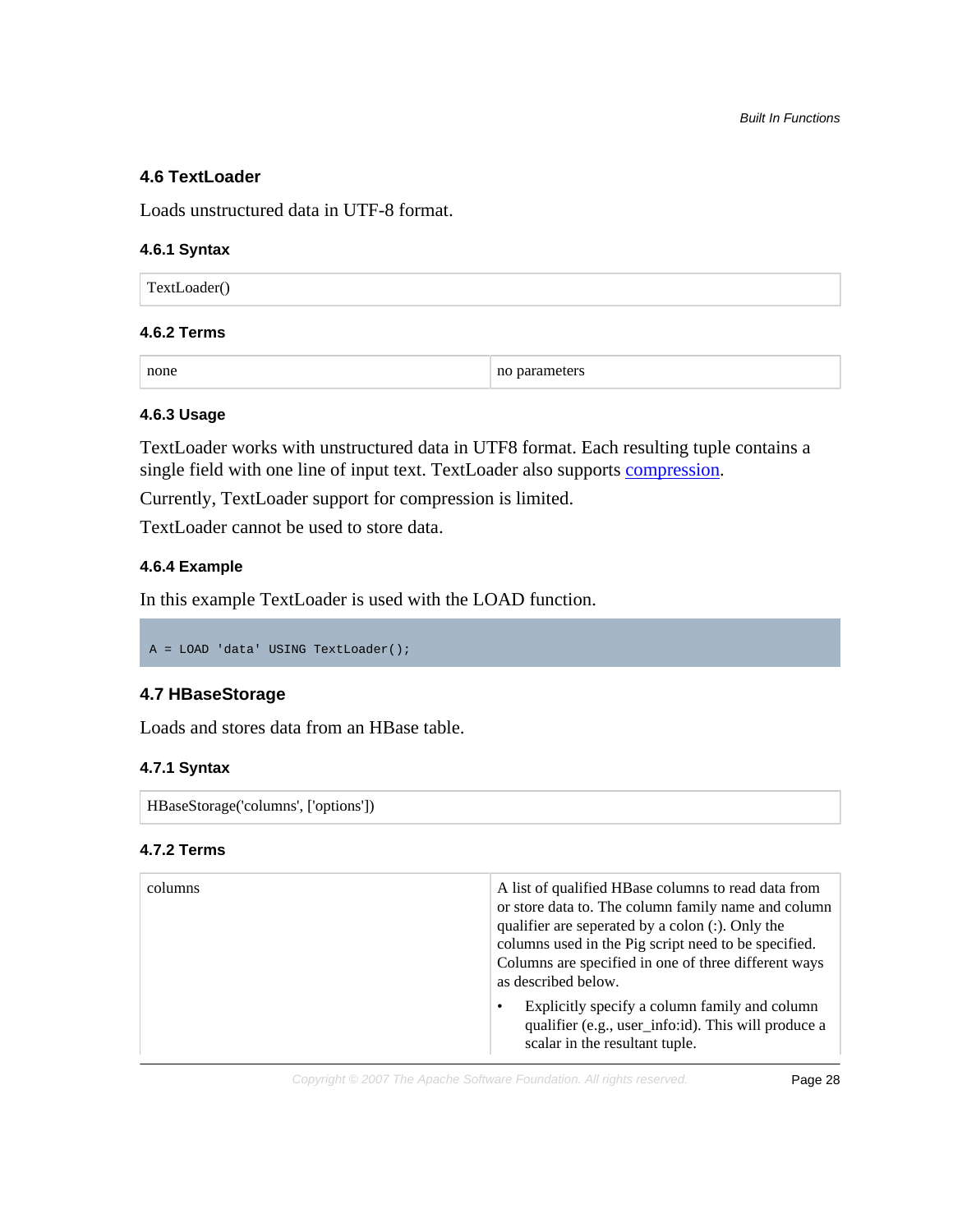|           | Specify a column family and a portion of column<br>qualifier name as a prefix followed by an asterisk<br>(i.e., user_info:address_*). This approach is<br>used to read one or more columns from the same<br>column family with a matching descriptor prefix.<br>The datatype for this field will be a map of<br>column descriptor name to field value. Note that<br>combining this style of prefix with a long list of<br>fully qualified column descriptor names could<br>cause perfomance degredation on the HBase<br>scan. This will produce a Pig map in the resultant<br>tuple with column descriptors as keys.<br>Specify all the columns of a column family using<br>٠<br>the column family name followed by an asterisk<br>(i.e., user_info:*). This will produce a Pig map<br>in the resultant tuple with column descriptors as<br>keys.                                                                                                                                                                                                                                                                                                 |
|-----------|---------------------------------------------------------------------------------------------------------------------------------------------------------------------------------------------------------------------------------------------------------------------------------------------------------------------------------------------------------------------------------------------------------------------------------------------------------------------------------------------------------------------------------------------------------------------------------------------------------------------------------------------------------------------------------------------------------------------------------------------------------------------------------------------------------------------------------------------------------------------------------------------------------------------------------------------------------------------------------------------------------------------------------------------------------------------------------------------------------------------------------------------------|
| 'options' | A string that contains space-separated options<br>('-optionA=valueA -optionB=valueB -<br>optionC=valueC')                                                                                                                                                                                                                                                                                                                                                                                                                                                                                                                                                                                                                                                                                                                                                                                                                                                                                                                                                                                                                                         |
|           | Currently supported options are:                                                                                                                                                                                                                                                                                                                                                                                                                                                                                                                                                                                                                                                                                                                                                                                                                                                                                                                                                                                                                                                                                                                  |
|           | -loadKey=(true false) Load the row key as the<br>٠<br>first value in every tuple returned from HBase<br>(default=false)<br>-gt=minKeyVal Return rows with a rowKey<br>$\bullet$<br>greater than minKeyVal<br>-lt=maxKeyVal Return rows with a rowKey less<br>$\bullet$<br>than maxKeyVal<br>-regex=regex Return rows with a rowKey that<br>$\bullet$<br>match this regex on KeyVal<br>-gte=minKeyVal Return rows with a rowKey<br>$\bullet$<br>greater than or equal to minKeyVal<br>-lte=maxKeyVal Return rows with a rowKey<br>$\bullet$<br>less than or equal to maxKeyVal<br>-limit=numRowsPerRegion Max number of rows<br>$\bullet$<br>to retrieve per region<br>-caching=numRows Number of rows to cache<br>$\bullet$<br>(faster scans, more memory)<br>-delim=delimiter Column delimiter in columns<br>$\bullet$<br>list (default is whitespace)<br>-ignoreWhitespace=(true false) When delim is<br>$\bullet$<br>set to something other than whitespace, ignore<br>spaces when parsing column list (default=true)<br>-caster=(HBaseBinaryConverter)<br>$\bullet$<br>Utf8StorageConverter) Class name<br>of Caster to use to convert values |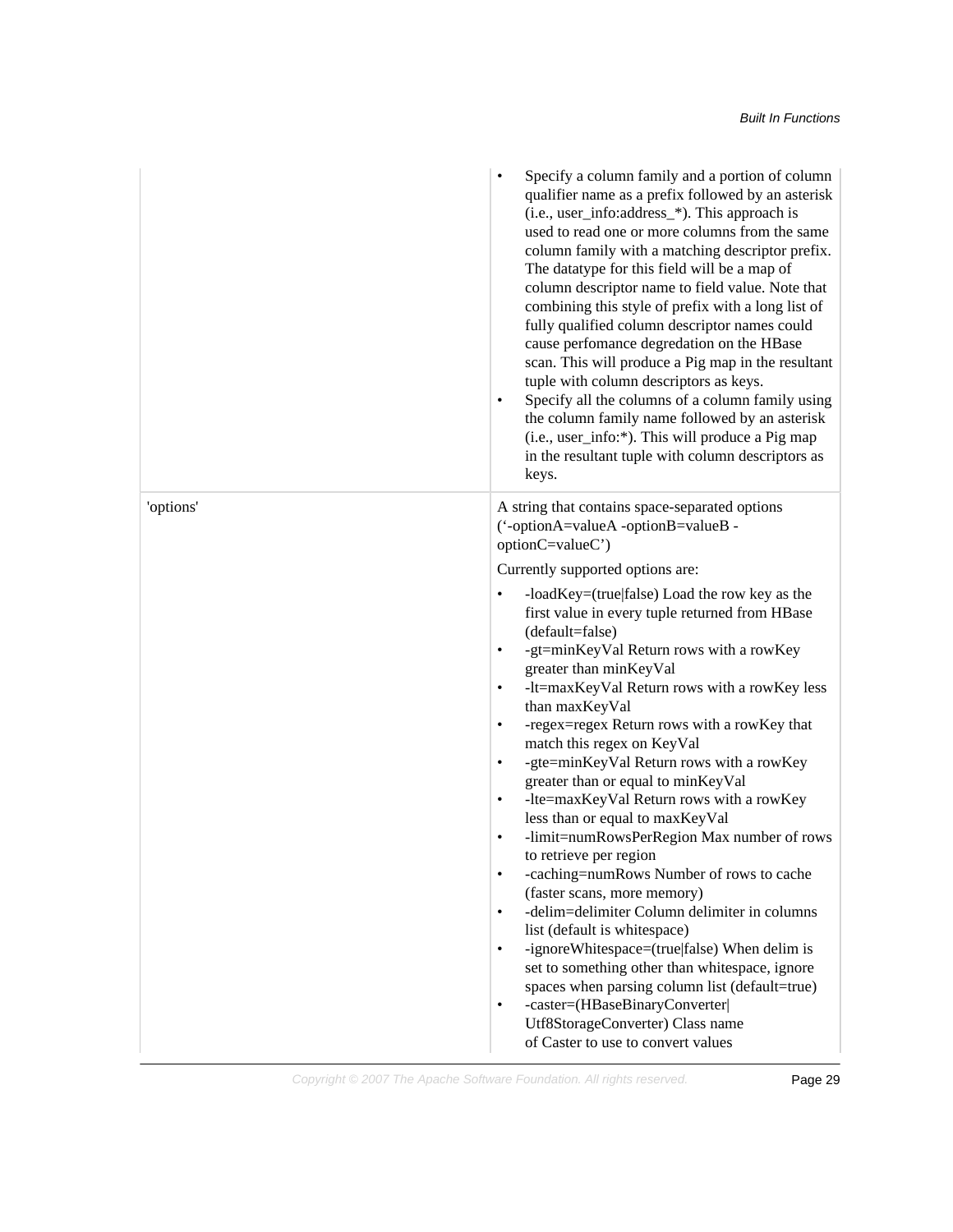| (default=Utf8StorageConverter). The                       |
|-----------------------------------------------------------|
| default caster can be overridden with the                 |
| pig.hbase.caster config param. Casters must               |
| implement LoadStoreCaster.                                |
| -noWAL=(true false) During storage, sets<br>٠             |
| the write ahead to false for faster loading               |
| into HBase (default=false). To be used                    |
| with extreme caution since this could result              |
| in data loss (see http://hbase.apache.org/                |
| book.html#perf.hbase.client.putwal).                      |
| -minTimestamp=timestamp Return cell values<br>٠           |
| that have a creation timestamp greater or equal to        |
| this value                                                |
| -maxTimestamp=timestamp Return cell values<br>٠           |
| that have a creation timestamp less than this<br>value    |
| -timestamp=timestamp Return cell values that<br>$\bullet$ |
| have a creation timestamp equal to this value             |
| -includeTimestamp=Record will include the<br>٠            |
| timestamp after the rowkey on store (rowkey,              |
| $time stamp, \ldots)$                                     |
| -includeTombstone=Record will include a<br>$\bullet$      |
| tombstone marker on store after the rowKey and            |
| timestamp (if included) (rowkey, [timestamp,]             |
| tombstone, )                                              |
|                                                           |

# **4.7.3 Usage**

HBaseStorage stores and loads data from HBase. The function takes two arguments. The first argument is a space seperated list of columns. The second optional argument is a space seperated list of options. Column syntax and available options are listed above. Note that HBaseStorage always disable split combination.

# **4.7.4 Load Example**

In this example HBaseStorage is used with the LOAD function with an explicit schema.

```
raw = LOAD 'hbase://SomeTableName'
      USING org.apache.pig.backend.hadoop.hbase.HBaseStorage(
       'info:first_name info:last_name tags:work_* info:*', '-loadKey=true -limit=5') AS
       (id:bytearray, first_name:chararray, last_name:chararray, tags_map:map[],
 info_map:map[]);
```
The datatypes of the columns are declared with the "AS" clause. The first\_name and last\_name columns are specified as fully qualified column names with a chararray datatype. The third specification of tags:work\_\* requests a set of columns in the tags column family that begin with "work\_". There can be zero, one or more columns of that type in the HBase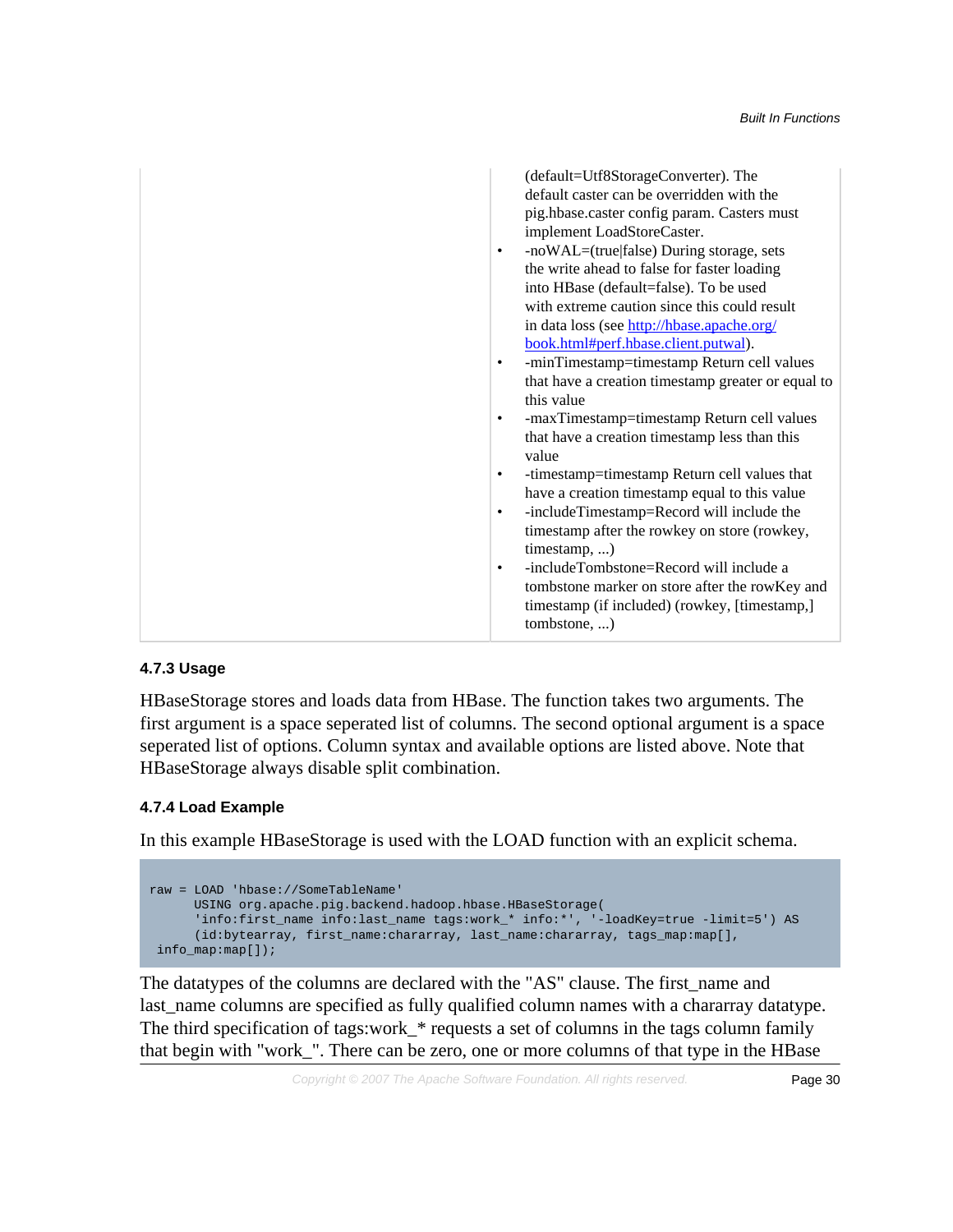table. The type is specified as tags\_map:map[]. This indicates that the set of column values returned will be accessed as a map, where the key is the column name and the value is the cell value of the column. The fourth column specification is also a map of column descriptors to cell values.

When the type of the column is specified as a map in the "AS" clause, the map keys are the column descriptor names and the data type is chararray. The datatype of the columns values can be declared explicitly as shown in the examples below:

- tags\_map[chararray] In this case, the column values are all declared to be of type chararray
- tags\_map[int] In this case, the column values are all declared to be of type int.

# **4.7.5 Store Example**

In this example HBaseStorage is used to store a relation into HBase.

```
A = LOAD 'hdfs_users' AS (id:bytearray, first_name:chararray, last_name:chararray);
STORE A INTO 'hbase://users_table' USING org.apache.pig.backend.hadoop.hbase.HBaseStorage(
     'info:first_name info:last_name');
```
In the example above relation A is loaded from HDFS and stored in HBase. Note that the schema of relation A is a tuple of size 3, but only two column descriptor names are passed to the HBaseStorage constructor. This is because the first entry in the tuple is used as the HBase rowKey.

# <span id="page-30-0"></span>**4.8 AvroStorage**

Loads and stores data from Avro files.

# **4.8.1 Syntax**

AvroStorage(['schema|record name'], ['options'])

#### **4.8.2 Terms**

| schema | A JSON string specifying the Avro schema for<br>the input. You may specify an explicit schema<br>when storing data or when loading data. When you<br>manually provide a schema, Pig will use the provided<br>schema for serialization and deserialization. This<br>means that you can provide an explicit schema when<br>saving data to simplify the output (for example by<br>removing nullable unions), or rename fields. This<br>also means that you can provide an explicit schema |
|--------|----------------------------------------------------------------------------------------------------------------------------------------------------------------------------------------------------------------------------------------------------------------------------------------------------------------------------------------------------------------------------------------------------------------------------------------------------------------------------------------|
|--------|----------------------------------------------------------------------------------------------------------------------------------------------------------------------------------------------------------------------------------------------------------------------------------------------------------------------------------------------------------------------------------------------------------------------------------------------------------------------------------------|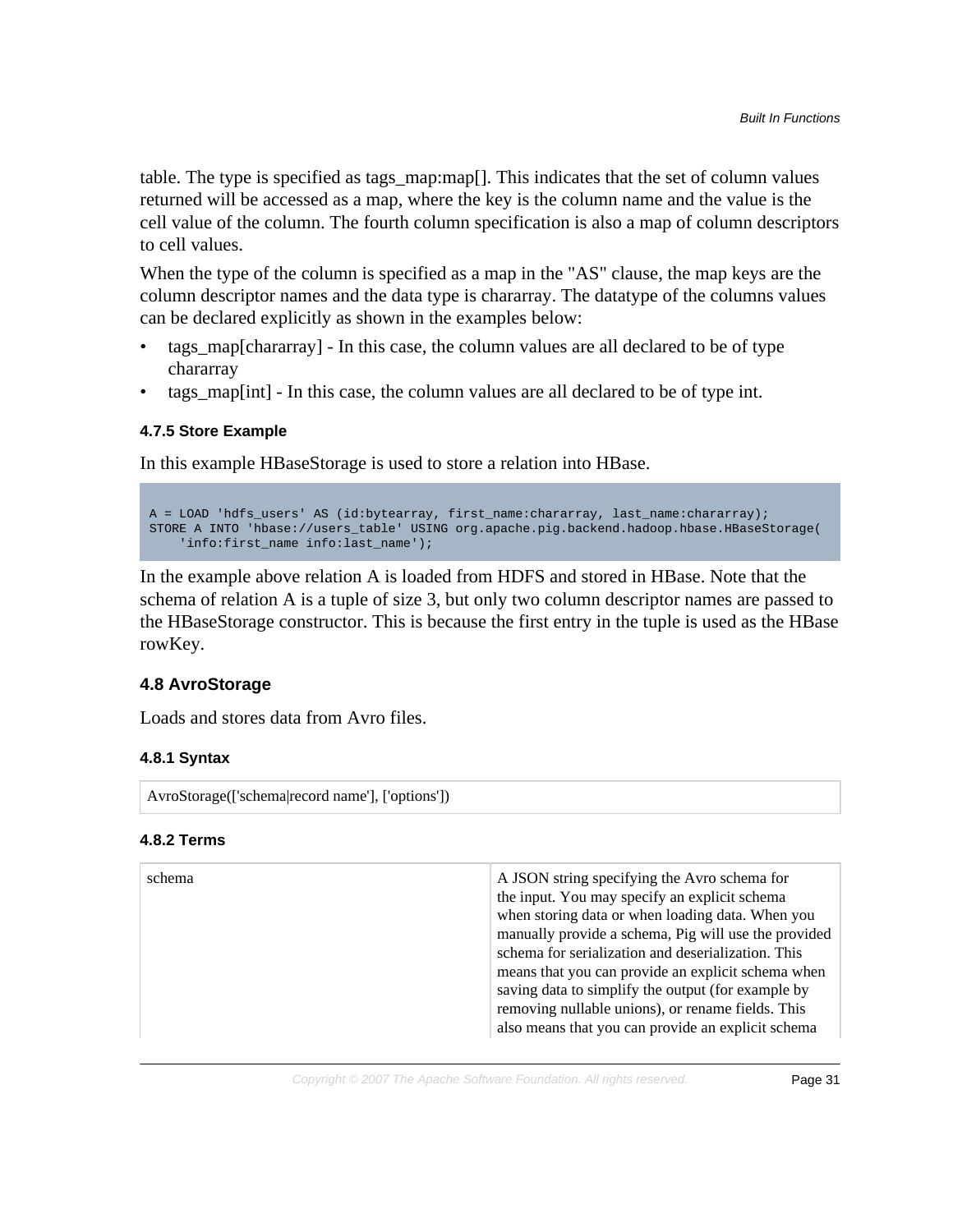|             | when reading data to only read a subset of the fields<br>in each record.                                                                                                                                                                                                                                                                                                                                                                                                                                                                                                                                                                                                                                                                                                                                                                                                                                                                                                                                                                                                                                               |
|-------------|------------------------------------------------------------------------------------------------------------------------------------------------------------------------------------------------------------------------------------------------------------------------------------------------------------------------------------------------------------------------------------------------------------------------------------------------------------------------------------------------------------------------------------------------------------------------------------------------------------------------------------------------------------------------------------------------------------------------------------------------------------------------------------------------------------------------------------------------------------------------------------------------------------------------------------------------------------------------------------------------------------------------------------------------------------------------------------------------------------------------|
|             | See the Apache Avro Documentation for more<br>details on how to specify a valid schema.                                                                                                                                                                                                                                                                                                                                                                                                                                                                                                                                                                                                                                                                                                                                                                                                                                                                                                                                                                                                                                |
| record name | When storing a bag of tuples with AvroStorage, if<br>you do not want to specify the full schema, you may<br>specify the avro record name instead. (AvroStorage<br>will determine that the argument isn't a valid schema<br>definition and use it as a variable name instead.)                                                                                                                                                                                                                                                                                                                                                                                                                                                                                                                                                                                                                                                                                                                                                                                                                                          |
| 'options'   | A string that contains space-separated options ('-<br>optionA valueA -optionB valueB -optionC ')<br>Currently supported options are:                                                                                                                                                                                                                                                                                                                                                                                                                                                                                                                                                                                                                                                                                                                                                                                                                                                                                                                                                                                   |
|             | -namespace nameSpace or -n nameSpace<br>$\bullet$<br>Explicitly specify the namespace field in Avro<br>records when storing data<br>-schemfile schemaFile or -f schemaFile Specify<br>$\bullet$<br>the input (or output) schema from an external<br>file. Pig assumes that the file is located on<br>the default filesystem, but you may use an<br>explicity URL to unambigously specify the<br>location. (For example, if the data was on your<br>local file system in /stuff/schemafile.avsc, you<br>could specify "-f file:///stuff/schemafile.avsc"<br>to specify the location. If the data was on<br>HDFS under /yourdirectory/schemafile.avsc,<br>you could specify "-f hdfs:///yourdirectory/<br>schemafile.avsc"). Pig expects this to be a text<br>file, containing a valid avro schema.<br>-examplefile exampleFile or -e exampleFile<br>$\bullet$<br>Specify the input (or output) schema using<br>another Avro file as an example. Pig assumes<br>that the file is located on the default filesystem,<br>but you may use and explicity URL to specify<br>the location. Pig expects this to be an Avro data |
|             | file.<br>-allowrecursive or -r Specify whether to allow<br>٠<br>recursive schema definitions (the default is to<br>throw an exception if Pig encounters a recursive<br>schema). When reading objects with recursive<br>definitions, Pig will translate Avro records to<br>schema-less tuples; the Pig Schema for the<br>object may not match the data exactly.                                                                                                                                                                                                                                                                                                                                                                                                                                                                                                                                                                                                                                                                                                                                                         |
|             | -doublecolons or -d Specify how to handle<br>٠<br>Pig schemas that contain double-colons when<br>writing data in Avro format. (When you join                                                                                                                                                                                                                                                                                                                                                                                                                                                                                                                                                                                                                                                                                                                                                                                                                                                                                                                                                                           |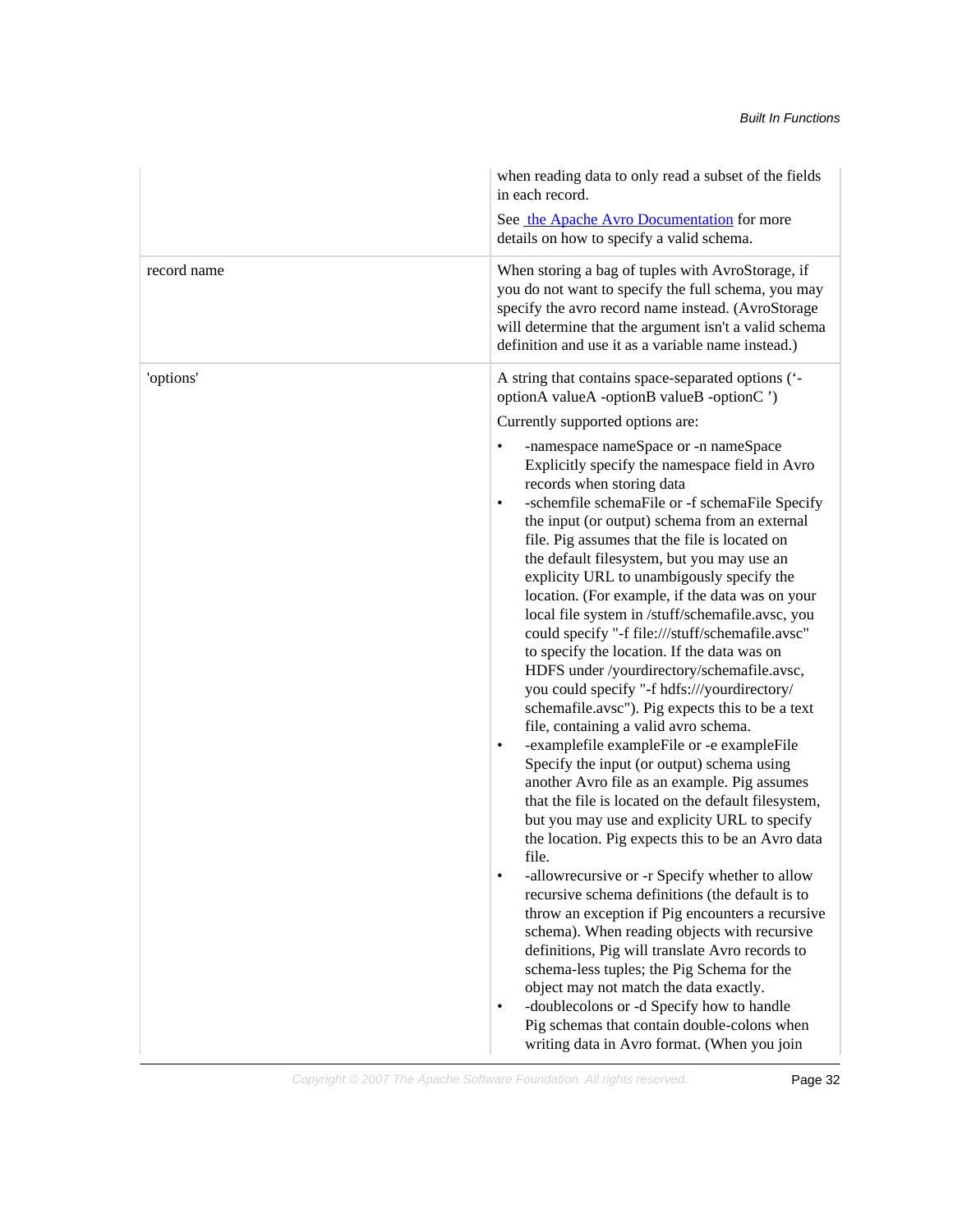two bags in Pig, Pig will automatically label the fields in the output Tuples with names that contain double-colons). If you select this option, AvroStorage will translate names with double colons into names with double underscores.

# **4.8.3 Usage**

AvroStorage stores and loads data from Avro files. Often, you can load and store data using AvroStorage without knowing much about the Avros serialization format. AvroStorage will attempt to automatically translate a pig schema and pig data to avro data, or avro data to pig data.

By default, when you use AvoStorage to load data, AvroStorage will use depth first search to find a valid Avro file on the input path, then use the schema from that file to load the data. When you use AvroStorage to store data, AvroStorage will attempt to translate the Pig schema to an equivalent Avro schema. You can manually specify the schema by providing an explicit schema in Pig, loading a schema from an external schema file, or explicitly telling Pig to read the schema from a specific avro file.

To compress your output with AvroStorage, you need to use the correct Avro properties for compression. For example, to enable compression using deflate level 5, you would specify

```
SET avro.output.codec 'deflate'
SET avro.mapred.deflate.level 5
```
Valid values for avro.output.codec include deflate, snappy, and null.

There are a few key differences between Avro and Pig data, and in some cases it helps to understand the differences between the Avro and Pig data models. Before writing Pig data to Avro (or creating Avro files to use in Pig), keep in mind that there might not be an equivalent Avro Schema for every Pig Schema (and vice versa):

- **Recursive schema definitions** You cannot define schemas recursively in Pig, but you can define schemas recursively in Avro.
- **Allowed characters** Pig schemas may sometimes contain characters like colons (":") that are illegal in Avro names.
- **Unions** In Avro, you can define an object that may be one of several different types (including complex types such as records). In Pig, you cannot.
- **Enums** Avro allows you to define enums to efficiently and abstractly represent categorical variable, but Pig does not.
- **Fixed Length Byte Arrays** Avro allows you to define fixed length byte arrays, but Pig does not.
- **Nullable values** In Pig, all types are nullable. In Avro, they are not.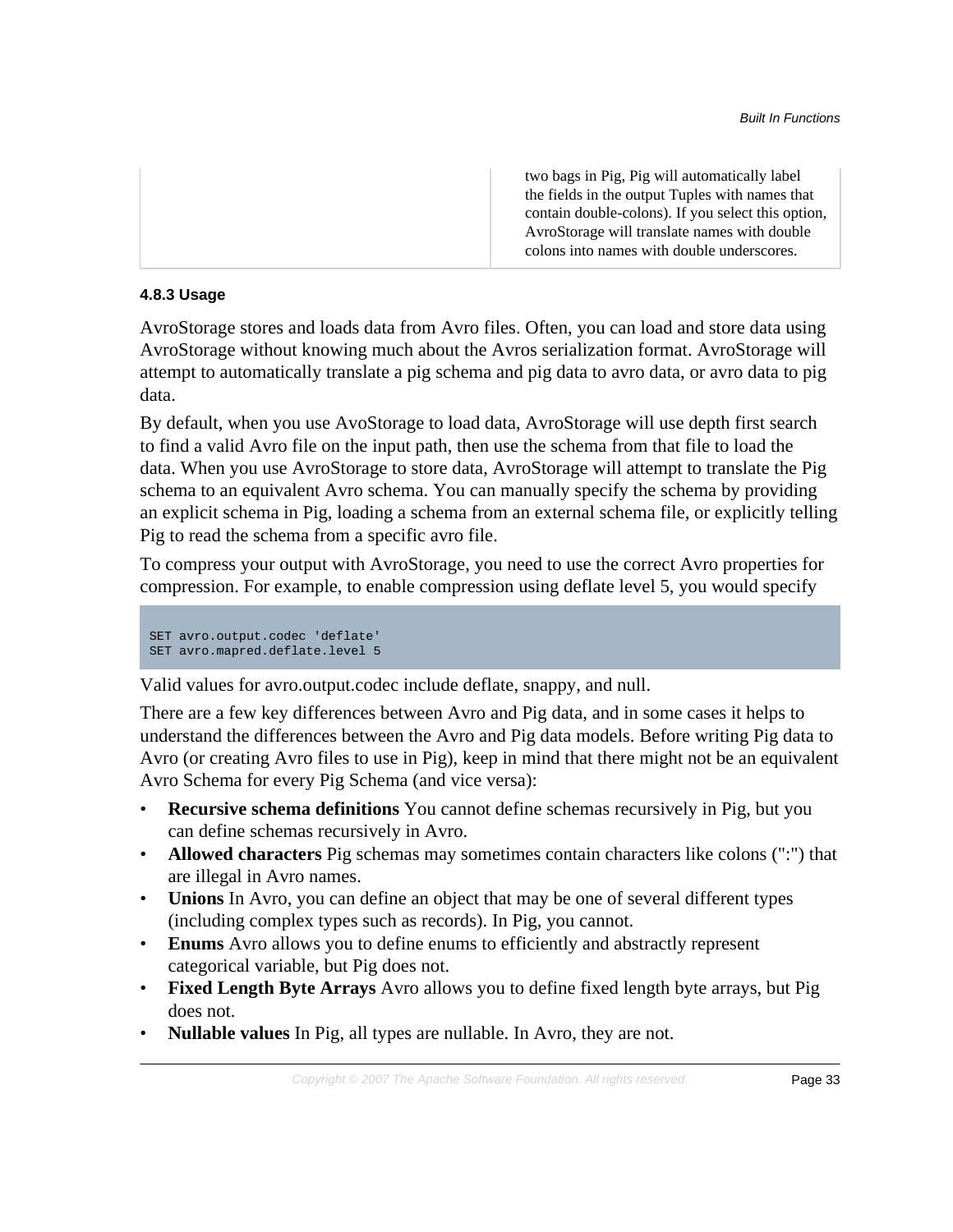|                       | Original Pig Type | <b>Translated Avro Type</b>                                                                                            |
|-----------------------|-------------------|------------------------------------------------------------------------------------------------------------------------|
| Integers              | int               | ['int", "null"]                                                                                                        |
| Longs                 | long              | ["long,"null"]                                                                                                         |
| Floats                | float             | ["float","null"]                                                                                                       |
| Doubles               | double            | ["double","null"]                                                                                                      |
| <b>Strings</b>        | chararray         | ["string","null"]                                                                                                      |
| <b>Bytes</b>          | bytearray         | ["bytes","null"]                                                                                                       |
| <b>Booleans</b>       | boolean           | ["boolean","null"]                                                                                                     |
| Tuples                | tuple             | The Pig Tuple schema will be<br>translated to an union of and Avro<br>record with an equivalent schem<br>and null.     |
| <b>Bags of Tuples</b> | bag               | The Pig Tuple schema will be<br>translated to a union of an array of<br>records with an equivalent schema<br>and null. |
| <b>Maps</b>           | map               | The Pig Tuple schema will be<br>translated to a union of a map of<br>records with an equivalent schema<br>and null.    |

Here is how AvroStorage translates Pig values to Avro:

Here is how AvroStorage translates Avro values to Pig:

|                | Original Avro Types                              | <b>Translated Pig Type</b> |
|----------------|--------------------------------------------------|----------------------------|
| Integers       | $\lceil$ "int","null" $\rceil$ or "int"          | int                        |
| Longs          | ["long,"null"] or "long"                         | long                       |
| <b>Floats</b>  | ["float","null"] or "float"                      | float                      |
| Doubles        | ["double","null"] or "double"                    | double                     |
| <b>Strings</b> | ["string","null"] or "string"                    | chararray                  |
| Enums          | Either an enum or a union of an<br>enum and null | chararray                  |
| <b>Bytes</b>   | ["bytes","null"] or "bytes"                      | bytearray                  |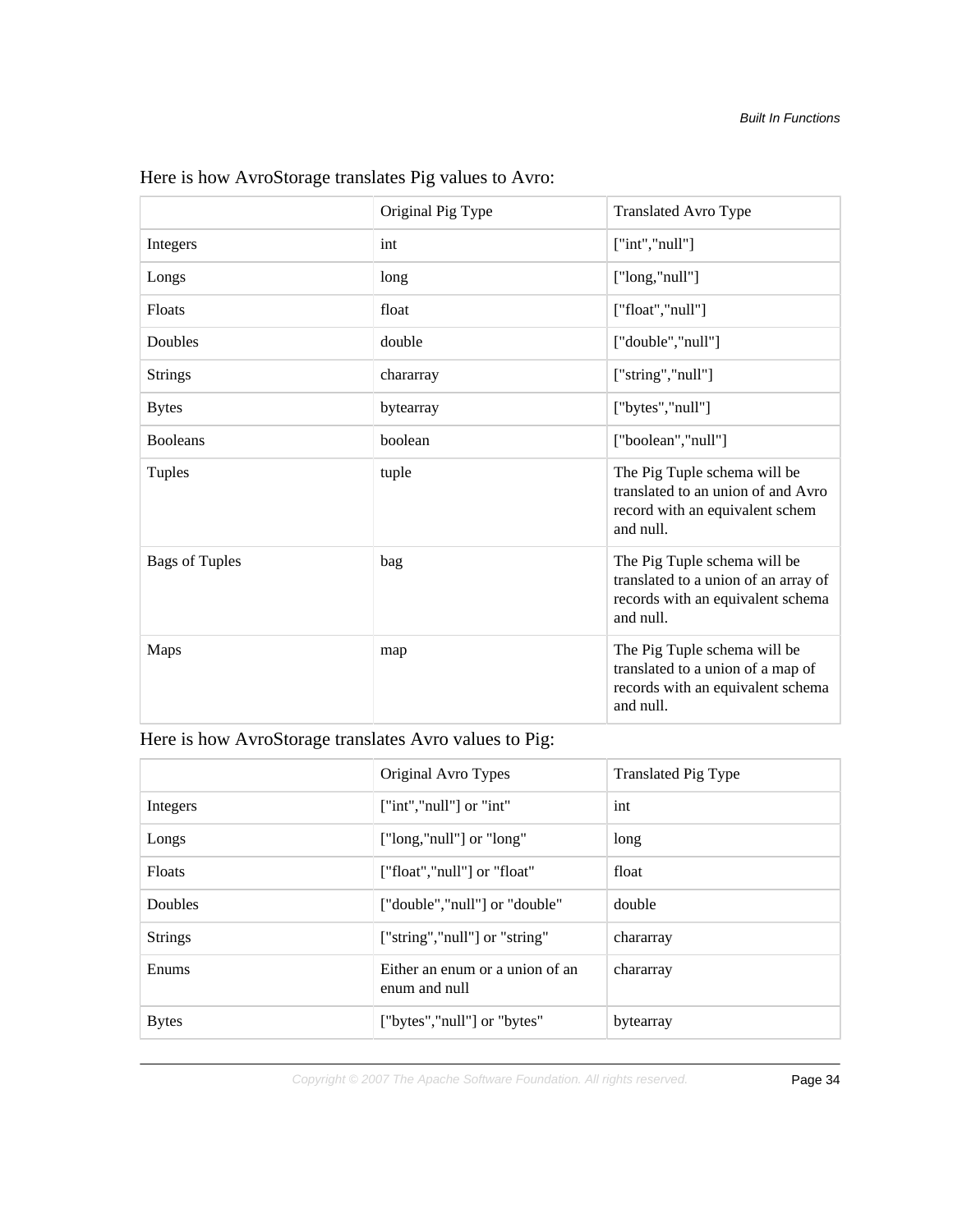| <b>Fixes</b>    | Either a fixed length byte array, or<br>a union of a fixed length array and<br>null | bytearray |
|-----------------|-------------------------------------------------------------------------------------|-----------|
| <b>Booleans</b> | ["boolean","null"] or "boolean"                                                     | boolean   |
| Tuples          | Either a record type, or a union or<br>a record and null                            | tuple     |
| Bags of Tuples  | Either an array, or a union of an<br>array and null                                 | bag       |
| Maps            | Either a map, or a union of a map<br>and null                                       | map       |

In many cases, AvroStorage will automatically translate your data correctly and you will not need to provide any more information to AvroStorage. But sometimes, it may be convenient to manually provide a schema to AvroStorge. See the example selection below for examples on manually specifying a schema with AvroStorage.

# **4.8.4 Load Examples**

Suppose that you were provided with a file of avro data (located in 'stuff') with the following schema:

```
{"type" : "record",
 "name" : "stuff",
  "fields" : [
 {"name" : "label", "type" : "string"}, 
 {"name" : "value", "type" : "int"},
    {"name" : "marketingPlans", "type" : ["string", "bytearray", "null"]}
  ]
}
```
Additionally, suppose that you don't need the value of the field "marketingPlans." (That's a good thing, because AvroStorage doesn't know how to translate that Avro schema to a Pig schema). To load only the fieds "label" and "value" into Pig, you can manually specify the schema passed to AvroStorage:

```
measurements = LOAD 'stuff' USING AvroStorage(
  '{"type":"record","name":"measurement","fields":[{"name":"label","type":"string"},
{"name":"value","type":"int"}]}'
   );
```
# **4.8.5 Store Examples**

Suppose that you are saving a bag called measurements with the schema: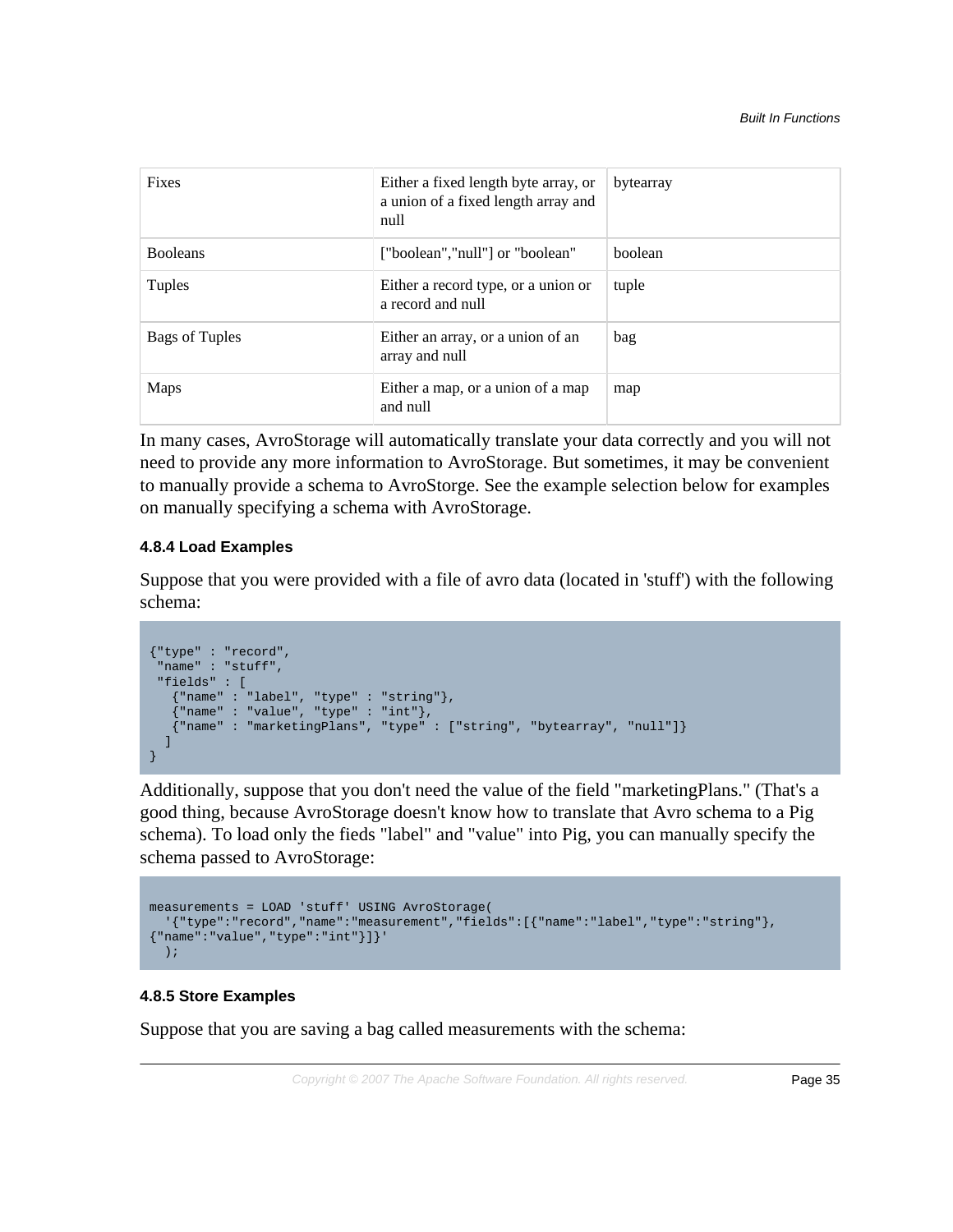measurements:{measurement:(label:chararray,value:int)}

To store this bag into a file called "measurements", you can use a statement like:

STORE measurements INTO 'measurements' USING AvroStorage('measurement');

AvroStorage will translate this to the Avro schema

```
{"type":"record", 
  "name":"measurement",
  "fields" : [
    {"name" : "label", "type" : ["string", "null"]}, 
    {"name" : "value", "type" : ["int", "null"]}
  ]
}
```
But suppose that you knew that the label and value fields would never be null. You could define a more precise schema manually using a statement like:

```
STORE measurements INTO 'measurements' USING AvroStorage(
  '{"type":"record","name":"measurement","fields":[{"name":"label","type":"string"},
{"name":"value","type":"int"}]}'
   );
```
# **4.9 TrevniStorage**

Loads and stores data from Trevni files.

#### **4.9.1 Syntax**

TrevniStorage(['schema|record name'], ['options'])

Trevni is a column-oriented storage format that is part of the Apache Avro project. Trevni is closely related to Avro.

Likewise, TrevniStorage is very closely related to AvroStorage, and shares the same options as AvroStorage. See [AvroStorage](#page-30-0) for a detailed description of the arguments for TrevniStorage.

#### **4.10 AccumuloStorage**

Loads or stores data from an Accumulo table. The first element in a Tuple is equivalent to the "row" from the Accumulo Key, while the columns in that row are can be grouped in various static or wildcarded ways. Basic wildcarding functionality exists to group various columns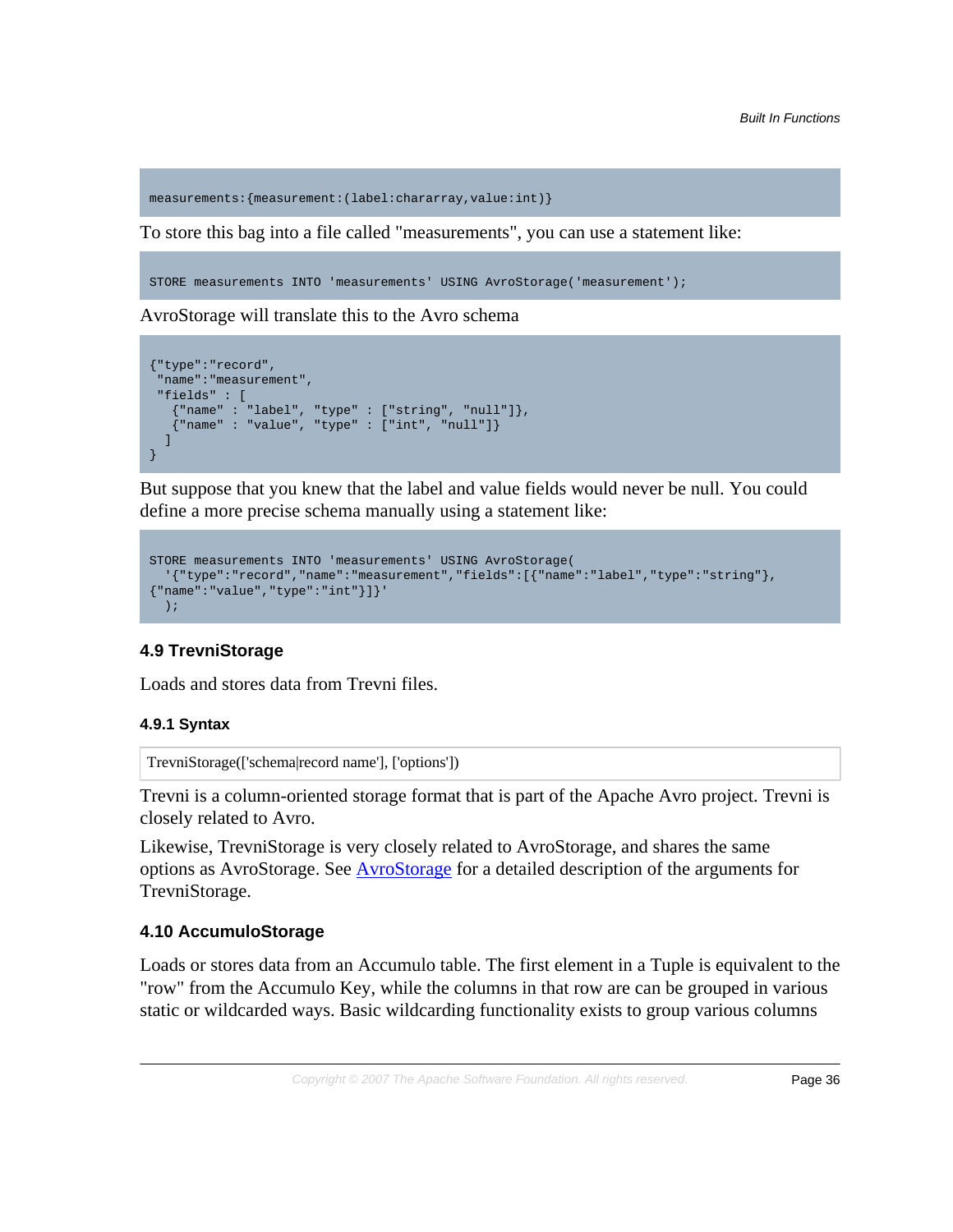families/qualifiers into a Map for LOADs, or serialize a Map into some group of column families or qualifiers on STOREs.

# **4.10.1 Syntax**

AccumuloStorage(['columns'[, 'options']]) **4.10.2 Arguments**

| 'columns' | A comma-separated list of "columns" to read data<br>from to write data to. Each of these columns can be<br>considered one of three different types:<br>1.<br>Literal<br>Column family prefix<br>2.<br>Column qualifier prefix<br>3.                                                                                                                                                                                                                                                                                                                                                                               |
|-----------|-------------------------------------------------------------------------------------------------------------------------------------------------------------------------------------------------------------------------------------------------------------------------------------------------------------------------------------------------------------------------------------------------------------------------------------------------------------------------------------------------------------------------------------------------------------------------------------------------------------------|
|           | Literal: this is the simplest specification which is a<br>colon-delimited string that maps to a column family<br>and column qualifier. This will read/write a simple<br>scalar from/to Accumulo.                                                                                                                                                                                                                                                                                                                                                                                                                  |
|           | Column family prefix: When reading data, this<br>will fetch data from Accumulo Key-Values in the<br>current row whose column family match the given<br>prefix. This will result in a Map being placed into<br>the Tuple. When writing data, a Map is also expected<br>at the given offset in the Tuple whose Keys will be<br>appended to the column family prefix, an empty<br>column qualifier is used, and the Map value will<br>be placed in the Accumulo Value. A valid column<br>family prefix is a literal asterisk $(*)$ in which case the<br>Map Key will be equivalent to the Accumulo column<br>family. |
|           | Column qualifier prefix: Similar to the column<br>family prefix except it operates on the column<br>qualifier. On reads, Accumulo Key-Values in the<br>same row that match the given column family and<br>column qualifier prefix will be placed into a single<br>Map. On writes, the provided column family from<br>the column specification will be used, the Map key<br>will be appended to the column qualifier provided<br>in the specification, and the Map Value will be the<br>Accumulo Value.                                                                                                            |
|           | When "columns" is not provided or is a blank String,<br>it is treated equivalently to "*". This is to say that<br>when a column specification string is not provided,<br>for reads, all columns in the given Accumulo row                                                                                                                                                                                                                                                                                                                                                                                         |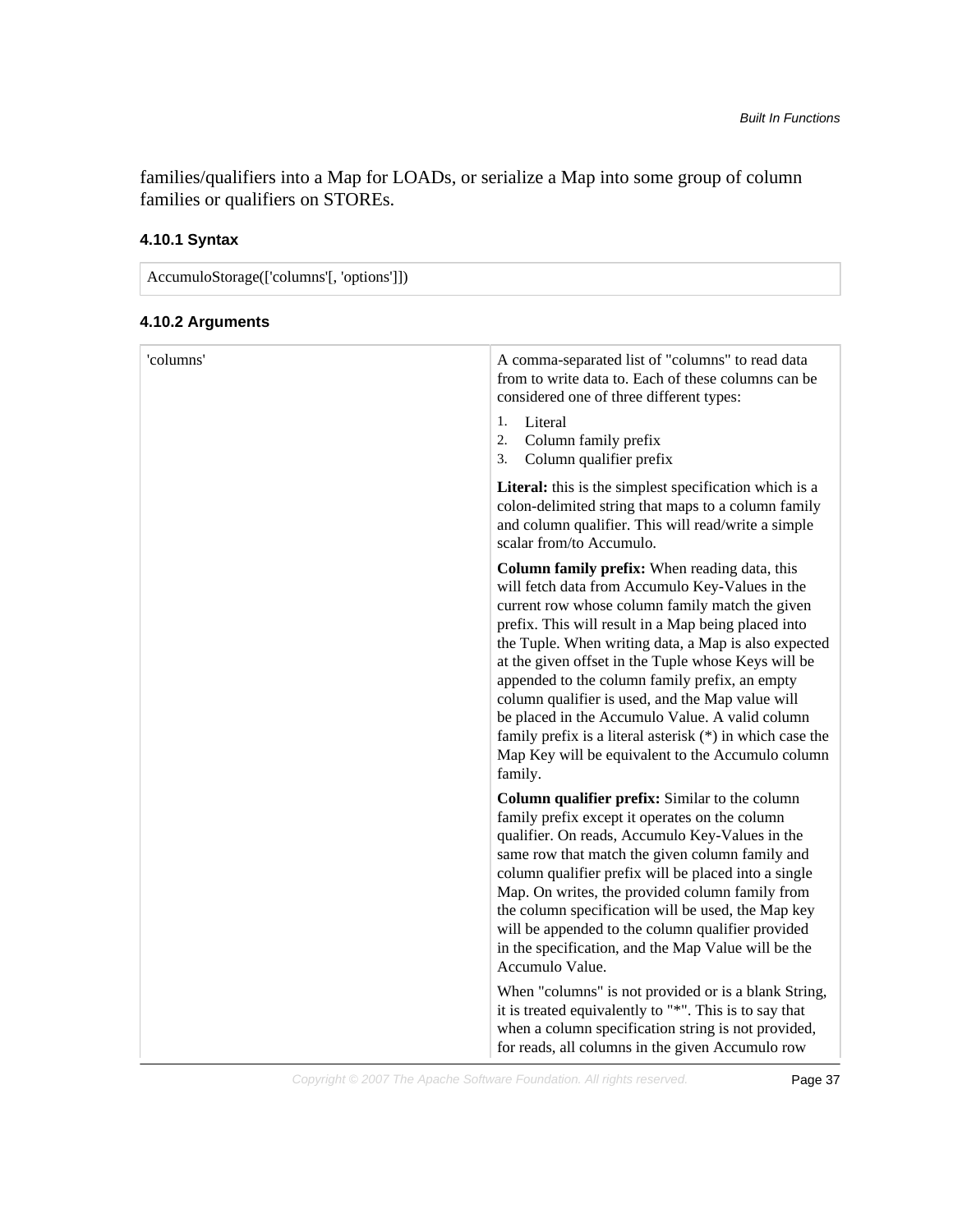|           | will be placed into a single Map (with the Map keys<br>being colon delimited to preserve the column family/<br>qualifier from Accumulo). For writes, the Map keys<br>will be placed into the column family and the column<br>qualifier will be empty. |
|-----------|-------------------------------------------------------------------------------------------------------------------------------------------------------------------------------------------------------------------------------------------------------|
| 'options' | A string that contains space-separated options<br>("optionA valueA -optionB valueB -optionC<br>valueC")                                                                                                                                               |
|           | The currently supported options are:                                                                                                                                                                                                                  |
|           | (-c --caster) LoadStoreCasterImpl An<br>$\bullet$<br>implementation of a LoadStoreCaster to<br>use when serializing types into Accumulo,<br>usually AccumuloBinaryConverter<br>or UTF8StringConverter, defaults to<br>UTF8StorageConverter.           |
|           | (-auths --authorizations) auth1,auth2<br>$\bullet$<br>A comma-separated list of Accumulo<br>authorizations to use when reading data<br>from Accumulo. Defaults to the empty set of<br>authorizations (none).                                          |
|           | (-s --start) start_row The Accumulo row to begin<br>$\bullet$                                                                                                                                                                                         |
|           | reading from, inclusive                                                                                                                                                                                                                               |
|           | (-e --end) end_row The Accumulo row to read<br>$\bullet$<br>until, inclusive                                                                                                                                                                          |
|           | (-buff --mutation-buffer-size) num_bytes The<br>$\bullet$<br>number of bytes to buffer when writing data<br>to Accumulo. A higher value requires more<br>memory                                                                                       |
|           | (-wt --write-threads) num_threads The number of<br>$\bullet$                                                                                                                                                                                          |
|           | threads used to write data to Accumulo.<br>(-ml --max-latency) milliseconds Maximum<br>$\bullet$                                                                                                                                                      |
|           | time in milliseconds before data is flushed to<br>Accumulo.                                                                                                                                                                                           |
|           | (-sep --separator) str The separator character<br>$\bullet$<br>used when parsing the column specification,<br>defaults to comma (,)                                                                                                                   |
|           | (-iw --ignore-whitespace) (true false) Should<br>$\bullet$<br>whitespace be stripped from the column<br>specification, defaults to true                                                                                                               |

# **4.10.3 Usage**

AccumuloStorage has the functionality to store or fetch data from Accumulo. Its goal is to provide a simple, widely applicable table schema compatible with Pig's API. Each Tuple contains some subset of the columns stored within one row of the Accumulo table, which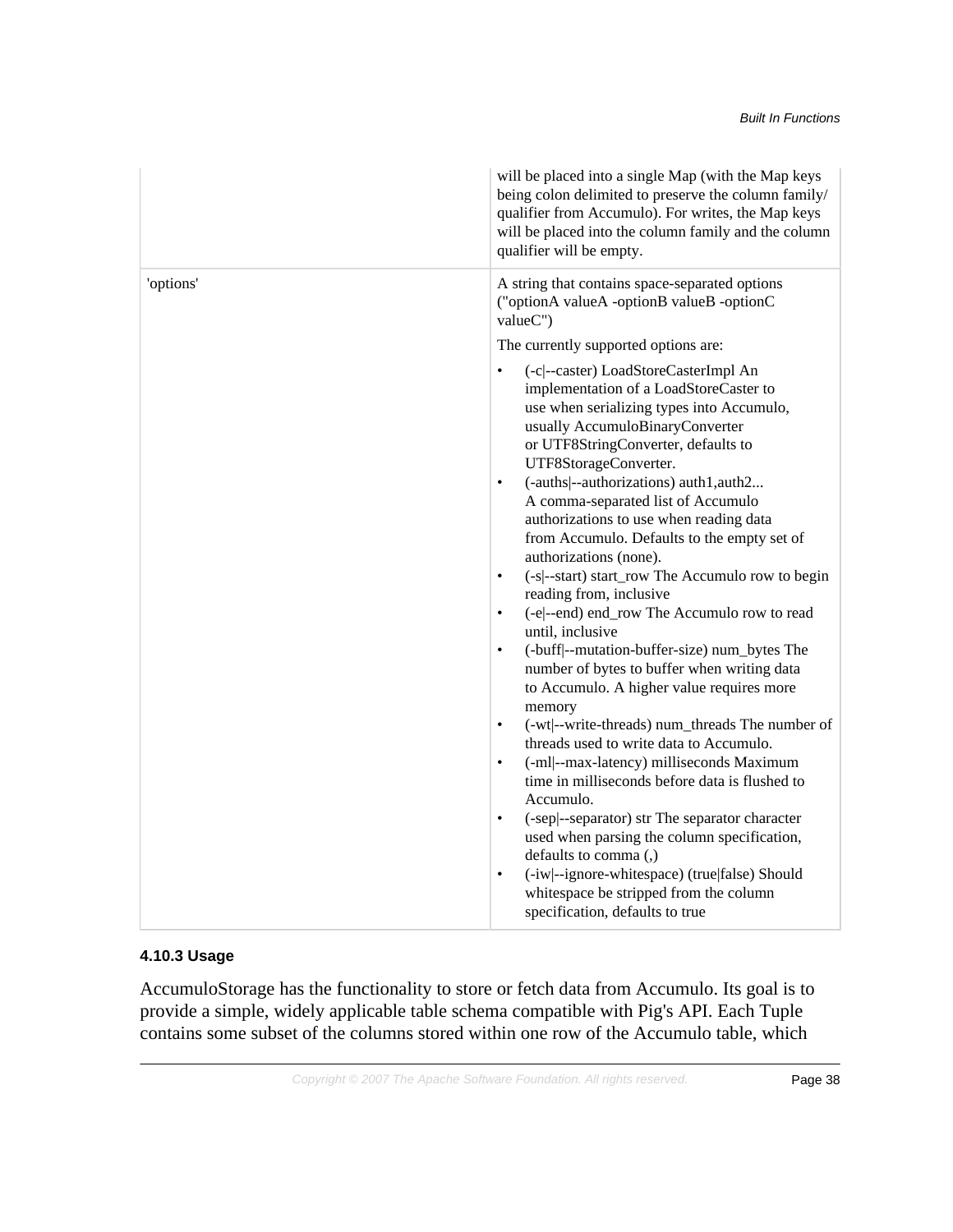depends on the columns provided as an argument to the function. If '\*' is provided, all columns in the table will be returned. The second argument provides control over a variety of options that can be used to change various properties.

When invoking Pig Scripts that use AccumuloStorage, it's important to ensure that Pig has the Accumulo jars on its classpath. This is easily achieved using the ACCUMULO\_HOME environment variable.

```
PIG_CLASSPATH="$ACCUMULO_HOME/lib/*:$PIG_CLASSPATH" pig my_script.pig
```
#### **4.10.4 Load Example**

It is simple to fetch all columns from Airport codes that fall between Boston and San Francisco that can be viewed with 'auth1' and/or 'auth2' Accumulo authorizations.

```
raw = LOAD 'accumulo://airports?
instance=accumulo&user=root&password=passwd&zookeepers=localhost'
      USING org.apache.pig.backend.hadoop.accumulo.AccumuloStorage(
       '*', '-a auth1,auth2 -s BOS -e SFO') AS
      (code:chararray, all_columns:map[]);
```
The datatypes of the columns are declared with the "AS" clause. In this example, the row key, which is the unique airport code is assigned to the "code" variable while all of the other columns are placed into the map. When there is a non-empty column qualifier, the key in that map will have a colon which separates which portion of the key came from the column family and which portion came from the column qualifier. The Accumulo value is placed in the Map value.

Most times, it is not necessary, nor desired for performance reasons, to fetch all columns.

```
raw = LOAD 'accumulo://airports?
instance=accumulo&user=root&password=passwd&zookeepers=localhost'
      USING org.apache.pig.backend.hadoop.accumulo.AccumuloStorage(
       'name,building:num_terminals,carrier*,reviews:transportation*') AS
      (code:chararray name:bytearray carrier_map:map[] transportion_reviews_map:map[]);
```
An asterisk can be used when requesting columns to group a collection of columns into a single Map instead of enumerating each column.

## **4.10.5 Store Example**

Data can be easily stored into Accumulo.

```
A = LOAD 'flights.txt' AS (id:chararray, carrier_name:chararray, src_airport:chararray,
 dest_airport:chararray, tail_number:int);
```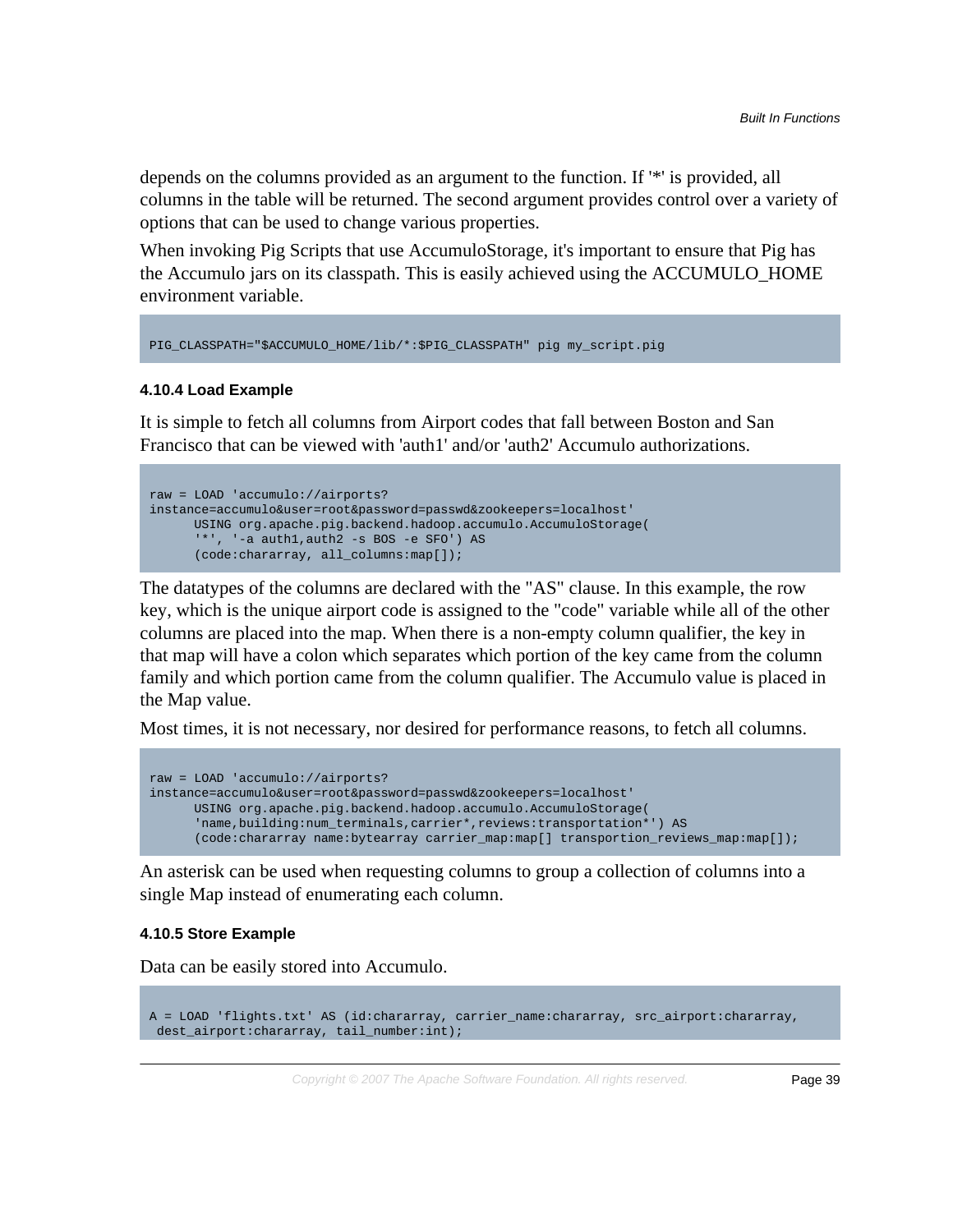STORE A INTO 'accumulo://flights? instance=accumulo&user=root&password=passwd&zookeepers=localhost' USING org.apache.pig.backend.hadoop.accumulo.AccumuloStorage('carrier\_name,src\_airport,dest\_airport,tail\_number');

Here, we read the file 'flights.txt' out of HDFS and store the results into the relation A. We extract a unique ID for the flight, its source and destination and the tail number from the given file. When STORE'ing back into Accumulo, we specify the column specifications (in this case, just a column family). It is also important to note that four elements are provided as columns because the first element in the Tuple is used as the row in Accumulo.

## **4.11 OrcStorage**

Loads from or stores data to Orc file.

#### **4.11.1 Syntax**

OrcStorage(['options'])

#### **4.11.2 Options**

A string that contains space-separated options ('-optionA valueA -optionB valueB -optionC '). Current options are only applicable with STORE operation and not for LOAD.

Currently supported options are:

- --stripeSize or -s Set the stripe size for the file. Default is 268435456(256 MB).
- --rowIndexStride or -r Set the distance between entries in the row index. Default is 10000.
- --bufferSize or -b Set the size of the memory buffers used for compressing and storing the stripe in memory. Default is 262144 (256K).
- --blockPadding or -p Sets whether the HDFS blocks are padded to prevent stripes from straddling blocks. Default is true.
- --compress or -c Sets the generic compression that is used to compress the data. Valid codecs are: NONE, ZLIB, SNAPPY, LZO. Default is ZLIB.
- --version or -v Sets the version of the file that will be written

#### **4.11.3 Example**

OrcStorage as a StoreFunc.

```
A = LOAD 'student.txt' as (name: chararray, age: int, gpa: double);
store A into 'student.orc' using OrcStorage('-c SNAPPY'); -- store student.txt into
 data.orc with SNAPPY compression
```
OrcStorage as a LoadFunc.

```
A = LOAD 'student.orc' USING OrcStorage();
describe A; -- See the schema of student.orc
```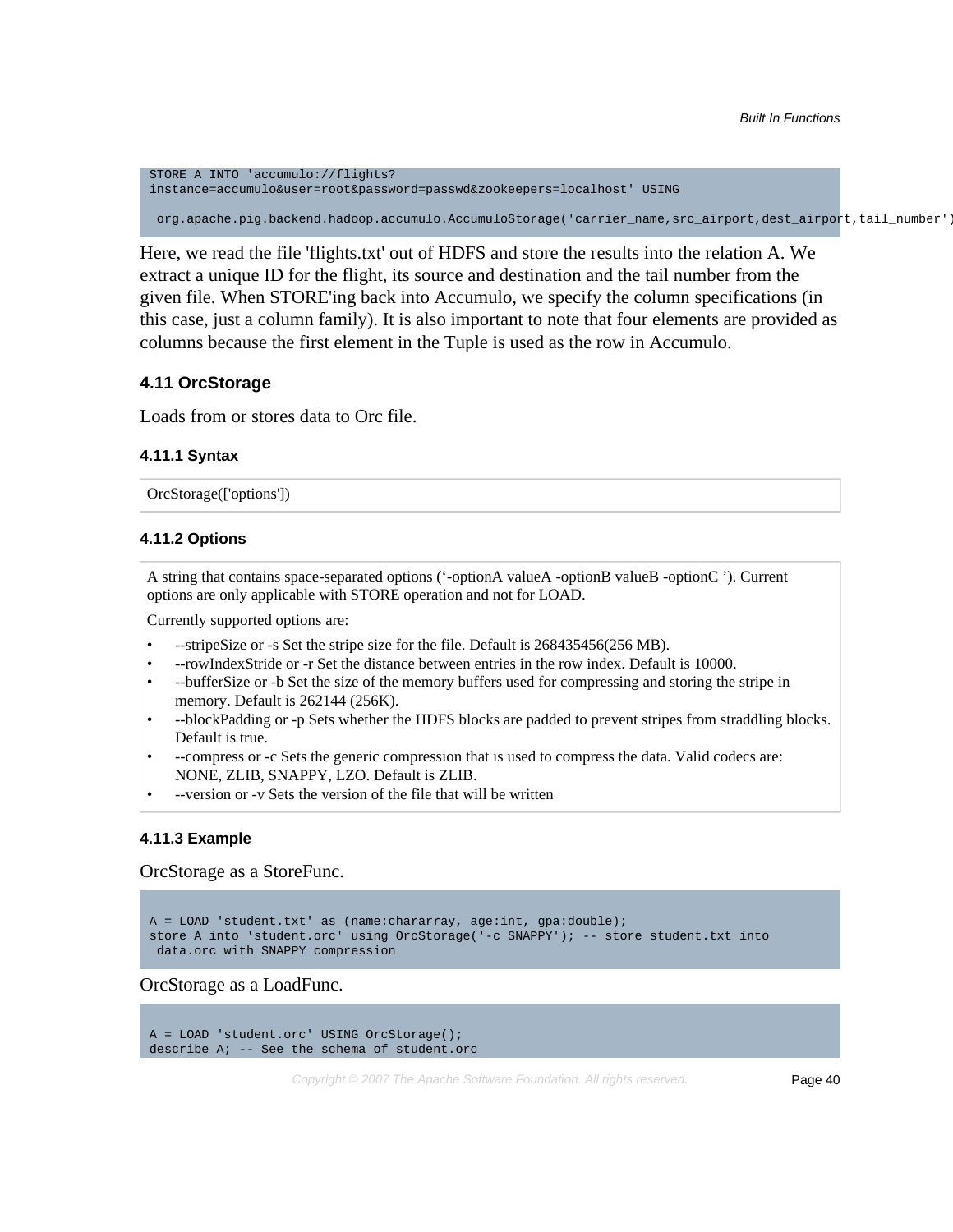B = filter A by age > 25 and gpa < 3; -- filter condition will be pushed up to loader dump B; -- dump the content of student.orc

## **4.11.4 Data types**

Most Orc data type has one to one mapping to Pig data type. Several exceptions are:

Loader side:

- Orc STRING/CHAR/VARCHAR all map to Pig varchar
- Orc BYTE/BINARY all map to Pig bytearray
- Orc TIMESTAMP/DATE all maps to Pig datetime
- Orc DECIMAL maps to Pig bigdecimal

Storer side:

- Pig chararray maps to Orc STRING
- Pig datetime maps to Orc TIMESTAMP
- Pig bigdecimal/biginteger all map to Orc DECIMAL
- Pig bytearray maps to Orc BINARY

# **4.11.5 Predicate pushdown**

If there is a filter statement right after OrcStorage, Pig will push the filter condition to the loader. OrcStorage will prune file/stripe/row group which does not satisfy the condition entirely. For the file/stripe/row group contains data that satisfies the filter condition, OrcStorage will load the file/stripe/row group and Pig will evaluate the filter condition again to remove additional data which does not satisfy the filter condition.

OrcStorage predicate pushdown currently support all primitive data types but none of the complex data types. For example, map condition cannot push into OrcStorage:

```
A = LOAD 'student.orc' USING OrcStorage();
B = filter A by info#'age' > 25; -- map condition cannot push to OrcStorage
dump B;
```
Currently, the following expressions in filter condition are supported in OrcStorage predicate pushdown:  $\geq, \geq, \leq, \leq, \leq, \equiv, \leq$ . between, in, and, or, not. The missing expressions are: is null, is not null, matches.

# **5 Math Functions**

For general information about these functions, see the **Java API Specification**, [Class Math.](http://docs.oracle.com/javase/6/docs/api/java/lang/Math.html) Note the following:

- Pig function names are case sensitive and UPPER CASE.
- Pig may process results differently than as stated in the Java API Specification: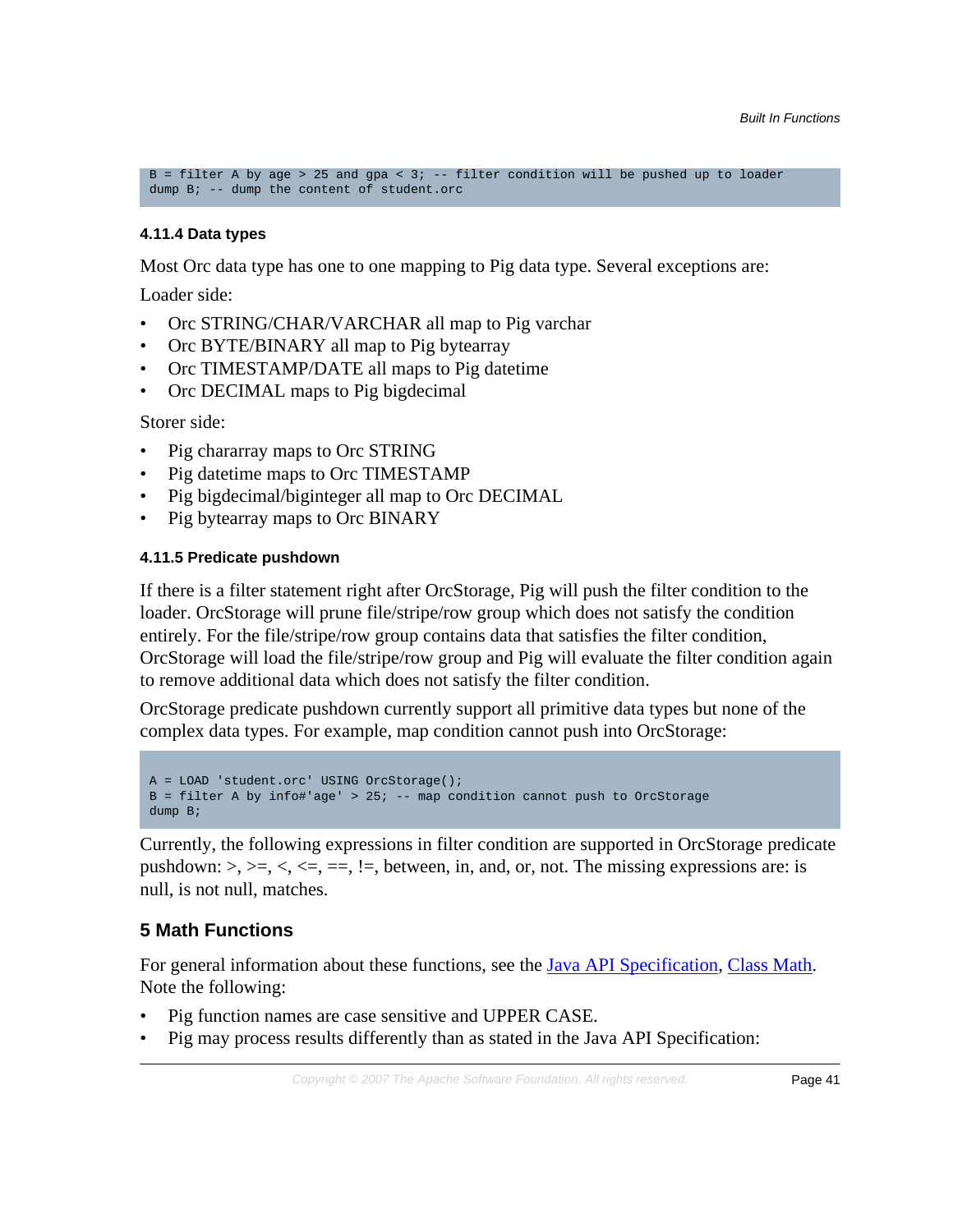- If the result value is null or empty, Pig returns null.
- If the result value is not a number (NaN), Pig returns null.
- If Pig is unable to process the expression, Pig returns an exception.

# **5.1 ABS**

Returns the absolute value of an expression.

## **5.1.1 Syntax**

| $\cdots$ |  |  |
|----------|--|--|
|----------|--|--|

#### **5.1.2 Terms**

| expression | Any expression whose result is type int, long, float,<br>or double. |
|------------|---------------------------------------------------------------------|
|            |                                                                     |

#### **5.1.3 Usage**

Use the ABS function to return the absolute value of an expression. If the result is not negative  $(x \# 0)$ , the result is returned. If the result is negative  $(x < 0)$ , the negation of the result is returned.

## **5.2 ACOS**

Returns the arc cosine of an expression.

# **5.2.1 Syntax**

#### **5.2.2 Terms**

| expression | An expression whose result is type double. |
|------------|--------------------------------------------|
|------------|--------------------------------------------|

## **5.2.3 Usage**

Use the ACOS function to return the arc cosine of an expression.

## **5.3 ASIN**

Returns the arc sine of an expression.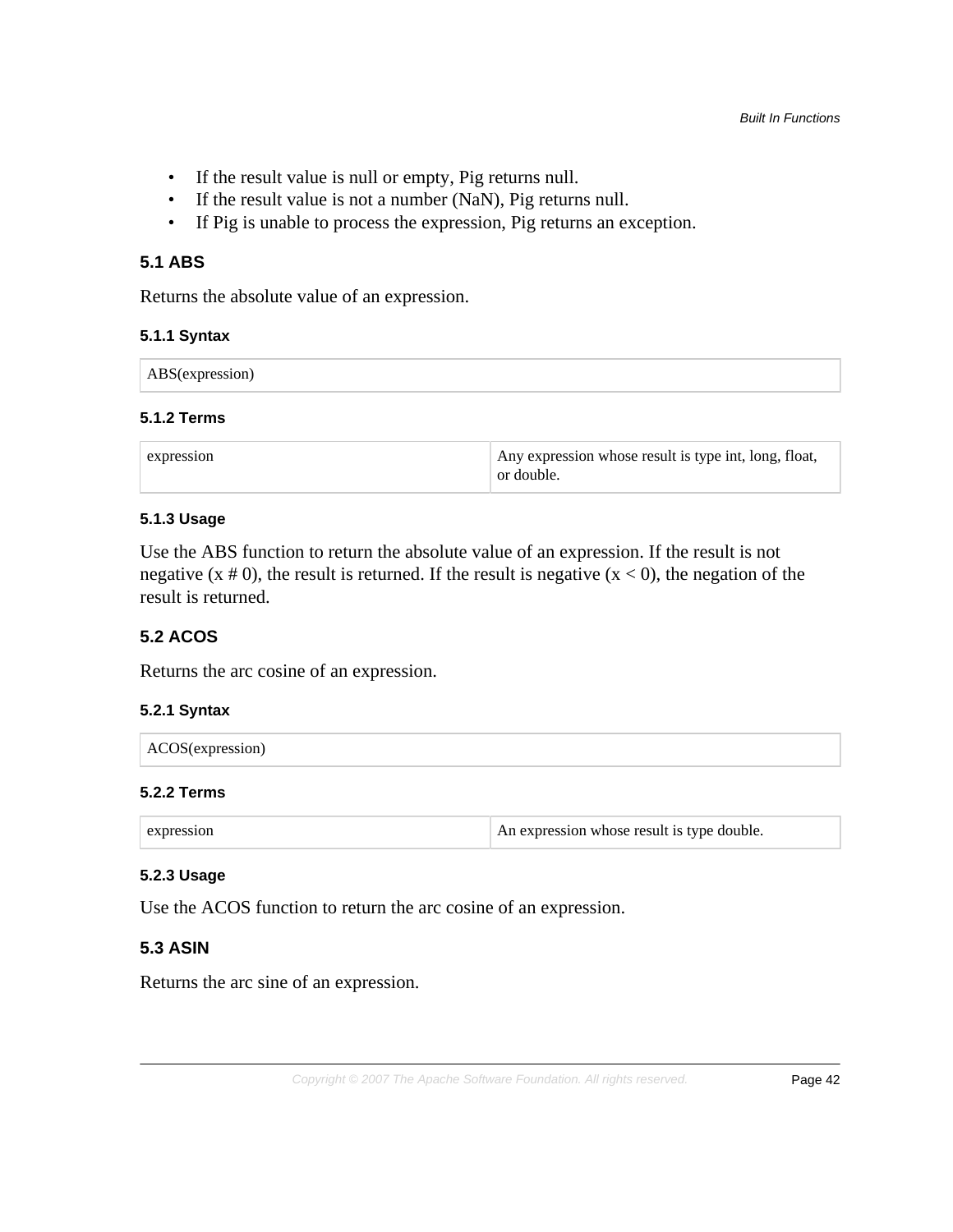## **5.3.1 Syntax**

ASIN(expression)

#### **5.3.2 Terms**

| expression | An expression whose result is type double. |
|------------|--------------------------------------------|
|------------|--------------------------------------------|

# **5.3.3 Usage**

Use the ASIN function to return the arc sine of an expression.

# **5.4 ATAN**

Returns the arc tangent of an expression.

#### **5.4.1 Syntax**

|  | $\vert$ ATAN(expression) |  |  |  |  |  |  |
|--|--------------------------|--|--|--|--|--|--|
|--|--------------------------|--|--|--|--|--|--|

### **5.4.2 Terms**

|  | An expression whose result is type double.<br>expression |  |
|--|----------------------------------------------------------|--|
|--|----------------------------------------------------------|--|

# **5.4.3 Usage**

Use the ATAN function to return the arc tangent of an expression.

# **5.5 CBRT**

Returns the cube root of an expression.

#### **5.5.1 Syntax**

CBRT(expression)

#### **5.5.2 Terms**

| expression | An expression whose result is type double. |
|------------|--------------------------------------------|
|            |                                            |

### **5.5.3 Usage**

Use the CBRT function to return the cube root of an expression.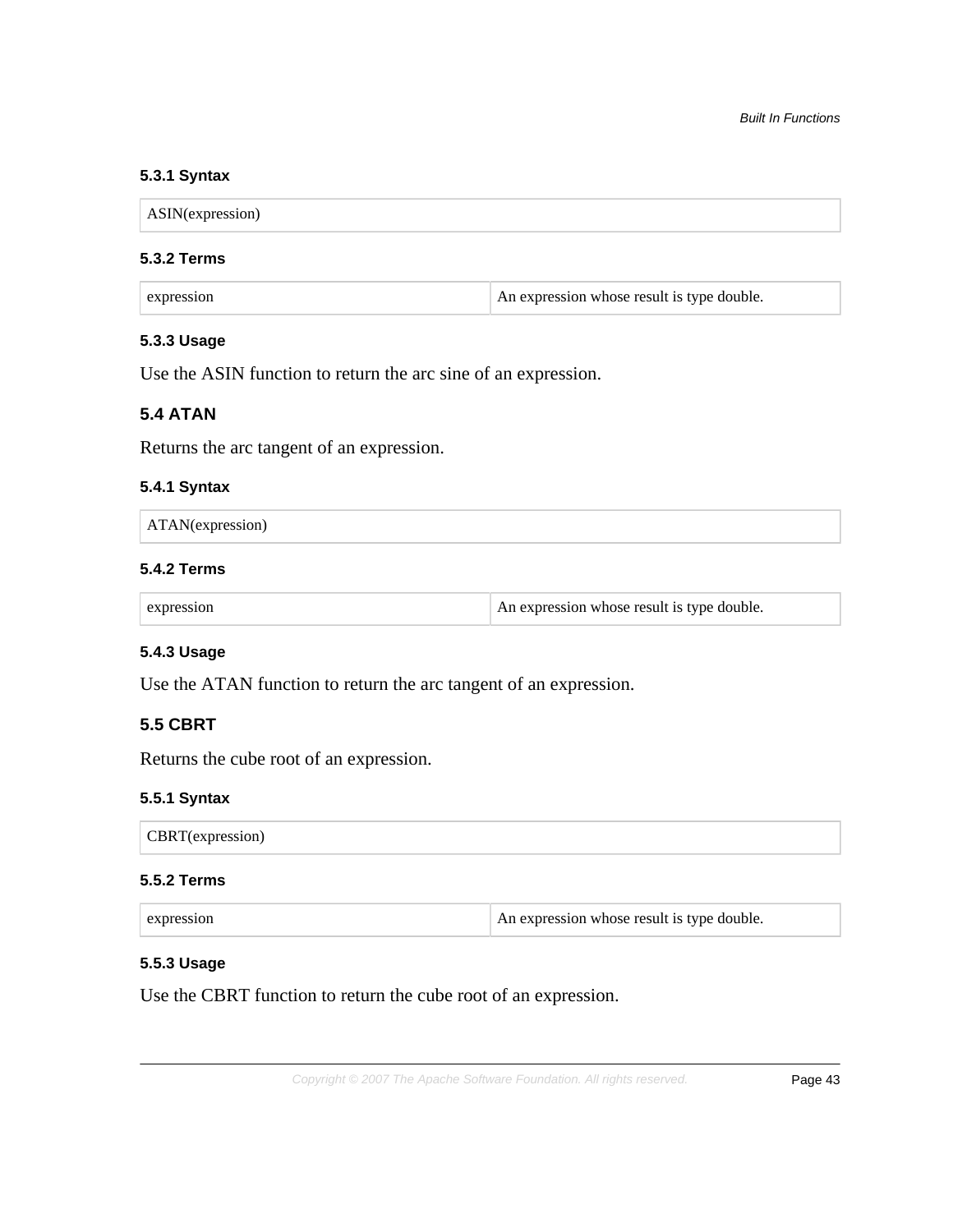# **5.6 CEIL**

Returns the value of an expression rounded up to the nearest integer.

## **5.6.1 Syntax**

| CEIL(expression) |  |  |
|------------------|--|--|
|------------------|--|--|

## **5.6.2 Terms**

| expression | An expression whose result is type double. |
|------------|--------------------------------------------|
|            |                                            |

### **5.6.3 Usage**

Use the CEIL function to return the value of an expression rounded up to the nearest integer. This function never decreases the result value.

| X       | $\text{CEIL}(x)$ |
|---------|------------------|
| 4.6     | 5                |
| 3.5     | $\overline{4}$   |
| 2.4     | 3                |
| $1.0\,$ | $\mathbf{1}$     |
| $-1.0$  | $-1$             |
| $-2.4$  | $-2$             |
| $-3.5$  | $-3$             |
| $-4.6$  | $-4$             |

## **5.7 COS**

Returns the trigonometric cosine of an expression.

#### **5.7.1 Syntax**

| (COS(expression) |  |
|------------------|--|
|------------------|--|

# **5.7.2 Terms**

| expression |
|------------|
|            |
|            |

An expression (angle) whose result is type double.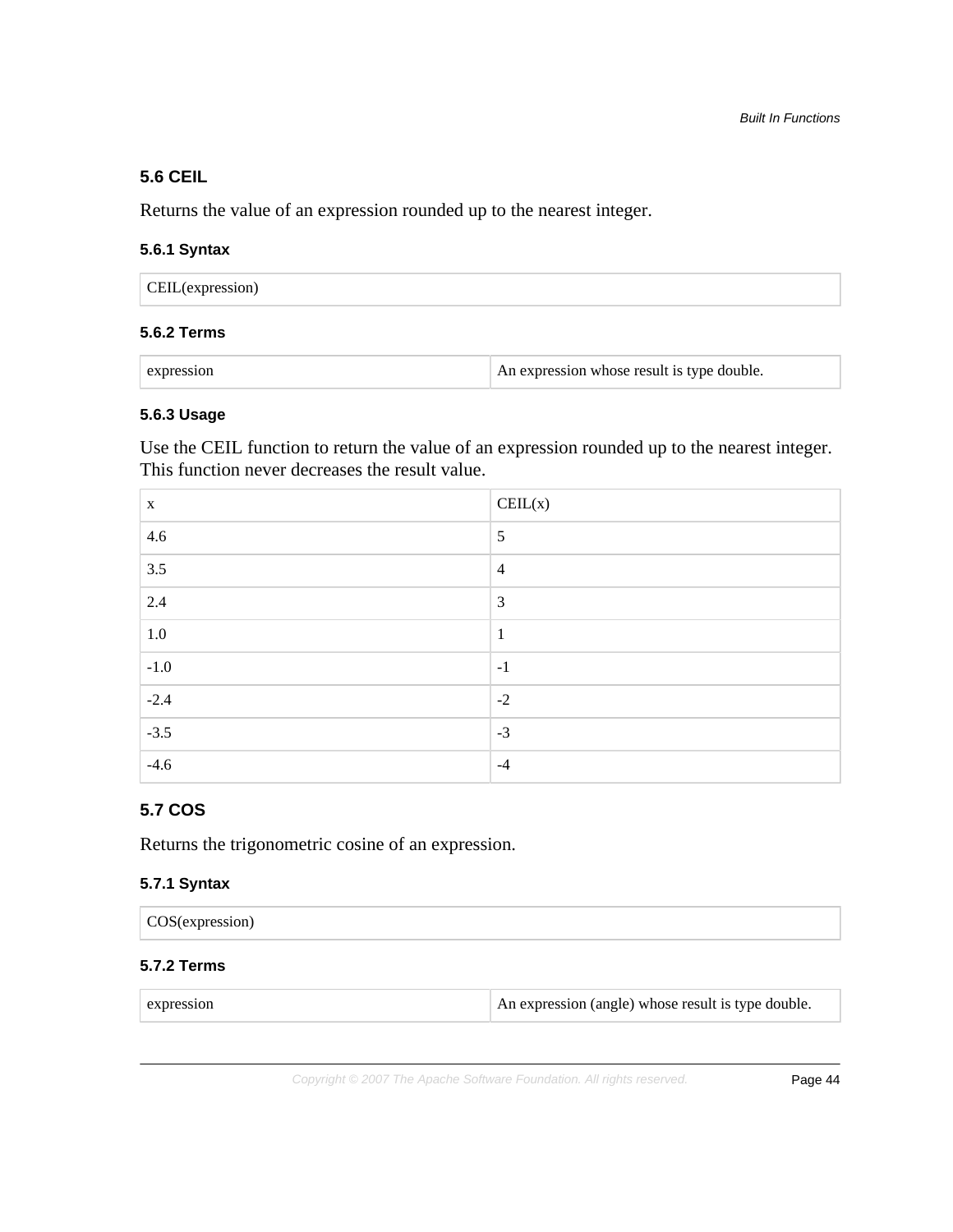# **5.7.3 Usage**

Use the COS function to return the trigonometric cosine of an expression.

## **5.8 COSH**

Returns the hyperbolic cosine of an expression.

#### **5.8.1 Syntax**

| COSH(expression) |  |
|------------------|--|
|------------------|--|

#### **5.8.2 Terms**

## **5.8.3 Usage**

Use the COSH function to return the hyperbolic cosine of an expression.

## **5.9 EXP**

Returns Euler's number e raised to the power of x.

#### **5.9.1 Syntax**

#### **5.9.2 Terms**

| expression | An expression whose result is type double. |
|------------|--------------------------------------------|
|------------|--------------------------------------------|

#### **5.9.3 Usage**

Use the EXP function to return the value of Euler's number e raised to the power of x (where x is the result value of the expression).

# **5.10 FLOOR**

Returns the value of an expression rounded down to the nearest integer.

## **5.10.1 Syntax**

FLOOR(expression)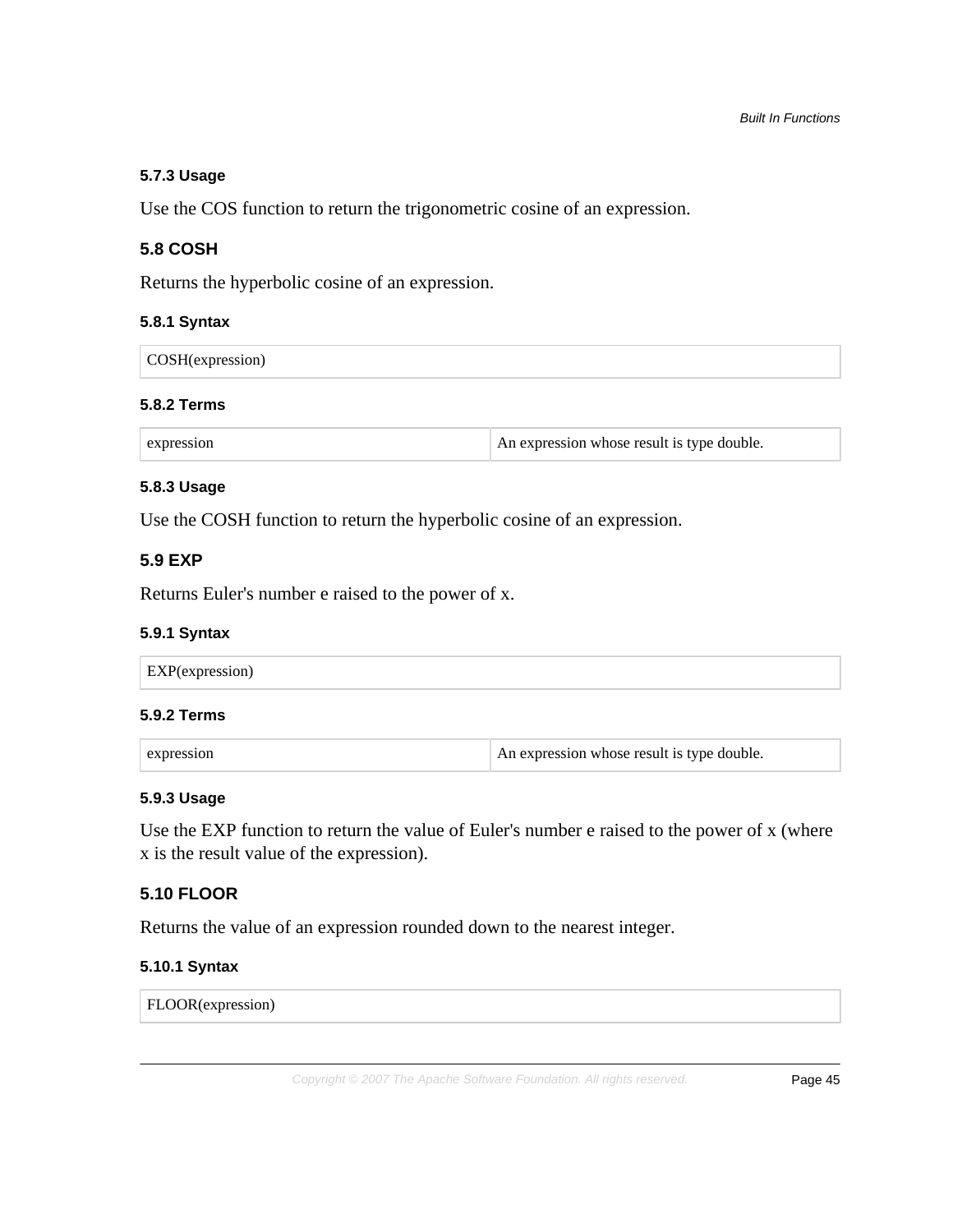# **5.10.2 Terms**

| expression | An expression whose result is type double. |
|------------|--------------------------------------------|
|            |                                            |

## **5.10.3 Usage**

Use the FLOOR function to return the value of an expression rounded down to the nearest integer. This function never increases the result value.

| X       | FLOOR(x)       |
|---------|----------------|
| 4.6     | $\overline{4}$ |
| 3.5     | $\overline{3}$ |
| 2.4     | $\overline{2}$ |
| $1.0\,$ | $\mathbf{1}$   |
| $-1.0$  | $-1$           |
| $-2.4$  | $-3$           |
| $-3.5$  | $-4$           |
| $-4.6$  | $-5$           |

# **5.11 LOG**

Returns the natural logarithm (base e) of an expression.

#### **5.11.1 Syntax**

| LOG(expression<br>$\sim$ 1011 $\sim$<br>$\overline{\phantom{a}}$ |  |
|------------------------------------------------------------------|--|
|------------------------------------------------------------------|--|

# **5.11.2 Terms**

| expression | An expression whose result is type double. |
|------------|--------------------------------------------|
|            |                                            |

#### **5.11.3 Usage**

Use the LOG function to return the natural logarithm (base e) of an expression.

# **5.12 LOG10**

Returns the base 10 logarithm of an expression.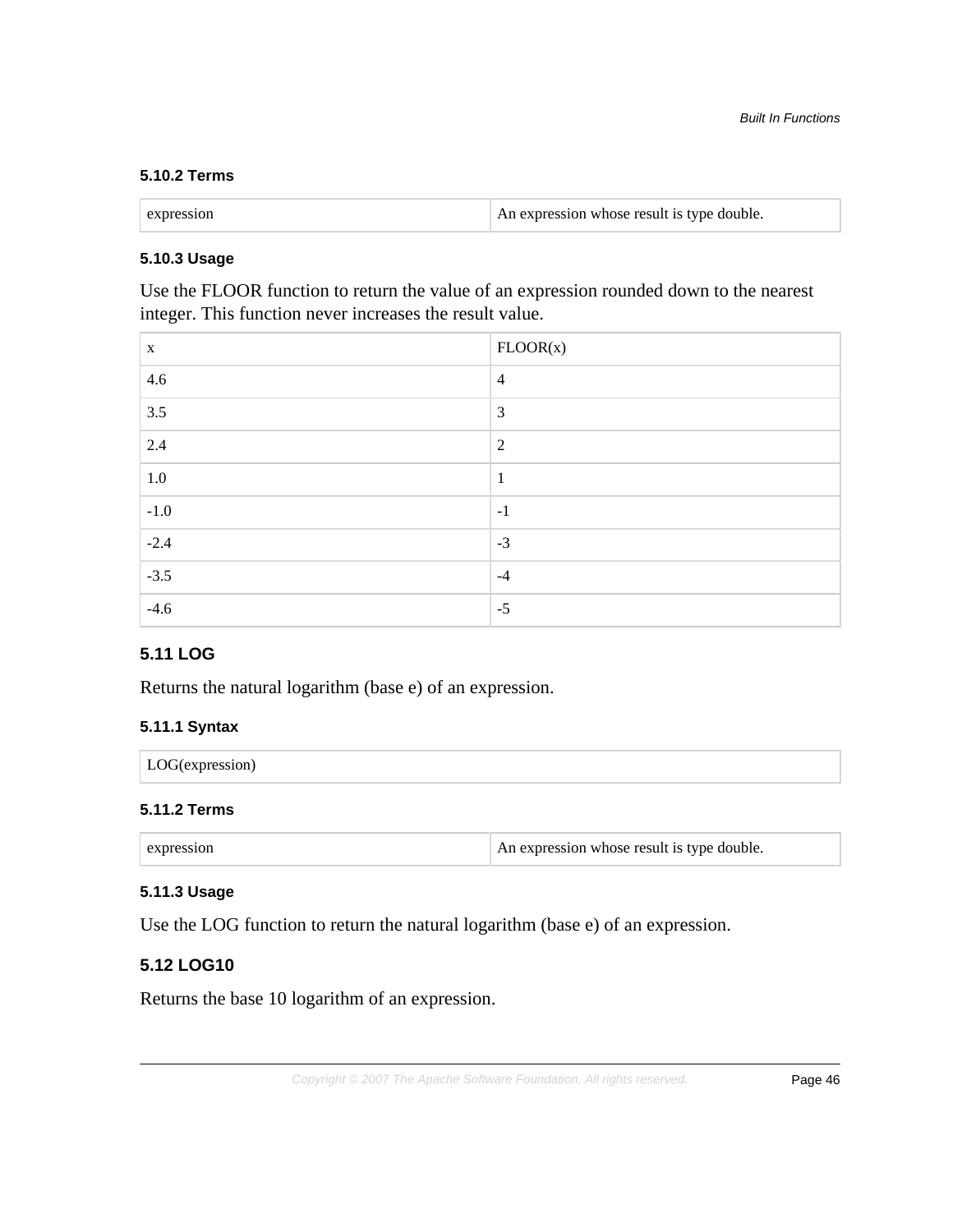## **5.12.1 Syntax**

LOG10(expression)

#### **5.12.2 Terms**

| expression | An expression whose result is type double. |
|------------|--------------------------------------------|
|------------|--------------------------------------------|

## **5.12.3 Usage**

Use the LOG10 function to return the base 10 logarithm of an expression.

## **5.13 RANDOM**

Returns a pseudo random number.

#### **5.13.1 Syntax**

| $\vert$ RANDOM( ) |  |
|-------------------|--|
|                   |  |

# **5.13.2 Terms**

| . N.<br>,,<br>AN / | n |
|--------------------|---|
|--------------------|---|

# **5.13.3 Usage**

Use the RANDOM function to return a pseudo random number (type double) greater than or equal to 0.0 and less than 1.0.

## **5.14 ROUND**

Returns the value of an expression rounded to an integer.

## **5.14.1 Syntax**

| ROUND(expression) |  |  |  |
|-------------------|--|--|--|
|-------------------|--|--|--|

## **5.14.2 Terms**

| $\vert$ expression | An expression whose result is type float or double. |
|--------------------|-----------------------------------------------------|
|--------------------|-----------------------------------------------------|

## **5.14.3 Usage**

Use the ROUND function to return the value of an expression rounded to an integer (if the result type is float) or rounded to a long (if the result type is double).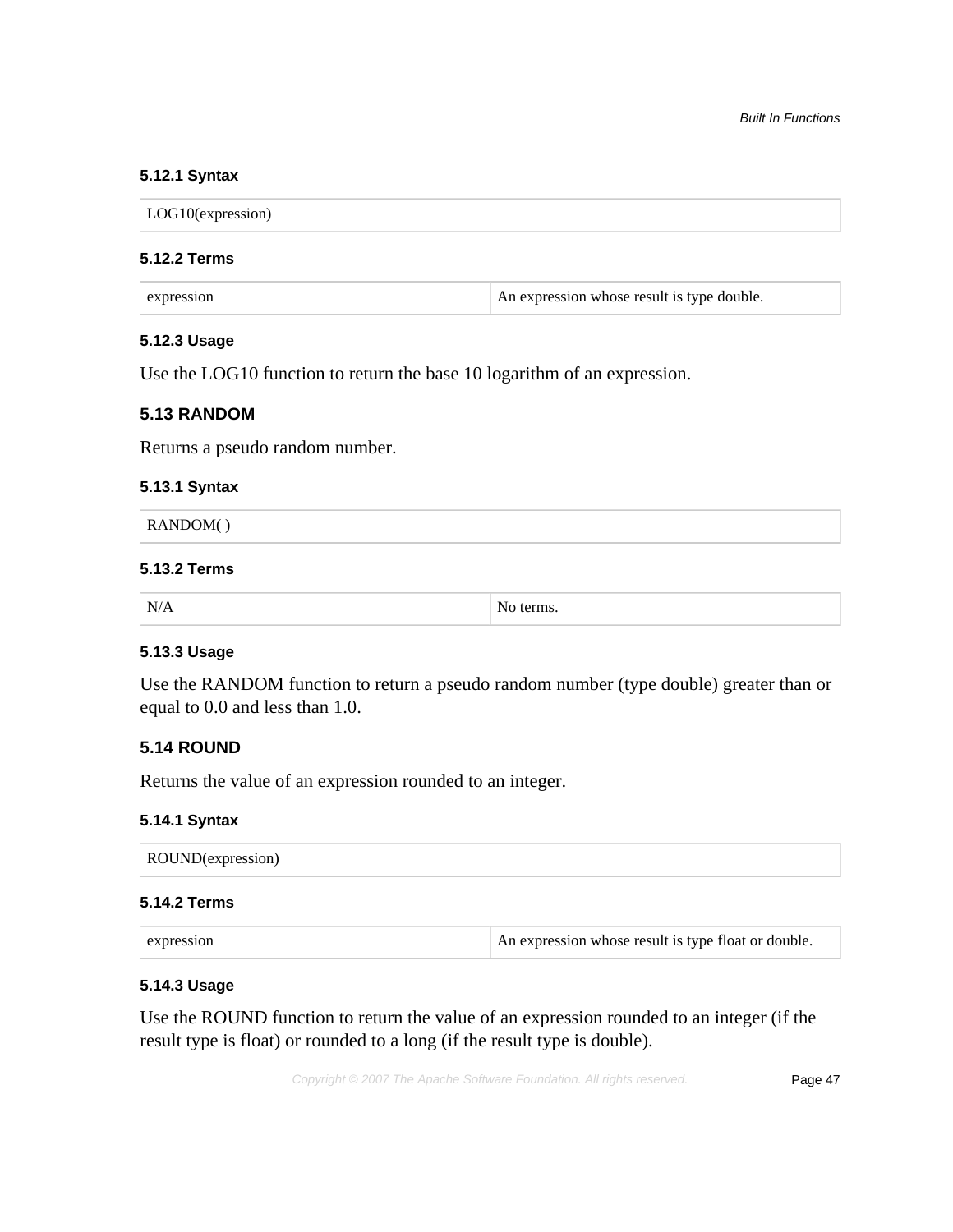| X       | ROUND(x)       |
|---------|----------------|
| 4.6     | 5              |
| 3.5     | $\overline{4}$ |
| 2.4     | $\overline{2}$ |
| $1.0\,$ | $\mathbf{1}$   |
| $-1.0$  | $-1$           |
| $-2.4$  | $-2$           |
| $-3.5$  | $-3$           |
| $-4.6$  | $-5$           |

Values are rounded towards positive infinity:  $round(x) = floor(x + 0.5)$ .

# **5.15 ROUND\_TO**

Returns the value of an expression rounded to a fixed number of decimal digits.

# **5.15.1 Syntax**

```
ROUND_TO(val, digits [, mode])
```
# **5.15.2 Terms**

| val    | An expression whose result is type float or double:<br>the value to round.                 |
|--------|--------------------------------------------------------------------------------------------|
| digits | An expression whose result is type int: the number of<br>digits to preserve.               |
| mode   | An optional int specifying the rounding mode,<br>according to the constants Java provides. |

# **5.15.3 Usage**

Use the ROUND function to return the value of an expression rounded to a fixed number of digits. Given a float, its result is a float; given a double its result is a double.

The result is a multiple of the digits-th power of ten: 0 leads to no fractional digits; a negative value zeros out correspondingly many places to the left of the decimal point.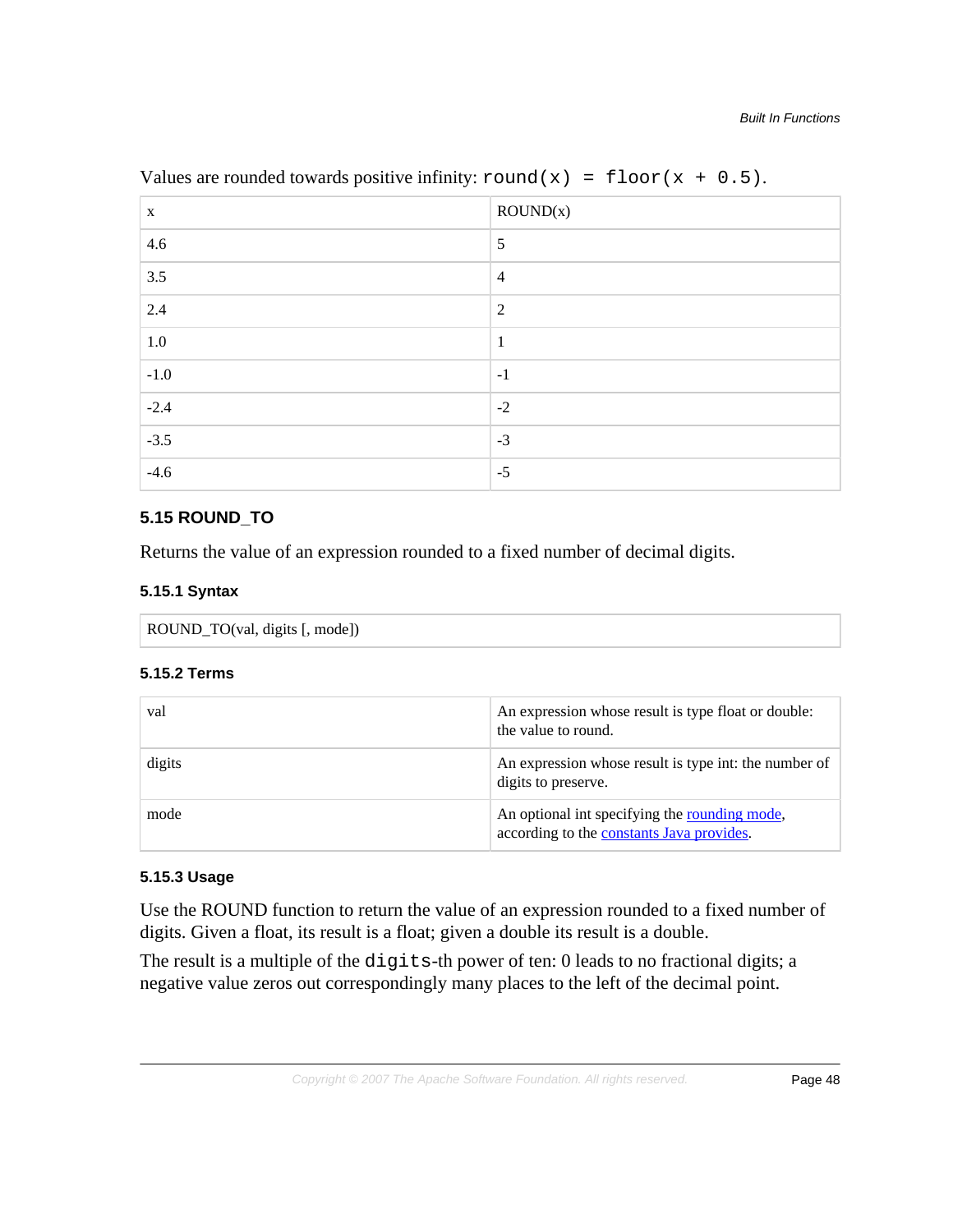When mode is omitted or has the value 6 (RoundingMode. HALF\_EVEN), the result is rounded towards the nearest neighbor, and ties are [rounded to the nearest even digit](https://en.wikipedia.org/wiki/Rounding#Round_half_to_even). This mode minimizes cumulative error and tends to preserve the average of a set of values.

When mode has the value 4 (RoundingMode.HALF UP), the result is rounded towards the nearest neighbor, and ties are **rounded away from zero**. This mode matches the behavior of most SQL systems.

For other rounding modes, consult [Java's documentation](http://docs.oracle.com/javase/7/docs/api/java/math/RoundingMode.html). There is no rounding mode that matches Math.round's behavior (i.e. round towards positive infinity) -- blame Java, not Pig.

| val        | digits                                                | mode           | ROUND_TO(val, digits) |
|------------|-------------------------------------------------------|----------------|-----------------------|
| 1234.1789  | $8\,$                                                 |                | 1234.1789             |
| 1234.1789  | $\overline{4}$                                        |                | 1234.1789             |
| 1234.1789  | $1\,$                                                 |                | 1234.2                |
| 1234.1789  | $\boldsymbol{0}$                                      |                | 1234.0                |
| 1234.1789  | $-1$                                                  |                | 1230.0                |
| 1234.1789  | $-3$                                                  |                | 1000.0                |
| 1234.1789  | $-4$                                                  |                | 0.0                   |
| 3.25000001 | $\,1$                                                 |                | 3.3                   |
| 3.25       | $1\,$                                                 |                | 3.2                   |
| $-3.25$    | $\mathbf{1}% ^{T}=\mathbf{1}_{T}\times\mathbf{1}_{T}$ |                | $-3.2$                |
| 3.15       | $\mathbf 1$                                           |                | 3.2                   |
| $-3.15$    | $\mathbf{1}$                                          |                | $-3.2$                |
| 3.25       | $\mathbf 1$                                           | $\overline{4}$ | 3.3                   |
| $-3.25$    | $1\,$                                                 | $\overline{4}$ | $-3.3$                |
| 3.5        | $\boldsymbol{0}$                                      |                | 4.0                   |
| $-3.5$     | $\boldsymbol{0}$                                      |                | $-4.0$                |
| 2.5        | $\boldsymbol{0}$                                      |                | 2.0                   |
| $-2.5$     | $\boldsymbol{0}$                                      |                | $-2.0$                |
| 3.5        | $\boldsymbol{0}$                                      | $\overline{4}$ | 4.0                   |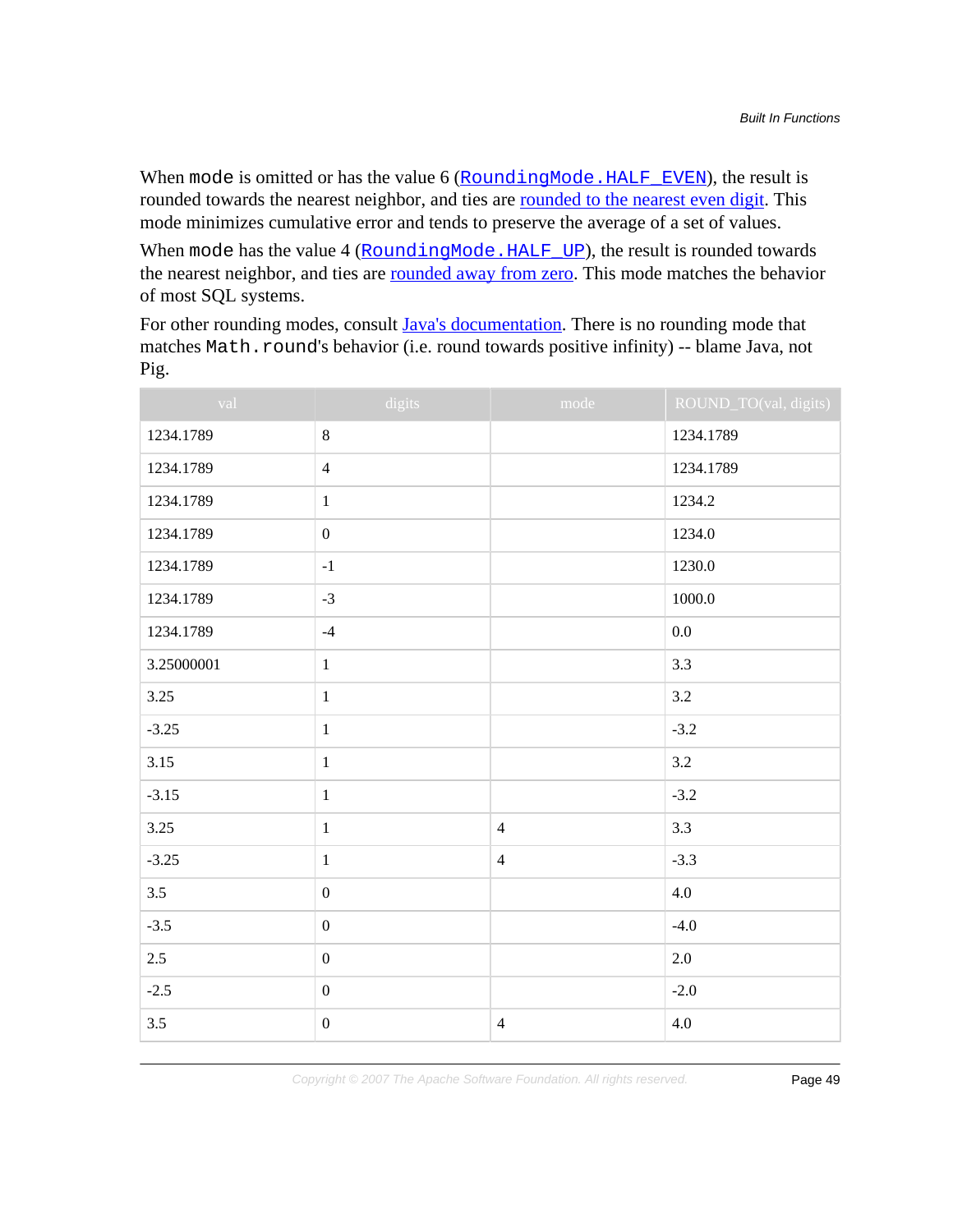#### Built In Functions

| val    | digits | mode | ROUND_TO(val, digits) |
|--------|--------|------|-----------------------|
| $-3.5$ |        | 4    | $-4.0$                |
| 2.5    |        | 4    | 3.0                   |
| $-2.5$ |        | 4    | $-3.0$                |

# **5.16 SIN**

Returns the sine of an expression.

#### **5.16.1 Syntax**

| <b>SIN</b> (expression<br>зан<br>--- |
|--------------------------------------|
|--------------------------------------|

An expression whose result is double.

### **5.16.2 Terms**

## **5.16.3 Usage**

Use the SIN function to return the sine of an expession.

# **5.17 SINH**

Returns the hyperbolic sine of an expression.

## **5.17.1 Syntax**

| $\sum$ SINH(express)<br>51111 |  |  |  |
|-------------------------------|--|--|--|
|                               |  |  |  |

## **5.17.2 Terms**

| $\mathop{\varepsilon}\nolimits$ expression | An expression whose result is double. |
|--------------------------------------------|---------------------------------------|
|--------------------------------------------|---------------------------------------|

# **5.17.3 Usage**

Use the SINH function to return the hyperbolic sine of an expression.

# **5.18 SQRT**

Returns the positive square root of an expression.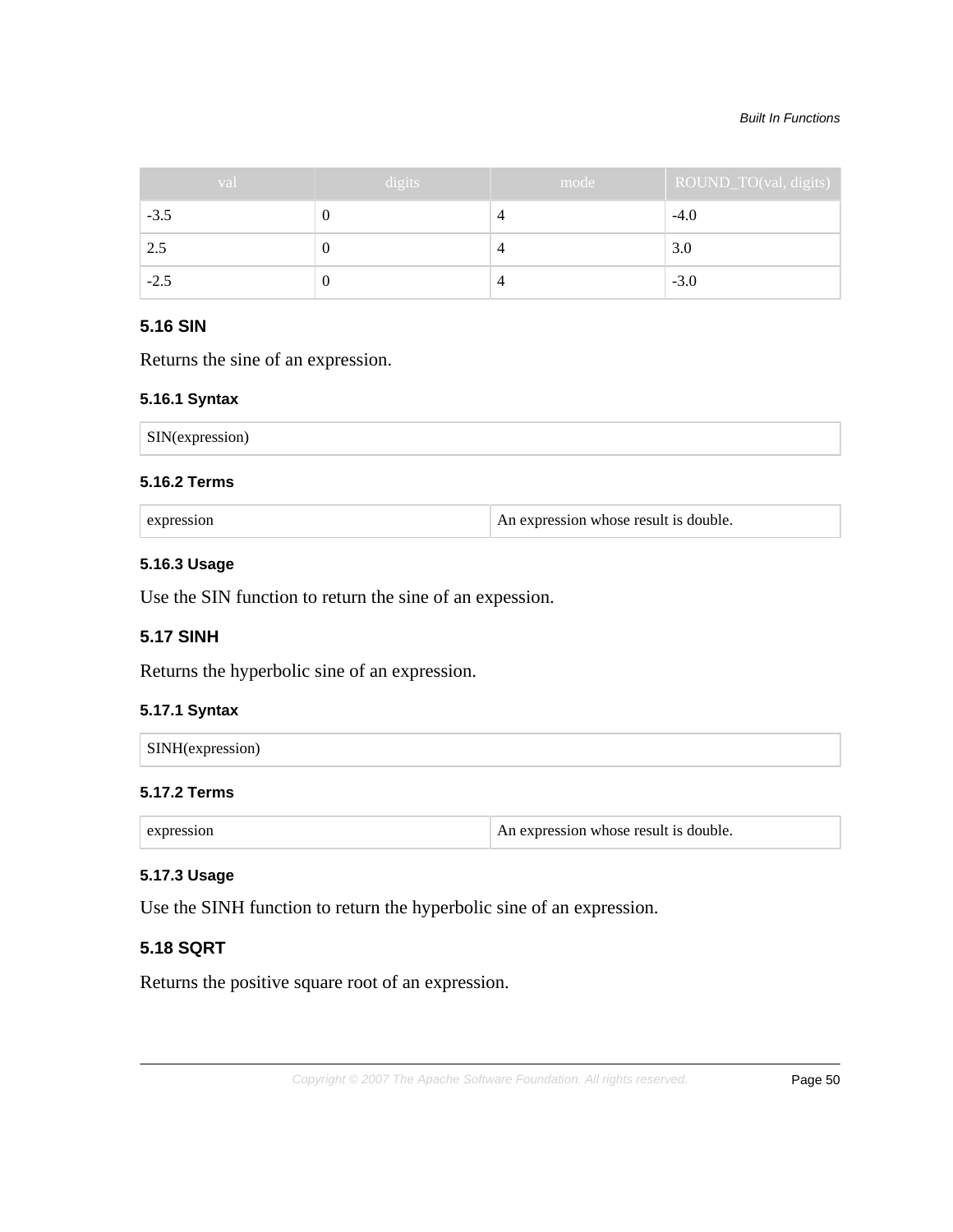## **5.18.1 Syntax**

SQRT(expression)

#### **5.18.2 Terms**

| expression | An expression whose result is double. |
|------------|---------------------------------------|
|------------|---------------------------------------|

#### **5.18.3 Usage**

Use the SQRT function to return the positive square root of an expression.

# **5.19 TAN**

Returns the trignometric tangent of an angle.

#### **5.19.1 Syntax**

| TAN(expression) |  |
|-----------------|--|
|-----------------|--|

## **5.19.2 Terms**

| $\perp$ An expression (angle) whose result is double.<br>expression |
|---------------------------------------------------------------------|
|---------------------------------------------------------------------|

## **5.19.3 Usage**

Use the TAN function to return the trignometric tangent of an angle.

# **5.20 TANH**

Returns the hyperbolic tangent of an expression.

#### **5.20.1 Syntax**

TANH(expression)

## **5.20.2 Terms**

| $\perp$ An expression whose result is double.<br>expression |
|-------------------------------------------------------------|
|-------------------------------------------------------------|

### **5.20.3 Usage**

Use the TANH function to return the hyperbolic tangent of an expression.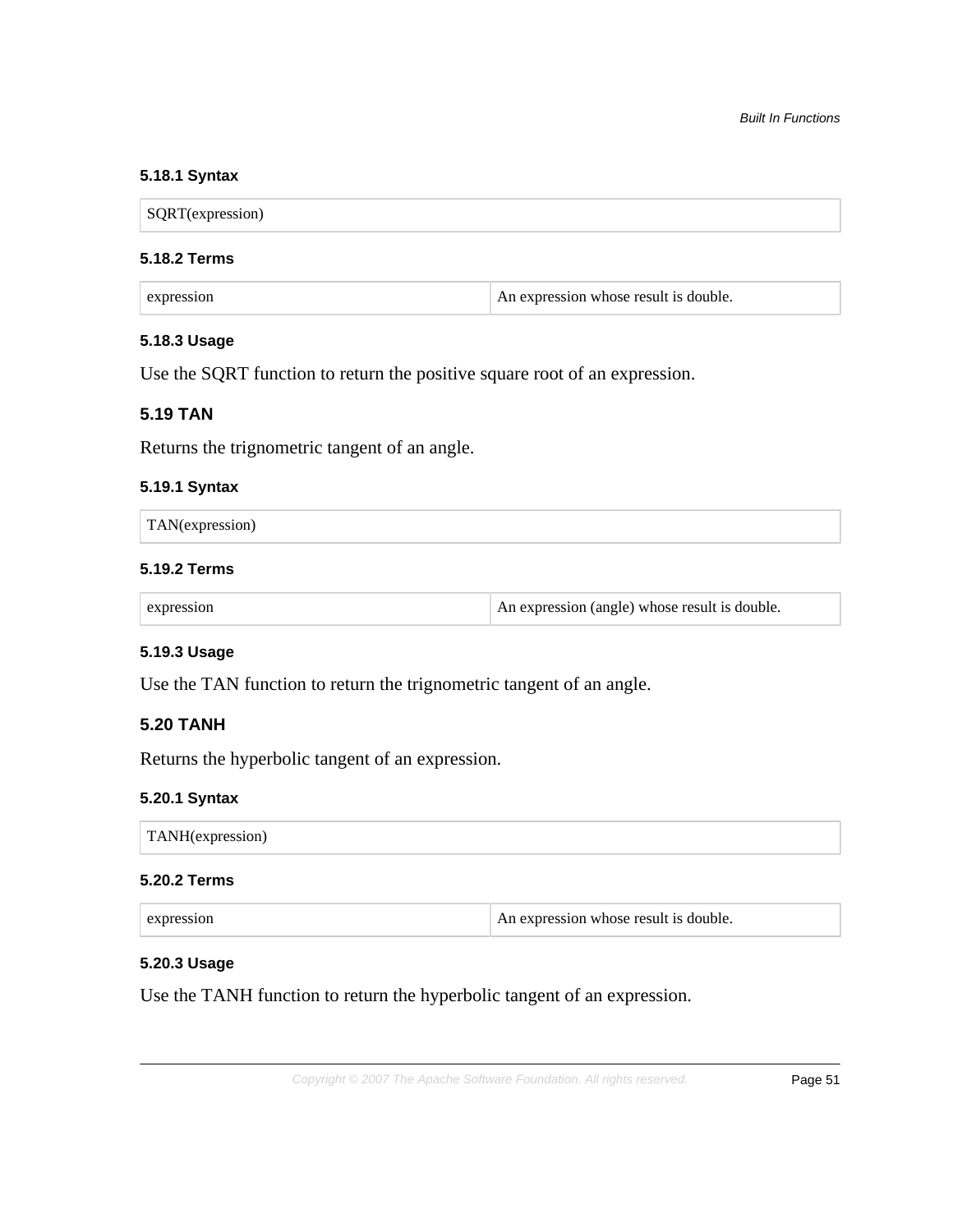# **6 String Functions**

For general information about these functions, see the [Java API Specification,](http://docs.oracle.com/javase/6/docs/api/) [Class String.](http://docs.oracle.com/javase/6/docs/api/java/lang/String.html) Note the following:

- Pig function names are case sensitive and UPPER CASE.
- Pig string functions have an extra, first parameter: the string to which all the operations are applied.
- Pig may process results differently than as stated in the Java API Specification. If any of the input parameters are null or if an insufficient number of parameters are supplied, NULL is returned.

# **6.1 ENDSWITH**

Tests inputs to determine if the first argument ends with the string in the second.

# **6.1.1 Syntax**

ENDSWITH(string, testAgainst)

## **6.1.2 Terms**

| string      | The string to be tested.    |
|-------------|-----------------------------|
| testAgainst | The string to test against. |

## **6.1.3 Usage**

Use the ENDSWITH function to determine if the first argument ends with the string in the second.

For example, ENDSWITH ('foobar', 'foo') will false, whereas ENDSWITH ('foobar', 'bar') will return true.

# **6.2 EqualsIgnoreCase**

Compares two Strings ignoring case considerations.

## **6.2.1 Syntax**

| EqualsIgnoreCase(string1, string2) |  |
|------------------------------------|--|
|------------------------------------|--|

# **6.2.2 Terms**

| $\pm$ ne $\pm$<br>$\sim$ source string.<br>$-0.111$<br>$-$ |  |
|------------------------------------------------------------|--|
|------------------------------------------------------------|--|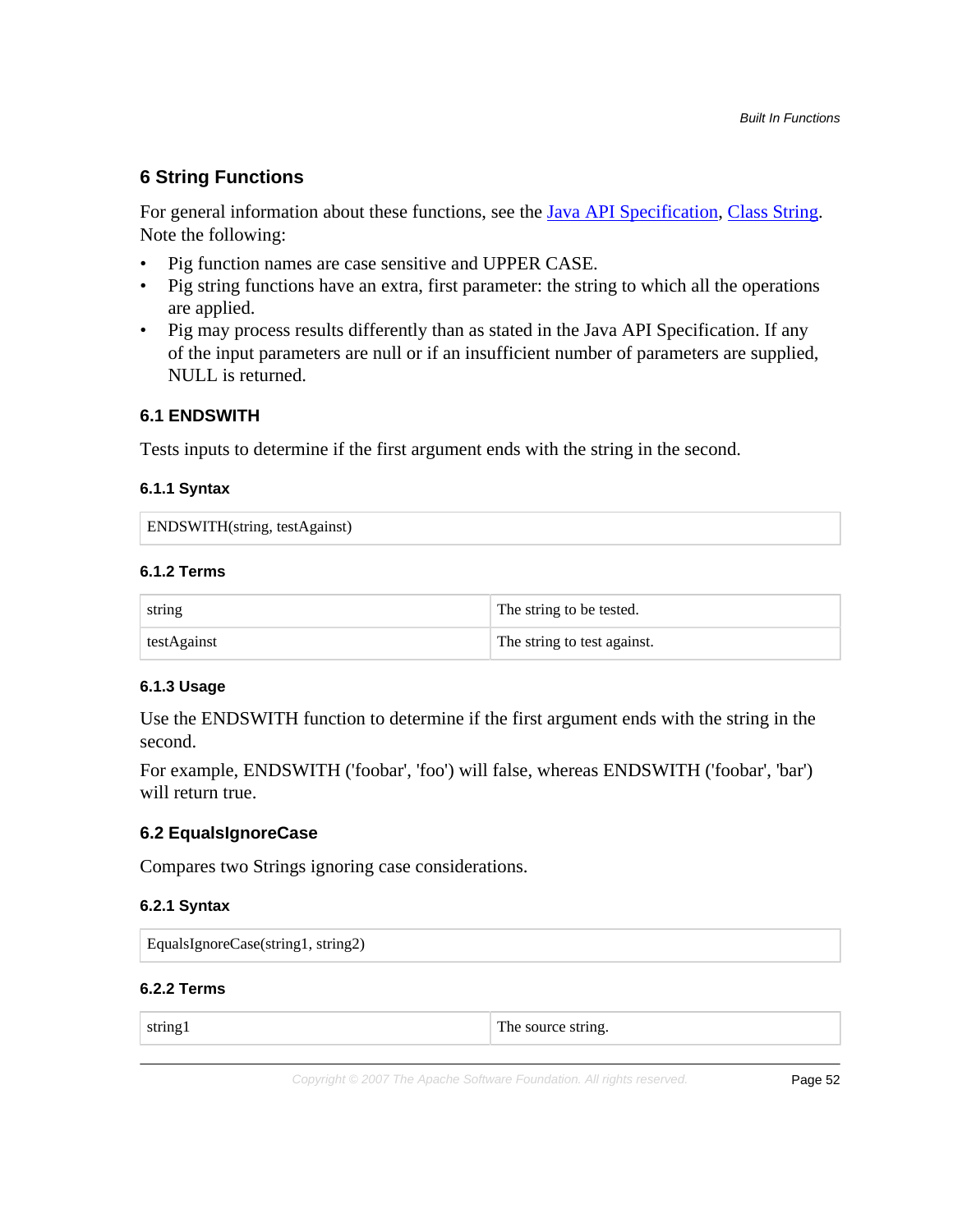#### **6.2.3 Usage**

Use the EqualsIgnoreCase function to determine if two string are equal ignoring case.

## **6.3 INDEXOF**

Returns the index of the first occurrence of a character in a string, searching forward from a start index.

### **6.3.1 Syntax**

INDEXOF(string, 'character', startIndex)

#### **6.3.2 Terms**

| string      | The string to be searched.                                                                  |
|-------------|---------------------------------------------------------------------------------------------|
| 'character' | The character being searched for, in quotes.                                                |
| startIndex  | The index from which to begin the forward search.<br>The string index begins with zero (0). |

## **6.3.3 Usage**

Use the INDEXOF function to determine the index of the first occurrence of a character in a string. The forward search for the character begins at the designated start index.

## **6.4 LAST\_INDEX\_OF**

Returns the index of the last occurrence of a character in a string, searching backward from the end of the string.

#### **6.4.1 Syntax**

| LAST_INDEX_OF(string, 'character') |  |
|------------------------------------|--|
|------------------------------------|--|

### **6.4.2 Terms**

| string      | <sup>1</sup> The string to be searched.      |
|-------------|----------------------------------------------|
| 'character' | The character being searched for, in quotes. |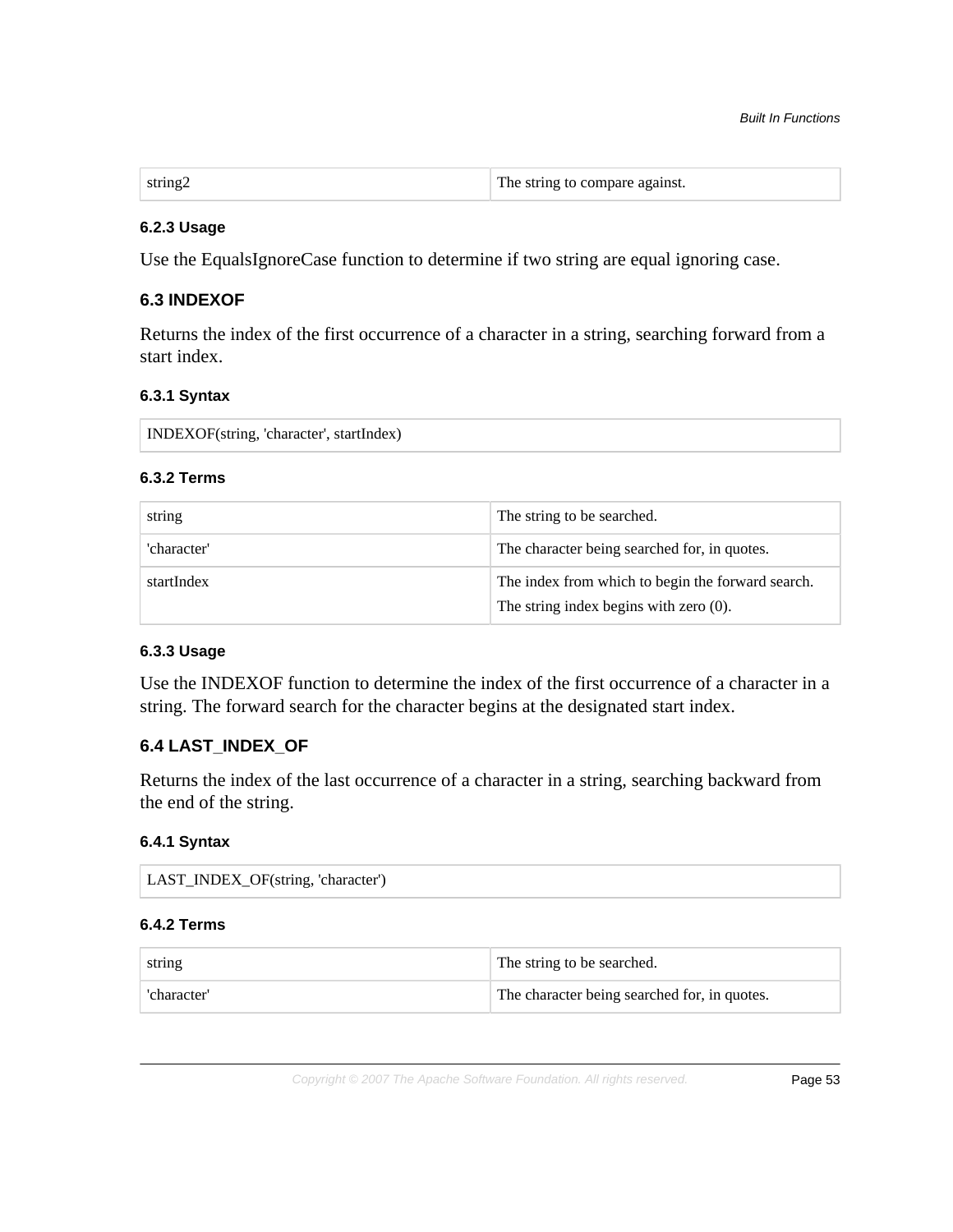## **6.4.3 Usage**

Use the LAST\_INDEX\_OF function to determine the index of the last occurrence of a character in a string. The backward search for the character begins at the end of the string.

## **6.5 LCFIRST**

Converts the first character in a string to lower case.

#### **6.5.1 Syntax**

| LCFIRST(expression) |
|---------------------|
|---------------------|

#### **6.5.2 Terms**

| expression | An expression whose result type is chararray. |
|------------|-----------------------------------------------|
|------------|-----------------------------------------------|

#### **6.5.3 Usage**

Use the LCFIRST function to convert only the first character in a string to lower case.

## **6.6 LOWER**

Converts all characters in a string to lower case.

#### **6.6.1 Syntax**

# **6.6.2 Terms**

| expression | An expression whose result type is chararray. |
|------------|-----------------------------------------------|
|------------|-----------------------------------------------|

#### **6.6.3 Usage**

Use the LOWER function to convert all characters in a string to lower case.

## **6.7 LTRIM**

Returns a copy of a string with only leading white space removed.

## **6.7.1 Syntax**

LTRIM(expression)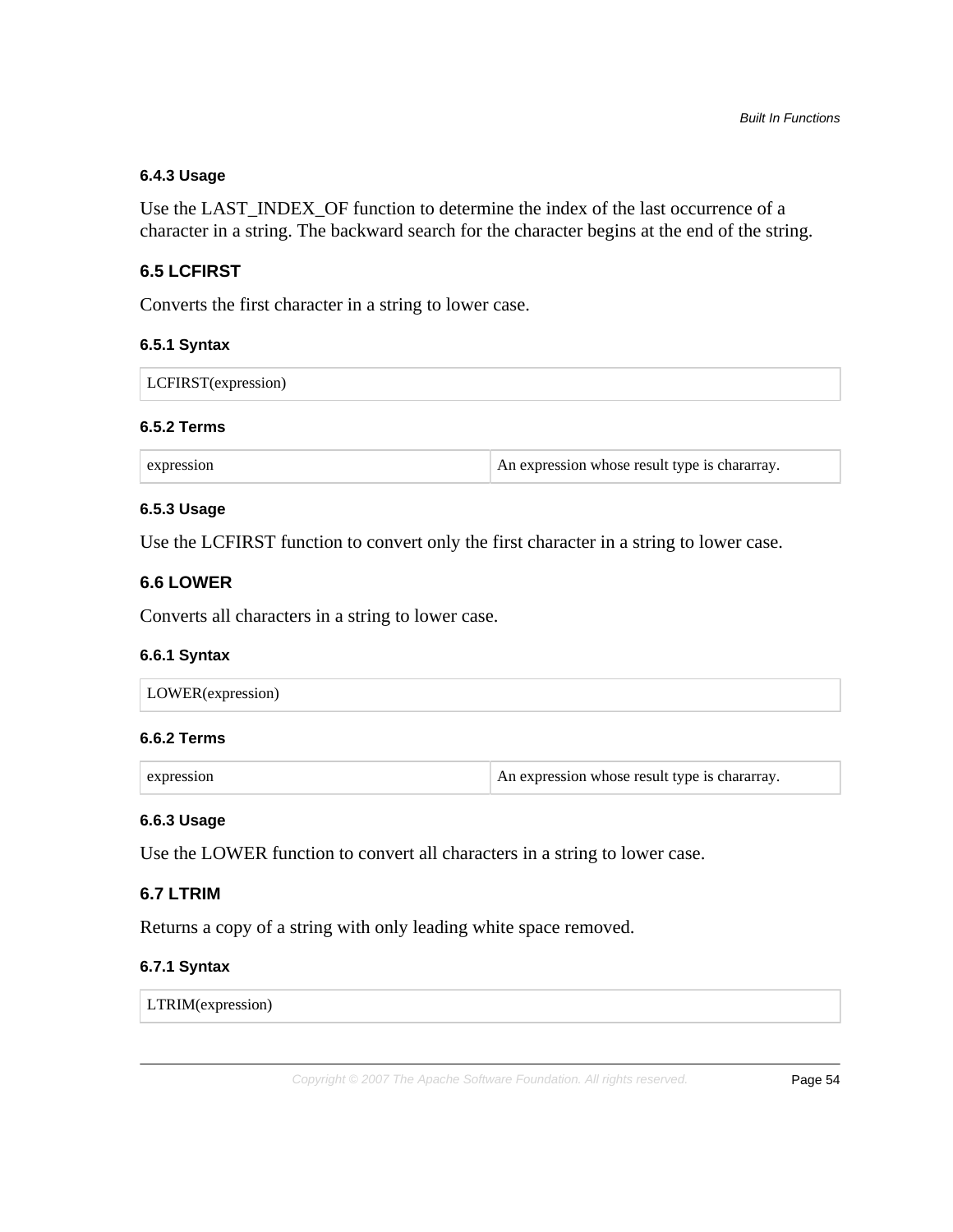#### **6.7.2 Terms**

| expression | An expression whose result is chararray. |
|------------|------------------------------------------|
|            |                                          |

#### **6.7.3 Usage**

Use the LTRIM function to remove leading white space from a string.

## **6.8 REGEX\_EXTRACT**

Performs regular expression matching and extracts the matched group defined by an index parameter.

#### **6.8.1 Syntax**

| REGEX_EXTRACT (string, regex, index) |  |
|--------------------------------------|--|
|--------------------------------------|--|

# **6.8.2 Terms**

| string | The string in which to perform the match. |
|--------|-------------------------------------------|
| regex  | The regular expression.                   |
| index  | The index of the matched group to return. |

#### **6.8.3 Usage**

Use the REGEX\_EXTRACT function to perform regular expression matching and to extract the matched group defined by the index parameter (where the index is a 1-based parameter.) The function uses Java regular expression form.

The function returns a string that corresponds to the matched group in the position specified by the index. If there is no matched expression at that position, NULL is returned.

#### **6.8.4 Example**

This example will return the string '192.168.1.5'.

REGEX\_EXTRACT('192.168.1.5:8020', '(.\*):(.\*)', 1);

# **6.9 REGEX\_EXTRACT\_ALL**

Performs regular expression matching and extracts all matched groups.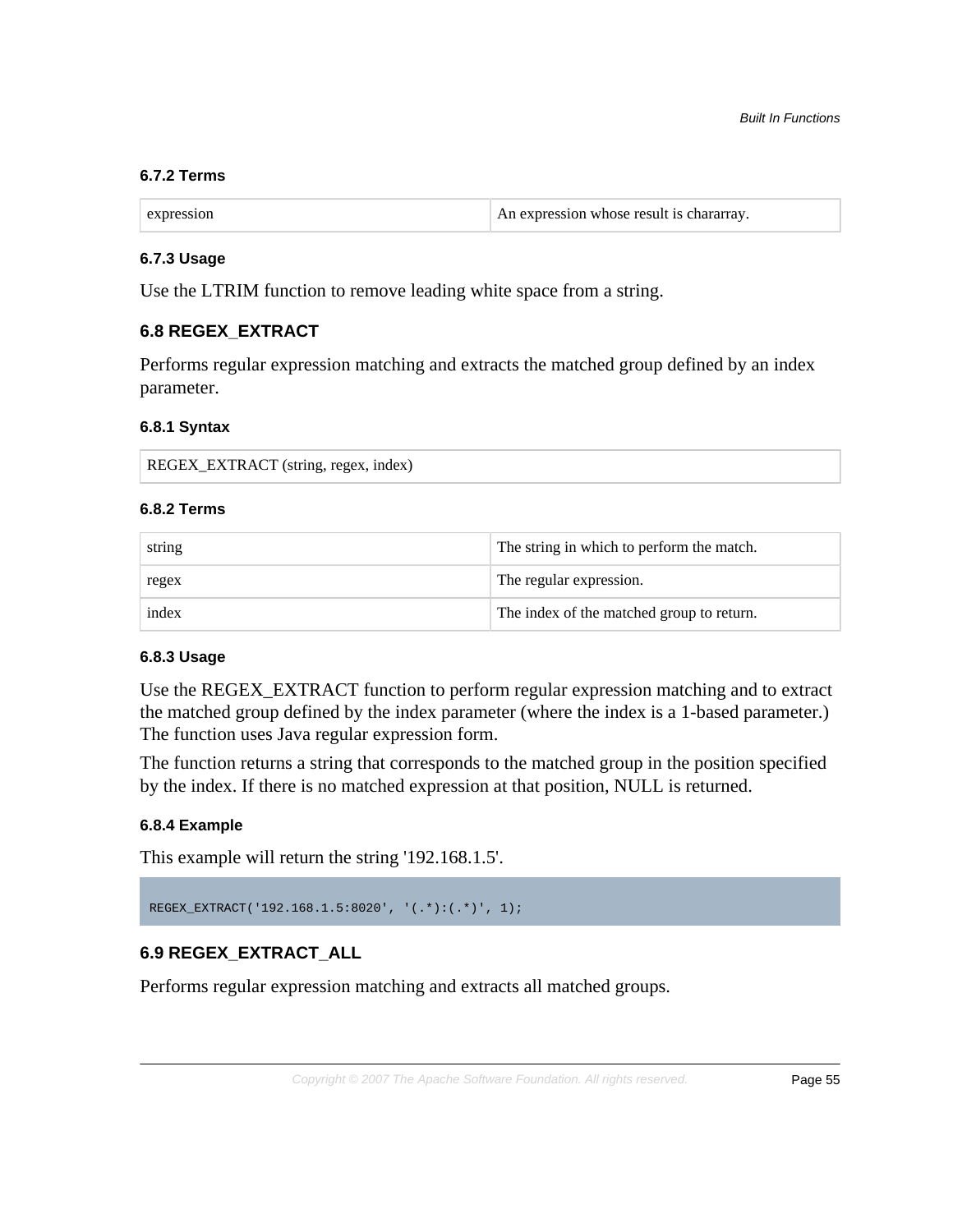#### **6.9.1 Syntax**

REGEX\_EXTRACT\_ALL (string, regex)

#### **6.9.2 Terms**

| string | The string in which to perform the match. |  |
|--------|-------------------------------------------|--|
| regex  | The regular expression.                   |  |

#### **6.9.3 Usage**

Use the REGEX\_EXTRACT\_ALL function to perform regular expression matching and to extract all matched groups. The function uses Java regular expression form.

The function returns a tuple where each field represents a matched expression. If there is no match, an empty tuple is returned.

#### **6.9.4 Example**

This example will return the tuple (192.168.1.5,8020).

```
REGEX_EXTRACT_ALL('192.168.1.5:8020', '(.*)\:(.*)');
```
# **6.10 REGEX\_SEARCH**

Performs regular expression matching and searches all matched characters in a string.

#### **6.10.1 Syntax**

```
REGEX_SEARCH(string, 'regExp');
```
#### **6.10.2 Terms**

| string   | The string in which to perform the match.                                  |  |
|----------|----------------------------------------------------------------------------|--|
| 'regExp' | The regular expression to which the string is to be<br>matched, in quotes. |  |

## **6.10.3 Usage**

Use the REGEX\_SEARCH function to perform regular expression matching and to find all matched characters in a string.

The function returns tuples which are placed in a bag. Each tuple only contains one field which represents a matched expression.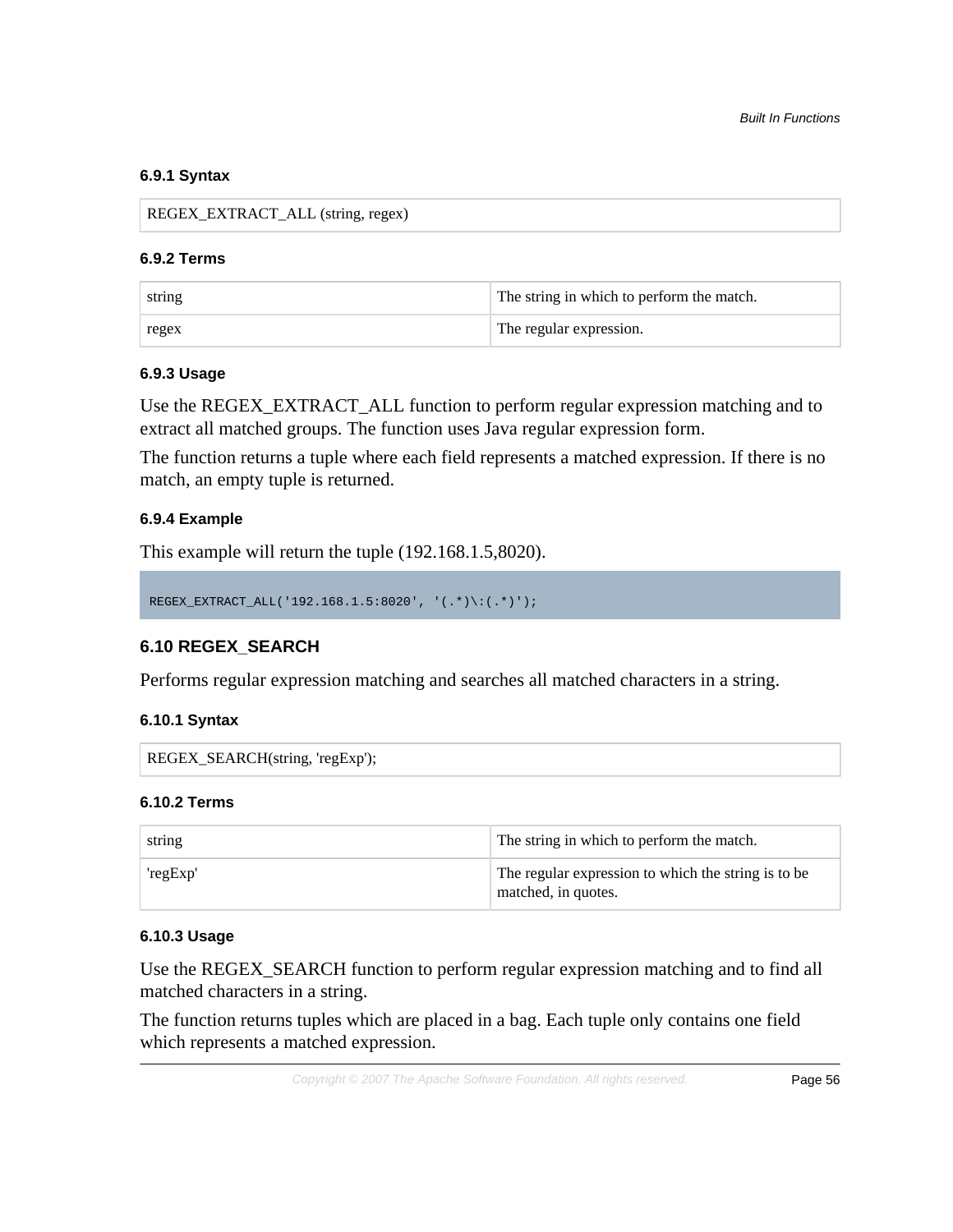# **6.10.4 Example**

This is example will return the bag  $\{(-04), (-06), (-96)\}.$ 

REGEX\_SEARCH('a=04 b=06 c=96 or more', ' $=\\{d+\\s)'\;$ 

And this is example will return the bag  $\{(04),(06),(96)\}.$ 

```
REGEX_SEARCH('a=04 b=06 c=96 or more', '=(\{\dagger\})\
```
# **6.11 REPLACE**

Replaces existing characters in a string with new characters.

## **6.11.1 Syntax**

REPLACE(string, 'regExp', 'newChar');

# **6.11.2 Terms**

| string    | The string to be updated.                                                  |
|-----------|----------------------------------------------------------------------------|
| 'regExp'  | The regular expression to which the string is to be<br>matched, in quotes. |
| 'newChar' | The new characters replacing the existing characters,<br>in quotes.        |

# **6.11.3 Usage**

Use the REPLACE function to replace existing characters in a string with new characters.

For example, to change "open source software" to "open source wiki" use this statement: REPLACE(string,'software','wiki')

Note that the REPLACE function is internally implemented using

[java.string.replaceAll\(String regex, String replacement\)](http://docs.oracle.com/javase/6/docs/api/java/lang/String.html#replaceAll(java.lang.String, java.lang.String)) where 'regExp' and 'newChar' are passed as the 1st and 2nd argument respectively. If you want to replace [special characters](http://docs.oracle.com/javase/6/docs/api/java/util/regex/Pattern.html#bs) such as '[' in the string literal, it is necessary to escape them in 'regExp' by prefixing them with double backslashes (e.g. '\\[').

# **6.12 RTRIM**

Returns a copy of a string with only trailing white space removed.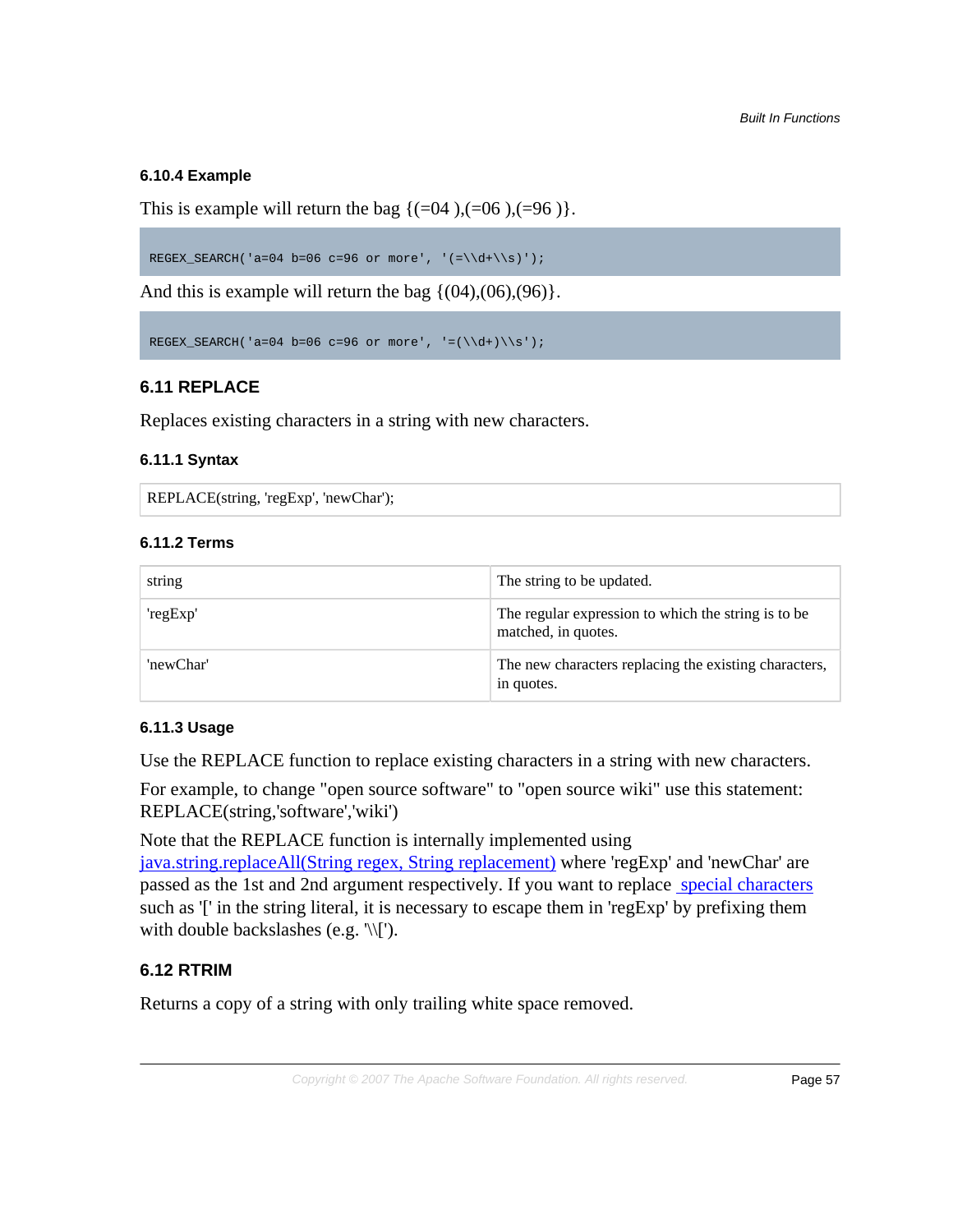## **6.12.1 Syntax**

RTRIM(expression)

### **6.12.2 Terms**

| expression | An expression whose result is chararray. |
|------------|------------------------------------------|
|------------|------------------------------------------|

## **6.12.3 Usage**

Use the RTRIM function to remove trailing white space from a string.

# **6.13 SPRINTF**

Formats a set of values according to a printf-style template, using the [native Java Formatter](http://docs.oracle.com/javase/7/docs/api/java/util/Formatter.html) library.

## **6.13.1 Syntax**

SPRINTF(format, [...vals])

# **6.13.2 Terms**

| format | The printf-style string describing the template.                                                                                                                                                                                                                                                                                             |
|--------|----------------------------------------------------------------------------------------------------------------------------------------------------------------------------------------------------------------------------------------------------------------------------------------------------------------------------------------------|
| vals   | The values to place in the template. There must be a<br>tuple element for each formatting placeholder, and it<br>must have the correct type: int or long for integer<br>formats such as $d$ ; float or double for decimal<br>formats such as $\frac{1}{2}$ f; and $\frac{1}{2}$ ong for date/time formats<br>such as $\text{\textdegree}$ t. |

#### **6.13.3 Usage**

Use the SPRINTF function to format a string according to a template. For example, SPRINTF("part-%05d", 69) will return 'part-00069'.

| ng format specifica            | arg1    | arg2    | arg3  | SPRINTF(format,<br>arg1, arg2) | notes                                                                                                    |
|--------------------------------|---------|---------|-------|--------------------------------|----------------------------------------------------------------------------------------------------------|
| $'s8s$   $\$8d$  <br>$8 - 8s'$ | 1234567 | 1234567 | 'yay' | 1234567<br>1234567 yay         | Format strings<br>with %s,<br>integers with<br>%d. Types<br>are converted<br>for you where<br>reasonable |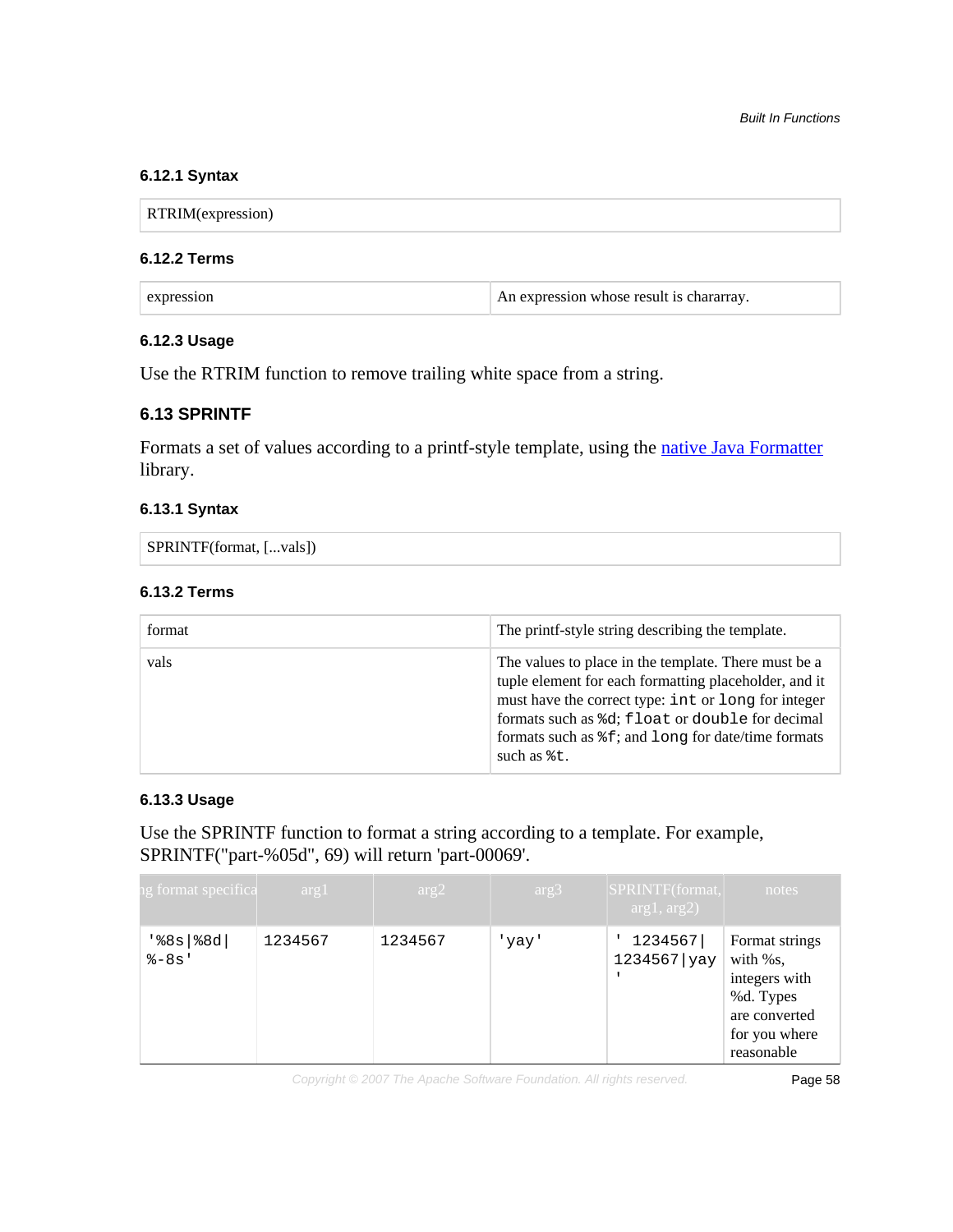#### Built In Functions

| ng format specifica            | arg1      | arg2         | arg3  | SPRINTF(format,<br>arg1, arg2)        | notes                                                                                                                                                                                                                                                                                             |
|--------------------------------|-----------|--------------|-------|---------------------------------------|---------------------------------------------------------------------------------------------------------------------------------------------------------------------------------------------------------------------------------------------------------------------------------------------------|
|                                |           |              |       |                                       | (here, $int \rightarrow$<br>string).                                                                                                                                                                                                                                                              |
| (null value)                   | 1234567   | 1234567      | 'yay' | (null value)                          | Returns null<br>(no error or<br>warning) with<br>a null format<br>string.                                                                                                                                                                                                                         |
| $'s8s$   $\$8d$  <br>$8 - 8s'$ | 1234567   | (null value) | 'yay' | (null value)                          | Returns null<br>(no error or<br>warning) if any<br>single argument<br>is null.                                                                                                                                                                                                                    |
| $'s8.3f$ $s$ 6x'               | 123.14159 | 665568       |       | $'$ 123.142<br>a27e0'                 | Format floats/<br>doubles<br>with %f,<br>hexadecimal<br>integers with<br>%x (there are<br>others besides<br>-- see the <b>Java</b><br>$\frac{docs}{d}$                                                                                                                                            |
| $'$ , +10d<br>% (06d'          | 1234567   | $-123$       |       | $-1$ , 234, 567   Numerics<br>(0123)' | take a prefix<br>modifier: , for<br>locale-specific<br>thousands-<br>delimiting, 0 for<br>zero-padding;<br>+ to always<br>show a plus<br>sign for positive<br>numbers; space<br>to allow a<br>space preceding<br>positive<br>numbers; (<br>to indicate<br>negative<br>numbers with<br>parentheses |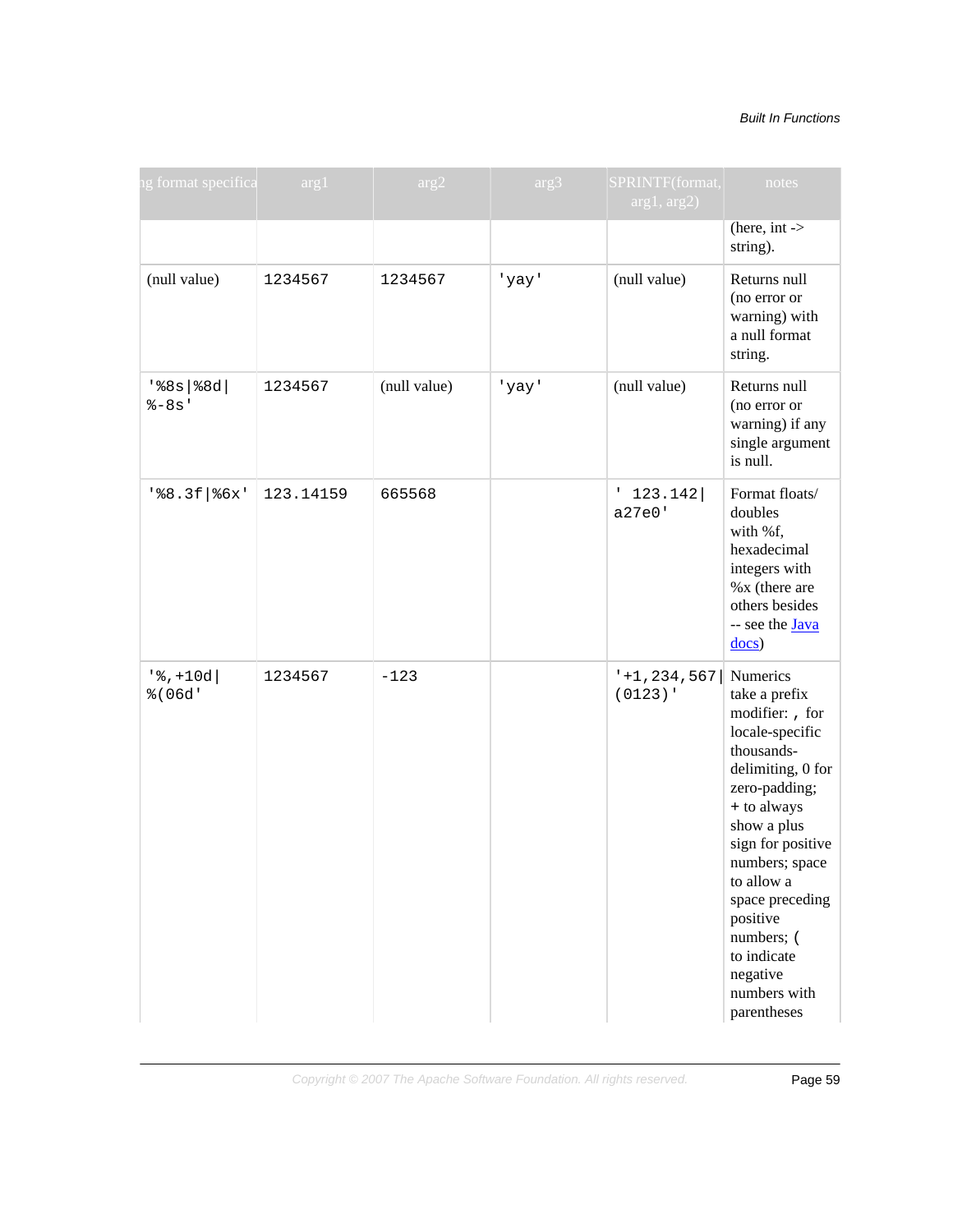#### Built In Functions

| ig format specifica arg1                             |         | arg2                                                             | arg3     | SPRINTF(format,<br>arg1, arg2)                                                               | notes                                                                                                                                                               |         |
|------------------------------------------------------|---------|------------------------------------------------------------------|----------|----------------------------------------------------------------------------------------------|---------------------------------------------------------------------------------------------------------------------------------------------------------------------|---------|
|                                                      |         |                                                                  |          |                                                                                              | (accountant-<br>style).                                                                                                                                             |         |
| $18255d$ :<br>8356s<br>$$1$3s$ $$2$4x$<br>$(*-4X)$ ' | 'the'   | 48879                                                            | 'wheres' | '48879:<br>wheres<br>the beef<br>$(BEEF)$ '                                                  | Refer to args<br>positionally<br>and as many<br>times as you<br>like using<br>$*(pos)$ ;<br>Use $\frac{1}{6}$ <<br>to refer to the<br>previously-<br>specified arg. |         |
| 'Launch<br>Time: %14d<br>$\S$ s'                     |         | ToMilliSecon ToString (Cur<br>'yyyy-MM-<br>dd HH:mm:ss<br>$Z'$ ) |          | 'Launch<br>Time:<br>140016413200 format the date/<br>$2014 - 05 - 15$<br>09:28:52<br>$-0500$ | Instead use<br>ToString to<br>time portions<br>and SPRINTF<br>to layout the<br>results.                                                                             |         |
| $188s$   $8-8s$ '                                    | 1234567 |                                                                  |          | MissingForma You must<br>Format<br>specifier<br>$18 - 8s$                                    | supply<br>arguments for<br>all specifiers                                                                                                                           | eption: |
| $'$ $88s'$                                           | 1234567 | 'ignored'                                                        | 'also'   | 1234567                                                                                      | It's OK to<br>supply too<br>many, though                                                                                                                            |         |

*Note: although the Java formatter (and thus this function) offers the*  $\epsilon$ *t specifier for date/ time elements, it's best avoided: it's cumbersome, the output and timezone handling may differ from what you expect, and it doesn't accept datetime objects from pig. Instead, just prepare dates usint the ToString UDF as shown.*

## **6.14 STARTSWITH**

Tests inputs to determine if the first argument starts with the string in the second.

## **6.14.1 Syntax**

STARTSWITH(string, testAgainst)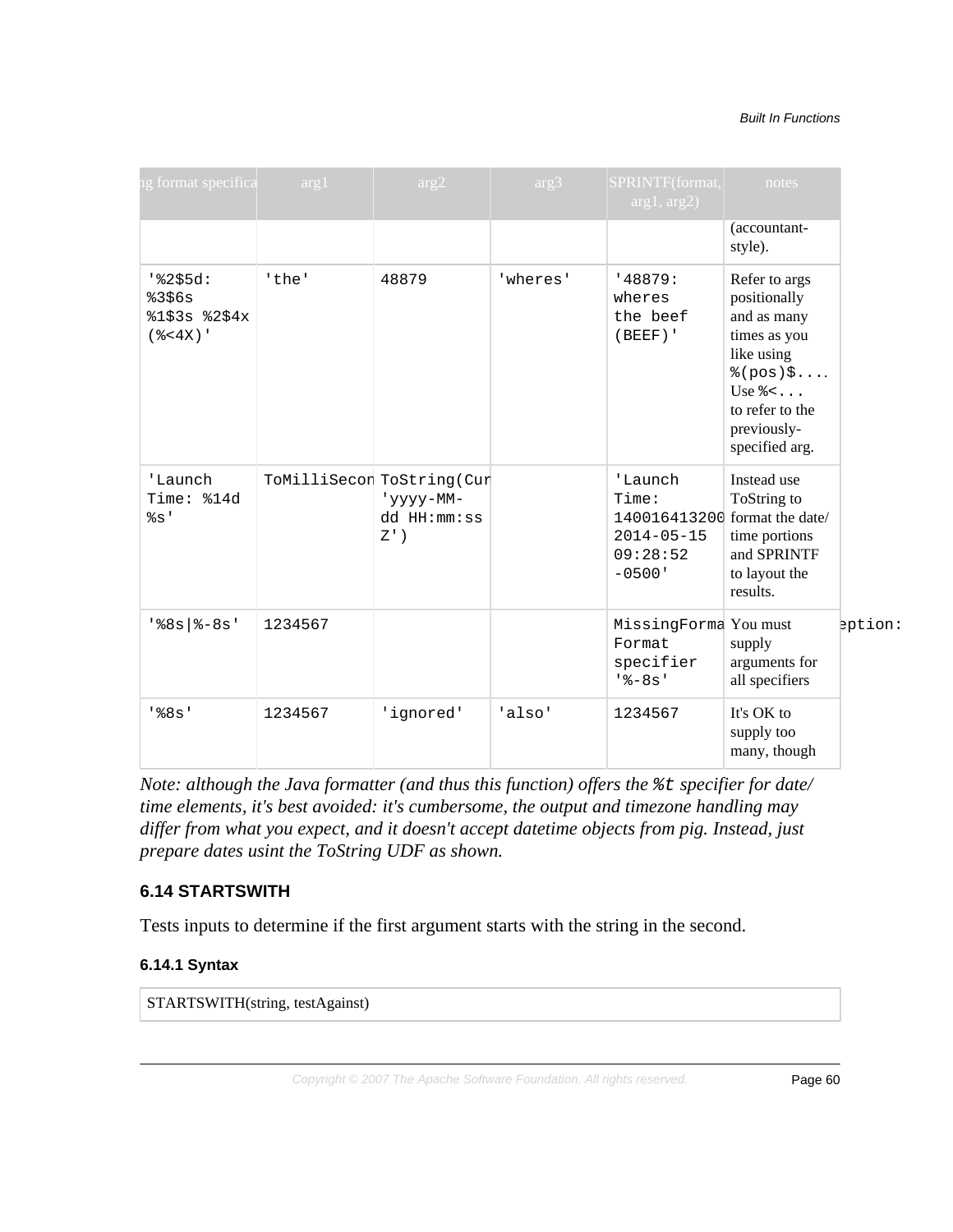# **6.14.2 Terms**

| string      | The string to be tested.    |
|-------------|-----------------------------|
| testAgainst | The string to test against. |

# **6.14.3 Usage**

Use the STARTSWITH function to determine if the first argument starts with the string in the second.

For example, STARTSWITH ('foobar', 'foo') will true, whereas STARTSWITH ('foobar', 'bar') will return false.

# **6.15 STRSPLIT**

Splits a string around matches of a given regular expression.

# **6.15.1 Syntax**

STRSPLIT(string, regex, limit)

## **6.15.2 Terms**

| string | The string to be split.                                                                                                                                                                                                                                                                                            |
|--------|--------------------------------------------------------------------------------------------------------------------------------------------------------------------------------------------------------------------------------------------------------------------------------------------------------------------|
| regex  | The regular expression.                                                                                                                                                                                                                                                                                            |
| limit  | If the value is positive, the pattern (the compiled<br>representation of the regular expression) is applied<br>at most limit-1 times, therefore the value of the<br>argument means the maximum length of the result<br>tuple. The last element of the result tuple will contain<br>all input after the last match. |
|        | If the value is negative, no limit is applied for the<br>length of the result tuple.                                                                                                                                                                                                                               |
|        | If the value is zero, no limit is applied for the length<br>of the result tuple too, and trailing empty strings (if<br>any) will be removed.                                                                                                                                                                       |

## **6.15.3 Usage**

Use the STRSPLIT function to split a string around matches of a given regular expression.

For example, given the string (open:source:software), STRSPLIT (string,  $\because$ ;2) will return ((open,source:software)) and STRSPLIT (string, ':',3) will return ((open,source,software)).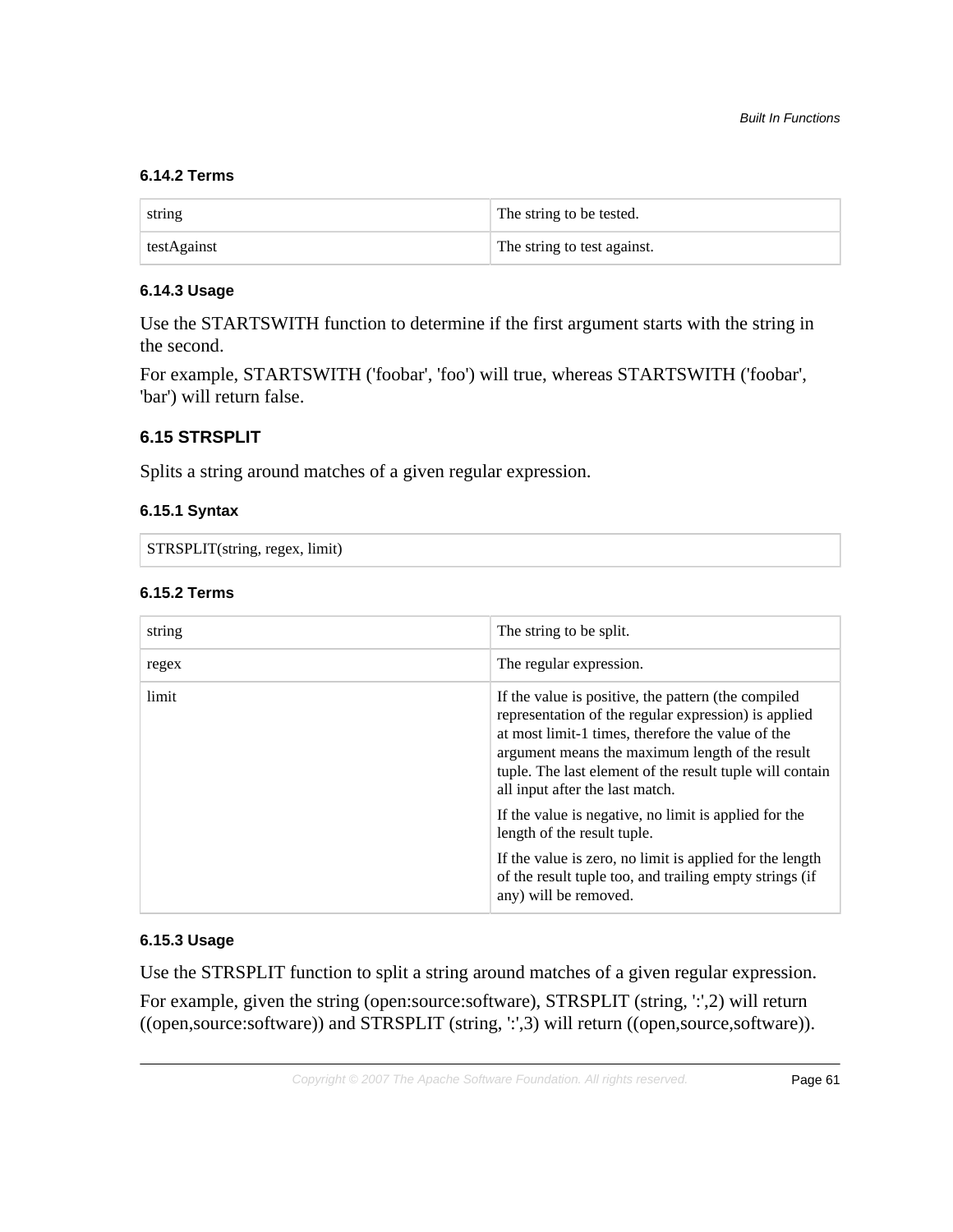# **6.16 STRSPLITTOBAG**

Splits a string around matches of a given regular expression and returns a databag

#### **6.16.1 Syntax**

STRSPLITTOBAG(string, regex, limit)

#### **6.16.2 Terms**

| string | The string to be split.                                                                                                                                                                                                                                                                                    |
|--------|------------------------------------------------------------------------------------------------------------------------------------------------------------------------------------------------------------------------------------------------------------------------------------------------------------|
| regex  | The regular expression.                                                                                                                                                                                                                                                                                    |
| limit  | If the value is positive, the pattern (the compiled<br>representation of the regular expression) is applied<br>at most limit-1 times, therefore the value of the<br>argument means the maximum size of the result bag.<br>The last tuple of the result bag will contain all input<br>after the last match. |
|        | If the value is negative, no limit is applied to the size<br>of the result bag.                                                                                                                                                                                                                            |
|        | If the value is zero, no limit is applied to the size of<br>the result bag too, and trailing empty strings (if any)<br>will be removed.                                                                                                                                                                    |

## **6.16.3 Usage**

Use the STRSPLITTOBAG function to split a string around matches of a given regular expression.

For example, given the string (open:source:software), STRSPLITTOBAG (string,  $\because$ ,2) will return {(open),(source:software)} and STRSPLITTOBAG (string, ':',3) will return {(open), (source),(software)}.

# **6.17 SUBSTRING**

Returns a substring from a given string.

#### **6.17.1 Syntax**

| SUBSTRING(string, startIndex, stopIndex) |
|------------------------------------------|
|                                          |

# **6.17.2 Terms**

| string | The string from which a substring will be extracted. |
|--------|------------------------------------------------------|
|--------|------------------------------------------------------|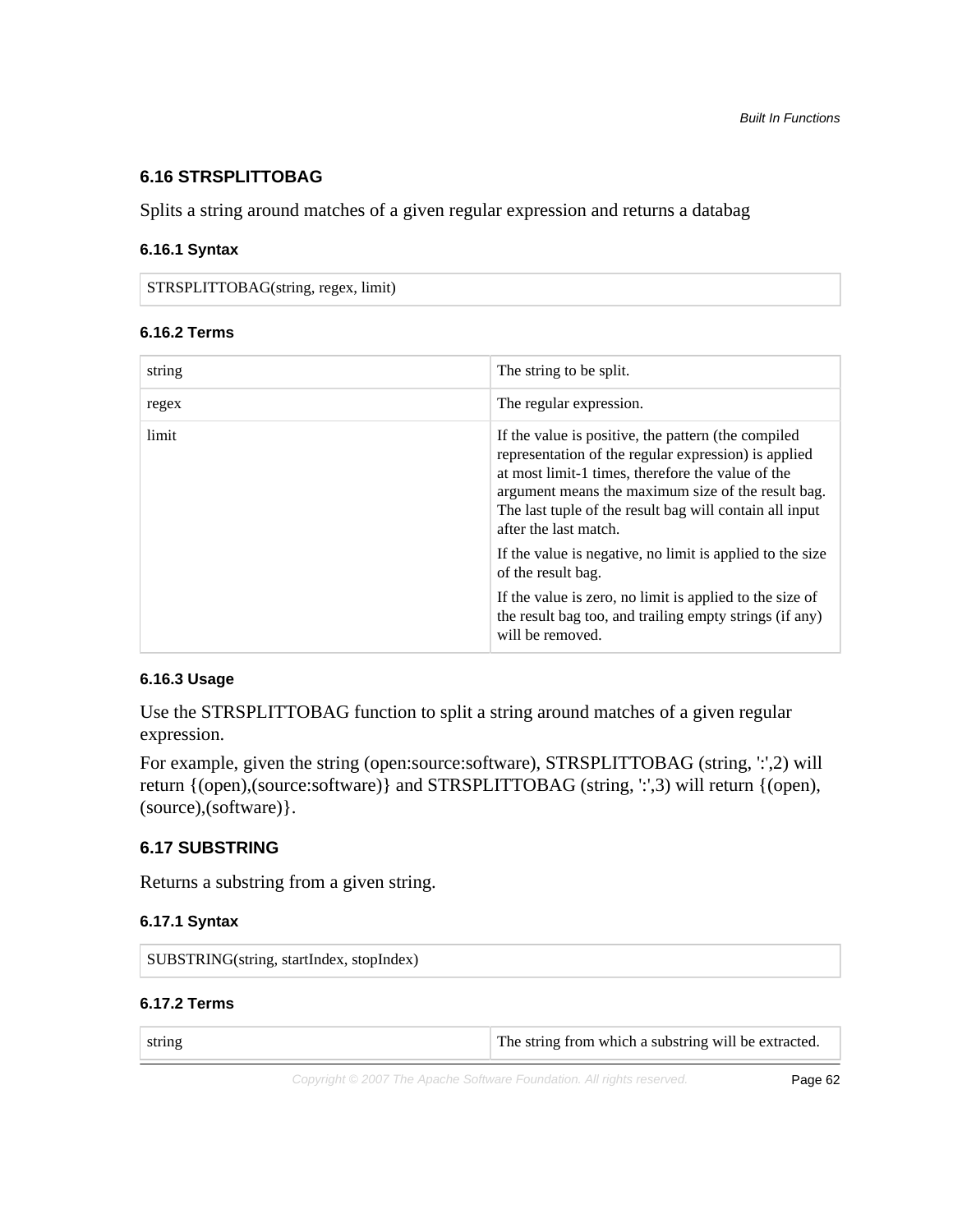| startIndex | The index (type integer) of the first character of the<br>substring.<br>The index of a string begins with zero $(0)$ . |
|------------|------------------------------------------------------------------------------------------------------------------------|
| stopIndex  | The index (type integer) of the character <i>following</i><br>the last character of the substring.                     |

#### **6.17.3 Usage**

Use the SUBSTRING function to return a substring from a given string.

Given a field named alpha whose value is ABCDEF, to return substring BCD use this statement: SUBSTRING(alpha,1,4). Note that 1 is the index of B (the first character of the substring) and 4 is the index of E (the character *following* the last character of the substring).

#### **6.18 TRIM**

Returns a copy of a string with leading and trailing white space removed.

#### **6.18.1 Syntax**

| <b>TRIM</b> (exp.<br>81 O<br>*******<br>$\sim$ |  |  |  |
|------------------------------------------------|--|--|--|
|------------------------------------------------|--|--|--|

#### **6.18.2 Terms**

#### **6.18.3 Usage**

Use the TRIM function to remove leading and trailing white space from a string.

# **6.19 UCFIRST**

Returns a string with the first character converted to upper case.

## **6.19.1 Syntax**

| <b>UCFIRST</b> (expression) |
|-----------------------------|
|-----------------------------|

#### **6.19.2 Terms**

expression An expression An expression whose result type is chararray.

### **6.19.3 Usage**

Use the UCFIRST function to convert only the first character in a string to upper case.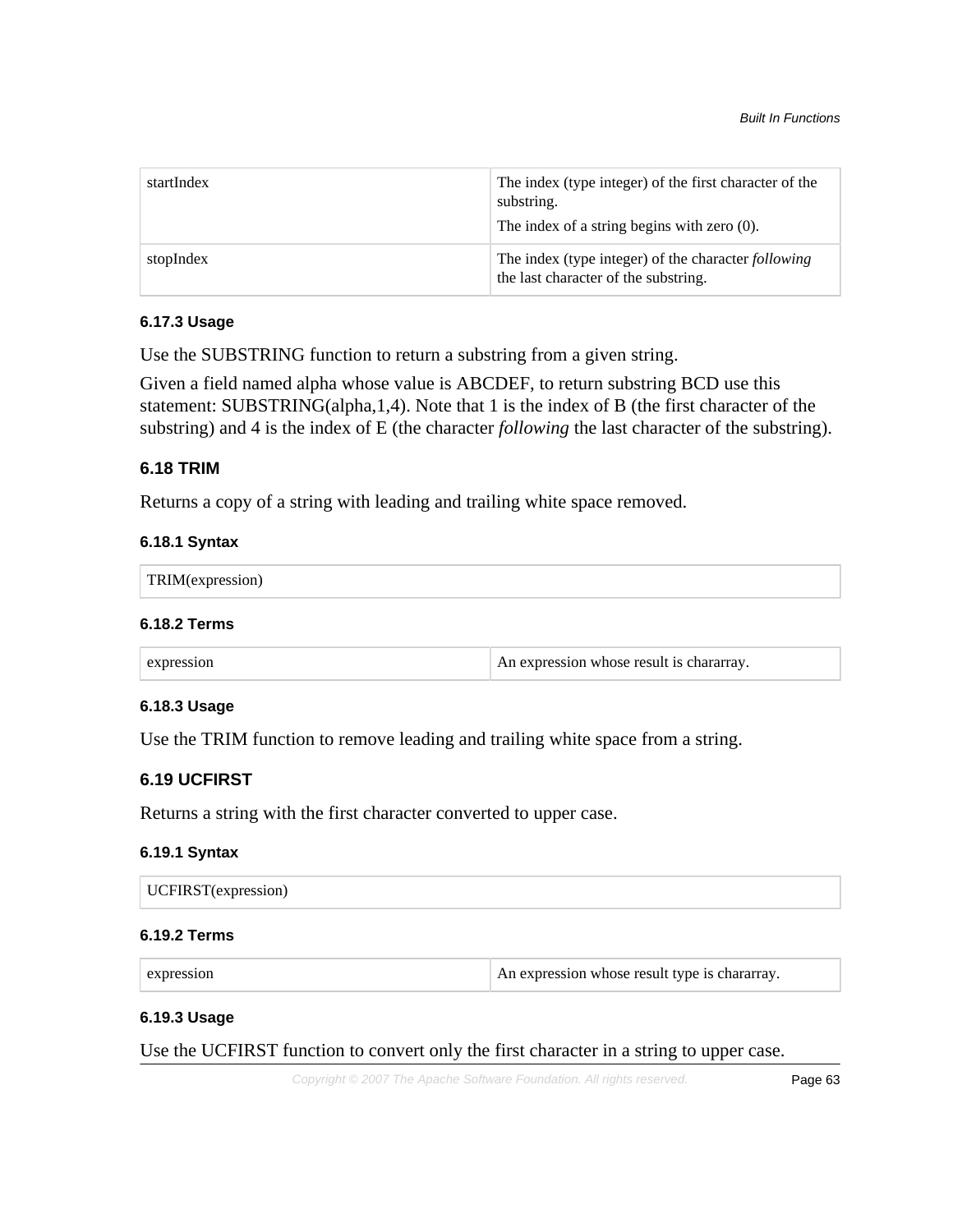## **6.20 UPPER**

Returns a string converted to upper case.

#### **6.20.1 Syntax**

| <b>UPPER</b> (expression) |
|---------------------------|
|---------------------------|

# **6.20.2 Terms**

expression An expression An expression whose result type is chararray.

#### **6.20.3 Usage**

Use the UPPER function to convert all characters in a string to upper case.

# **6.21 UniqueID**

Returns a unique id string for each record in the alias.

## **6.21.1 Usage**

UniqueID generates a unique id for each records. The id takes form "taskindex-sequence"

# **7 Datetime Functions**

For general information about datetime type operations, see the **Java API Specification**, **Java** [Date class,](http://docs.oracle.com/javase/6/docs/api/java/util/Date.html) and [JODA DateTime class](http://joda-time.sourceforge.net/apidocs/index.html). And for the information of ISO date and time formats, please refer to [Date and Time Formats.](http://www.w3.org/TR/NOTE-datetime)

# **7.1 AddDuration**

Returns the result of a DateTime object plus a [Duration object.](http://en.wikipedia.org/wiki/ISO_8601#Durations)

## **7.1.1 Syntax**

AddDuration(datetime, duration)

# **7.1.2 Terms**

| datetime | A datetime object.                              |
|----------|-------------------------------------------------|
| duration | The duration string in <b>ISO 8601 format</b> . |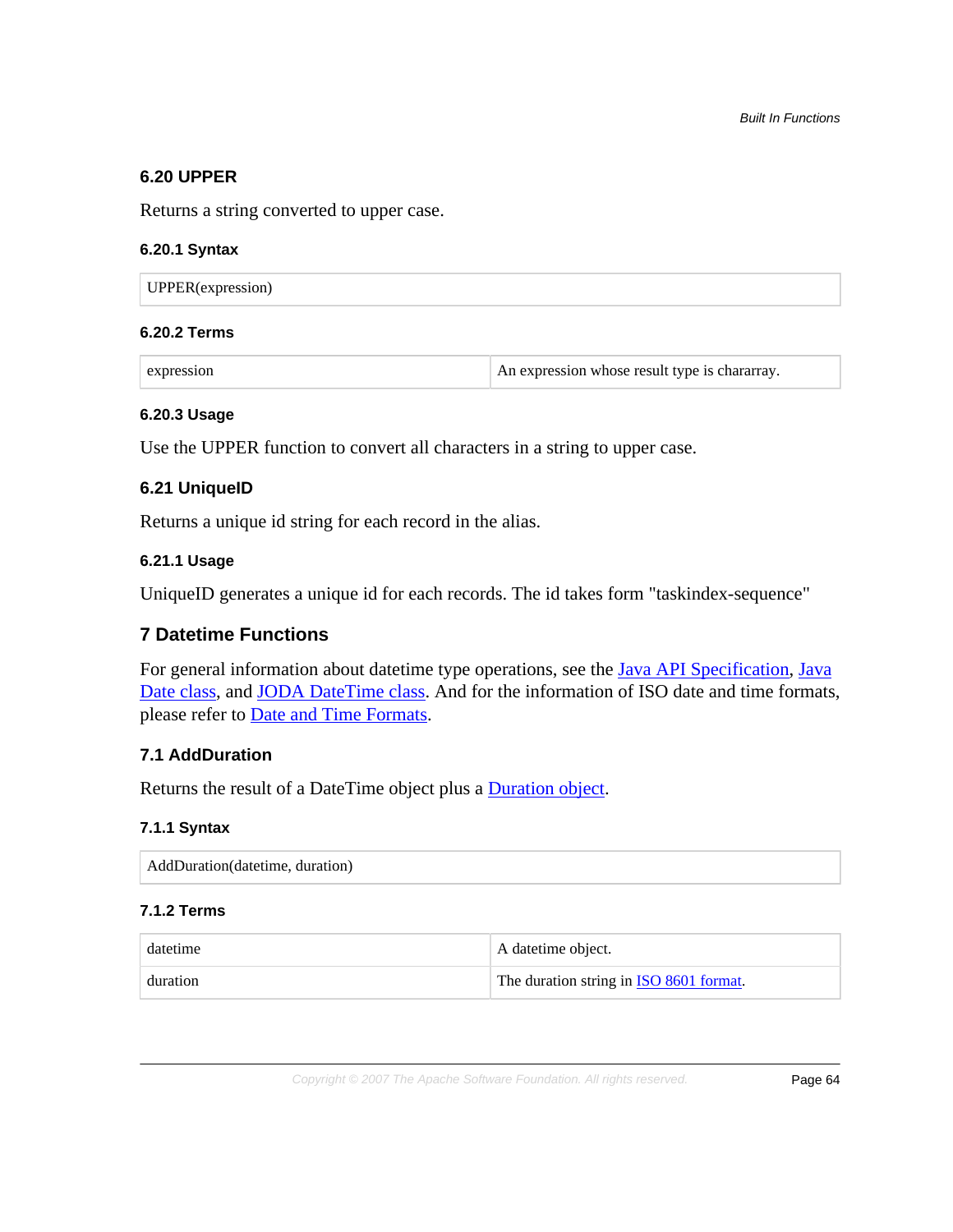## **7.1.3 Usage**

Use the AddDuration function to created a new datetime object by add some duration to a given datetime object.

# **7.2 CurrentTime**

Returns the DateTime object of the current time.

## **7.2.1 Syntax**

CurrentTime()

# **7.2.2 Usage**

Use the CurrentTime function to generate a datetime object of current timestamp with millisecond accuracy.

# **7.3 DaysBetween**

Returns the number of days between two DateTime objects.

# **7.3.1 Syntax**

| DaysBetween(datetime1, datetime2) |  |
|-----------------------------------|--|
|                                   |  |

#### **7.3.2 Terms**

| datetime1 | A datetime object.        |  |
|-----------|---------------------------|--|
| datetime2 | Another date time object. |  |

#### **7.3.3 Usage**

Use the DaysBetween function to get the number of days between the two given datetime objects.

# **7.4 GetDay**

Returns the day of a month from a DateTime object.

## **7.4.1 Syntax**

GetDay(datetime)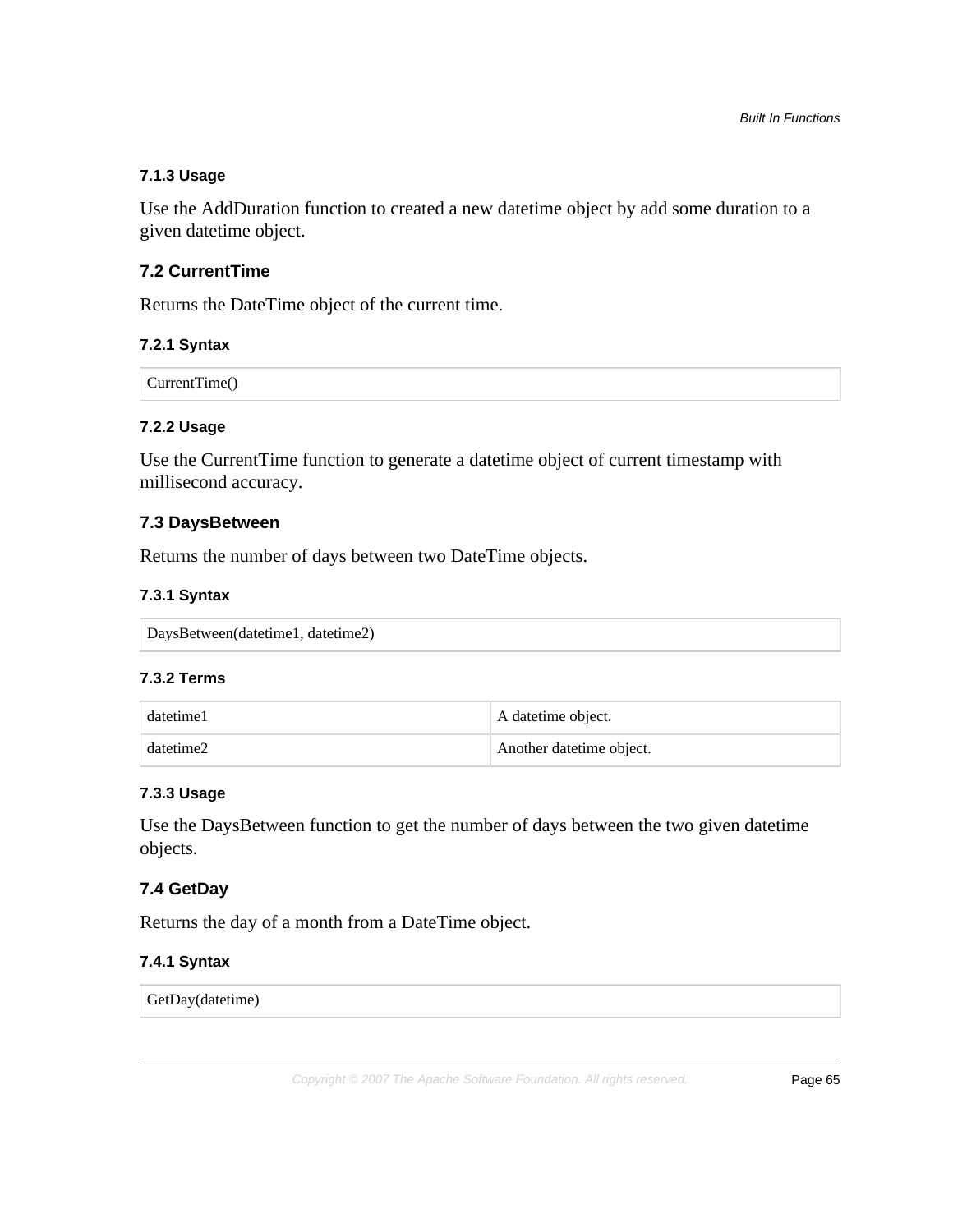#### **7.4.2 Terms**

| datetime | A date time object. |
|----------|---------------------|
|----------|---------------------|

## **7.4.3 Usage**

Use the GetDay function to extract the day of a month from the given datetime object.

## **7.5 GetHour**

Returns the hour of a day from a DateTime object.

#### **7.5.1 Syntax**

| GetHour(datetime) |  |
|-------------------|--|
|-------------------|--|

## **7.5.2 Terms**

datetime  $\blacksquare$  A datetime object.

#### **7.5.3 Usage**

Use the GetHour function to extract the hour of a day from the given datetime object.

## **7.6 GetMilliSecond**

Returns the millisecond of a second from a DateTime object.

## **7.6.1 Syntax**

| GetMilliSecond(datetime) |
|--------------------------|
|                          |

## **7.6.2 Terms**

|  | A date time object. |
|--|---------------------|
|--|---------------------|

#### **7.6.3 Usage**

Use the GetMilliSecond function to extract the millsecond of a second from the given datetime object.

# **7.7 GetMinute**

Returns the minute of a hour from a DateTime object.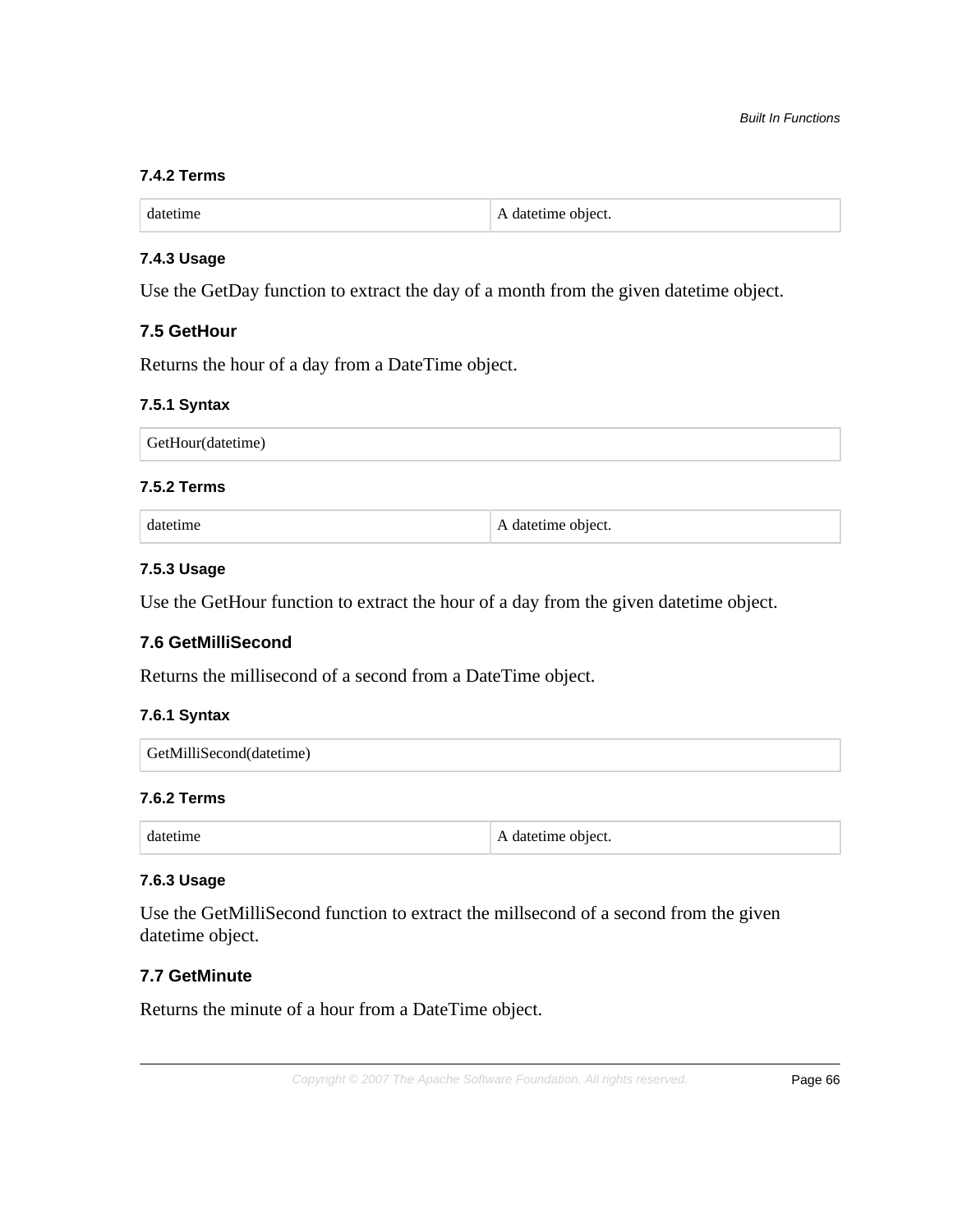# **7.7.1 Syntax**

| GetMinute(datetime) |  |  |
|---------------------|--|--|
|                     |  |  |

# **7.7.2 Terms**

#### **7.7.3 Usage**

Use the GetMinute function to extract the minute of a hour from the given datetime object.

# **7.8 GetMonth**

Returns the month of a year from a DateTime object.

#### **7.8.1 Syntax**

| $\Box$ GetMonth(datetime) |  |  |  |
|---------------------------|--|--|--|
|---------------------------|--|--|--|

## **7.8.2 Terms**

|  | object. |
|--|---------|
|--|---------|

# **7.8.3 Usage**

Use the GetMonth function to extract the month of a year from the given datetime object.

# **7.9 GetSecond**

Returns the second of a minute from a DateTime object.

#### **7.9.1 Syntax**

| GetSecond(datetime) |  |  |
|---------------------|--|--|

#### **7.9.2 Terms**

| datetime | A date time object. |
|----------|---------------------|
|----------|---------------------|

# **7.9.3 Usage**

Use the GetSecond function to extract the second of a minute from the given datetime object.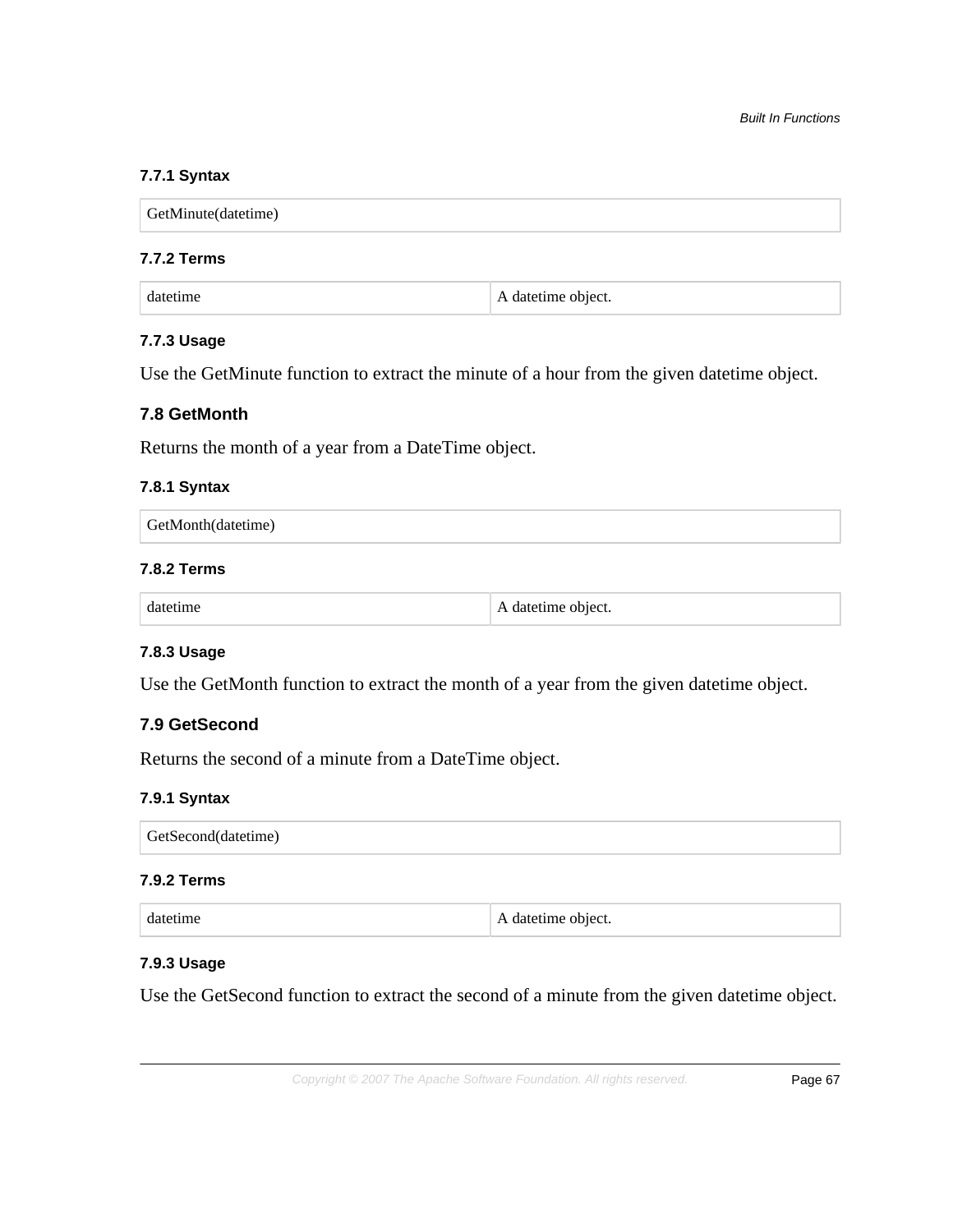## **7.10 GetWeek**

Returns the week of a week year from a DateTime object.

#### **7.10.1 Syntax**

| GetWeek(datetime) |  |  |  |
|-------------------|--|--|--|
|                   |  |  |  |

# **7.10.2 Terms**

datetime  $\blacksquare$  A datetime object.

#### **7.10.3 Usage**

Use the GetWeek function to extract the week of a week year from the given datetime object. Note that week year may be different from year.

# **7.11 GetWeekYear**

Returns the week year from a DateTime object.

#### **7.11.1 Syntax**

#### **7.11.2 Terms**

| datetime | $\perp$ A date time object. |
|----------|-----------------------------|
|----------|-----------------------------|

## **7.11.3 Usage**

Use the GetWeekYear function to extract the week year from the given datetime object. Note that week year may be different from year.

# **7.12 GetYear**

Returns the year from a DateTime object.

## **7.12.1 Syntax**

### **7.12.2 Terms**

| datetime | A date time object. |
|----------|---------------------|
|----------|---------------------|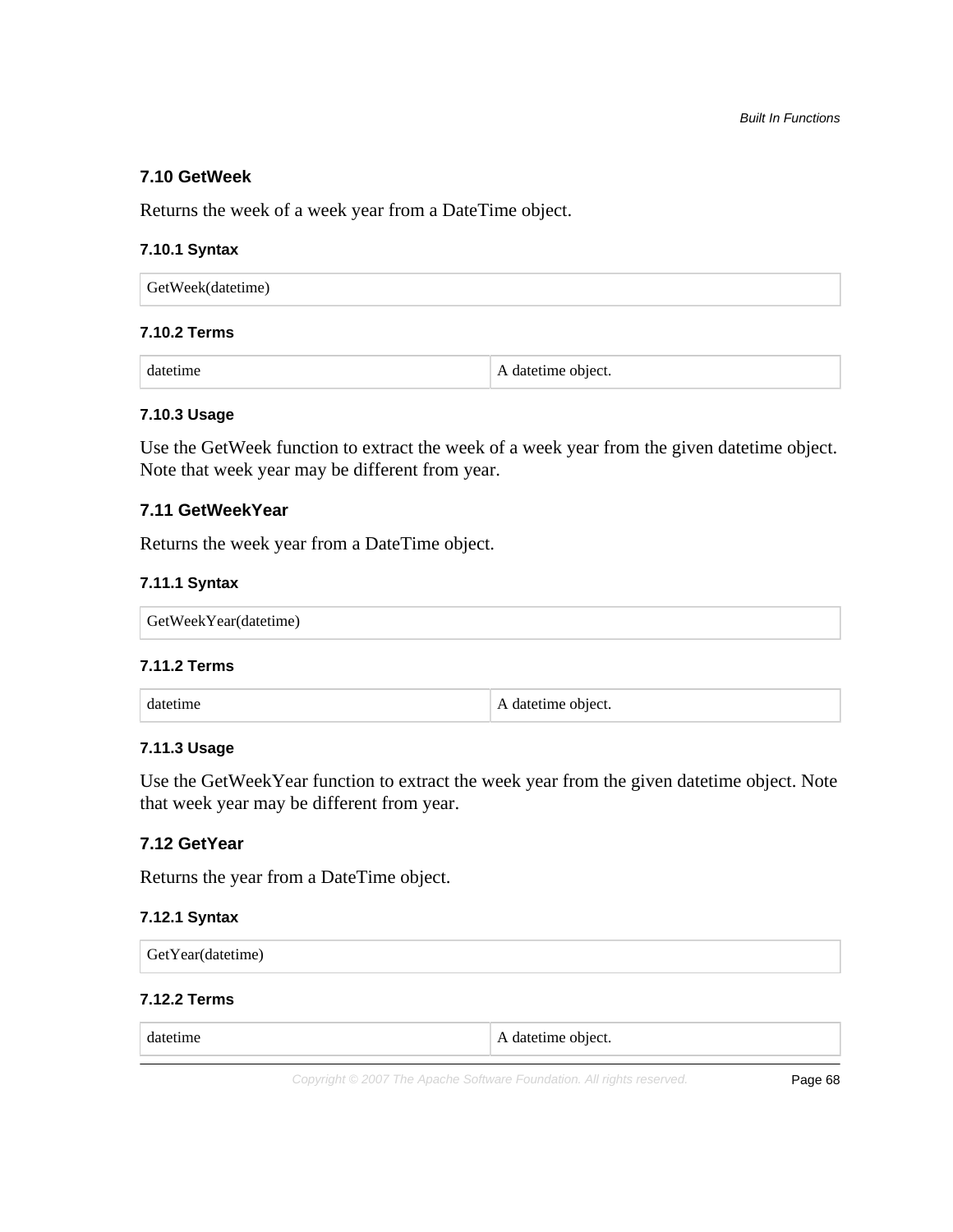# **7.12.3 Usage**

Use the GetYear function to extract the year from the given datetime object.

# **7.13 HoursBetween**

Returns the number of hours between two DateTime objects.

# **7.13.1 Syntax**

HoursBetween(datetime1, datetime2)

# **7.13.2 Terms**

| datetime1 | A datetime object.       |
|-----------|--------------------------|
| datetime2 | Another datetime object. |

# **7.13.3 Usage**

Use the HoursBetween function to get the number of hours between the two given datetime objects.

# **7.14 MilliSecondsBetween**

Returns the number of milliseconds between two DateTime objects.

## **7.14.1 Syntax**

```
MilliSecondsBetween(datetime1, datetime2)
```
# **7.14.2 Terms**

| datetime1 | A date time object.       |
|-----------|---------------------------|
| datetime2 | Another date time object. |

# **7.14.3 Usage**

Use the MilliSecondsBetween function to get the number of millseconds between the two given datetime objects.

# **7.15 MinutesBetween**

Returns the number of minutes between two DateTime objects.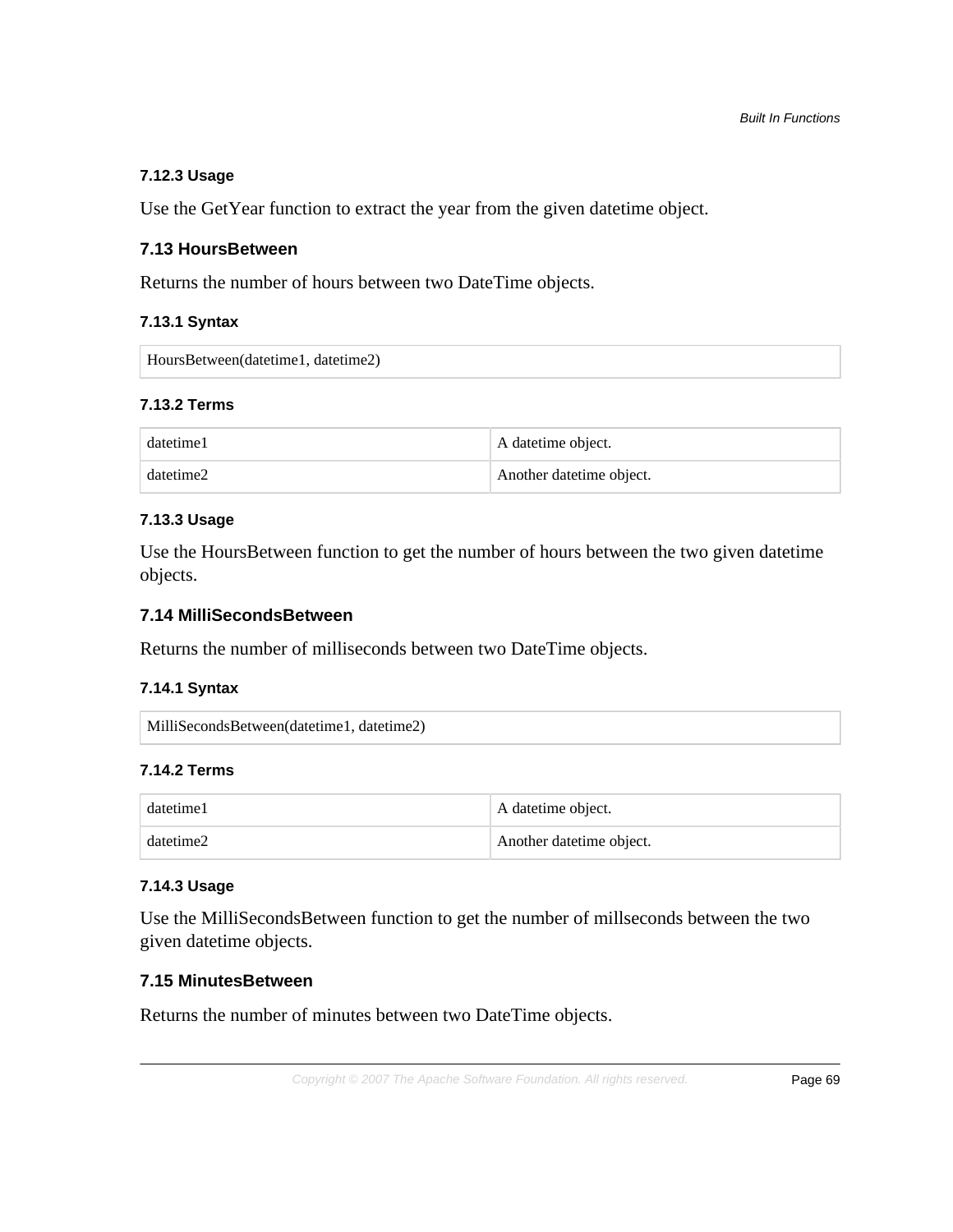# **7.15.1 Syntax**

MinutesBetween(datetime1, datetime2)

# **7.15.2 Terms**

| datetime1 | A datetime object.        |
|-----------|---------------------------|
| datetime2 | Another date time object. |

#### **7.15.3 Usage**

Use the MinutsBetween function to get the number of minutes between the two given datetime objects.

#### **7.16 MonthsBetween**

Returns the number of months between two DateTime objects.

# **7.16.1 Syntax**

MonthsBetween(datetime1, datetime2)

#### **7.16.2 Terms**

| datetime1 | A datetime object.       |
|-----------|--------------------------|
| datetime2 | Another datetime object. |

#### **7.16.3 Usage**

Use the MonthsBetween function to get the number of months between the two given datetime objects.

# **7.17 SecondsBetween**

Returns the number of seconds between two DateTime objects.

## **7.17.1 Syntax**

| SecondsBetween(datetime1, datetime2) |  |
|--------------------------------------|--|
|--------------------------------------|--|

#### **7.17.2 Terms**

| ------     | datetime object.         |
|------------|--------------------------|
| datetime l | $\overline{\phantom{a}}$ |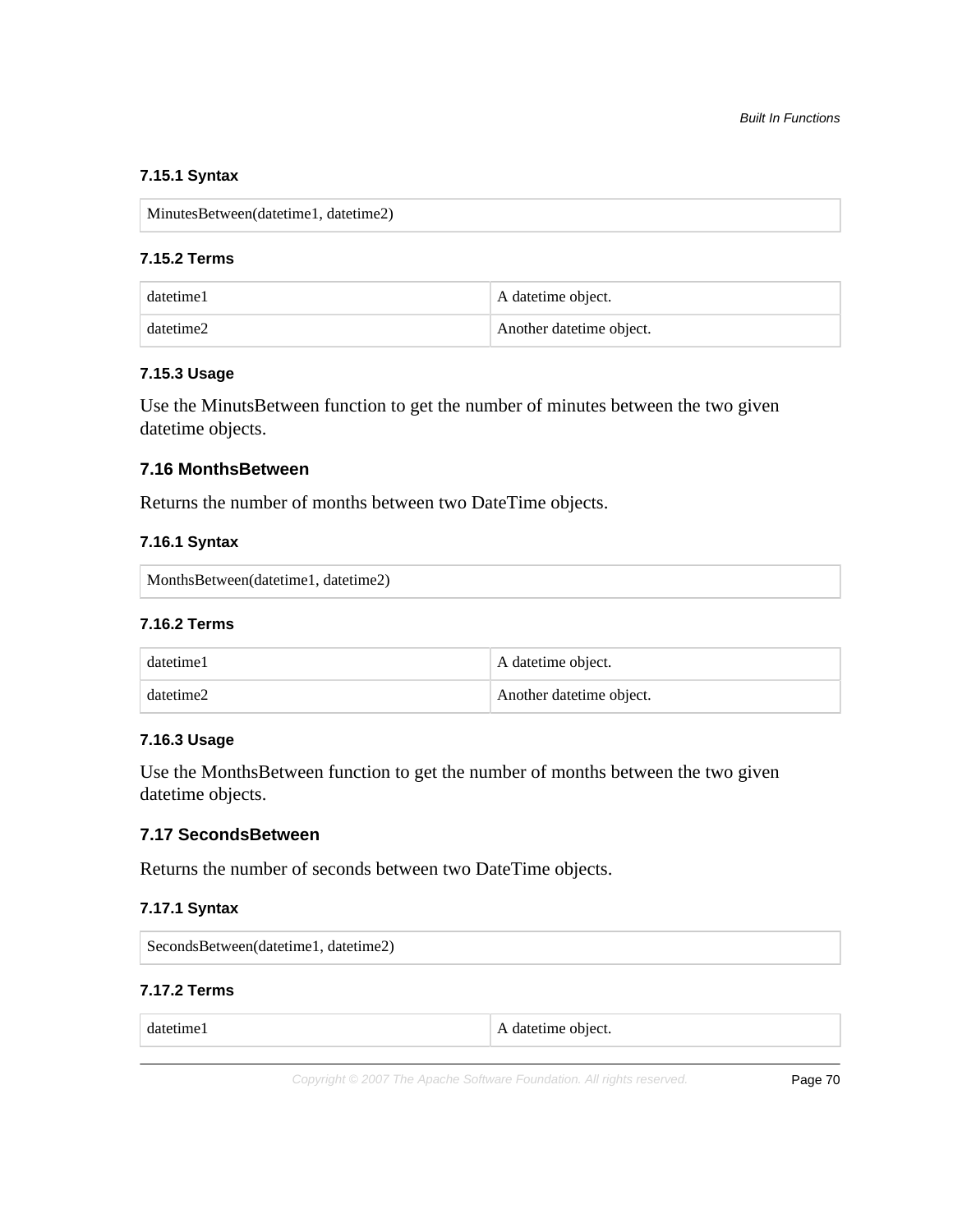| datetime. | Another datetime object. |
|-----------|--------------------------|
|           |                          |

#### **7.17.3 Usage**

Use the SecondsBetween function to get the number of seconds between the two given datetime objects.

# **7.18 SubtractDuration**

Returns the result of a DateTime object minus a [Duration object.](http://en.wikipedia.org/wiki/ISO_8601#Durations)

#### **7.18.1 Syntax**

SubtractDuration(datetime, duration)

#### **7.18.2 Terms**

| datetime | A datetime object.                              |
|----------|-------------------------------------------------|
| duration | The duration string in <b>ISO 8601 format</b> . |

## **7.18.3 Usage**

Use the AddDuration function to created a new datetime object by add some duration to a given datetime object.

# **7.19 ToDate**

Returns a DateTime object according to parameters.

#### **7.19.1 Syntax**

| ToDate(milliseconds)                 |  |
|--------------------------------------|--|
| ToDate(iosstring)                    |  |
| ToDate (userstring, format)          |  |
| ToDate(userstring, format, timezone) |  |

# **7.19.2 Terms**

| millseconds | The offset from 1970-01-01T00:00:00.000Z in<br>terms of the number milliseconds (either positive or<br>negative). |
|-------------|-------------------------------------------------------------------------------------------------------------------|
| isostring   | The date time string in the ISO 8601 format.                                                                      |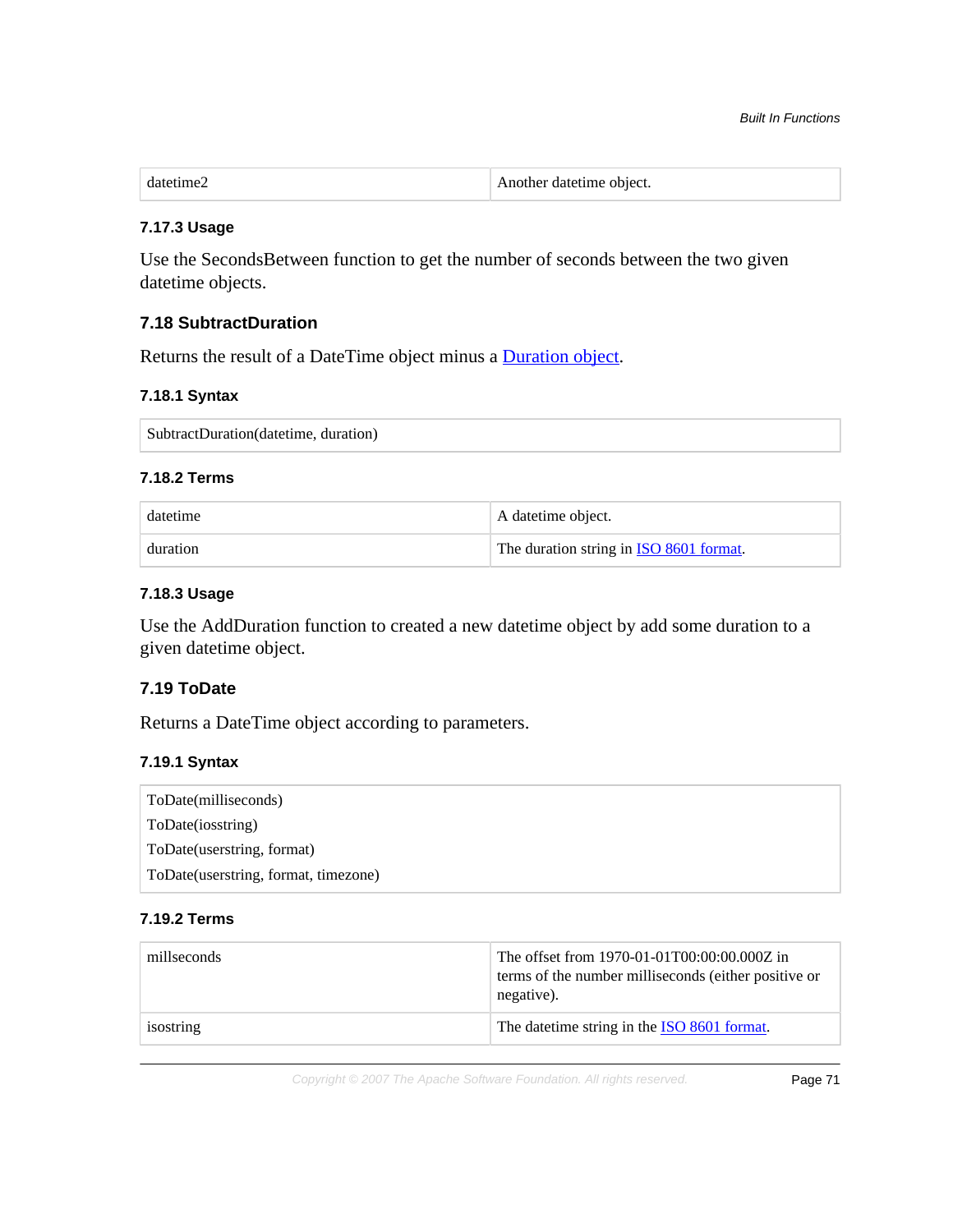| userstring | The date time string in the user defined format.                                                                                                                                                                                                       |
|------------|--------------------------------------------------------------------------------------------------------------------------------------------------------------------------------------------------------------------------------------------------------|
| format     | The date time format pattern string (see Java<br>SimpleDateFormat class).                                                                                                                                                                              |
| timezone   | The timezone string. Either the UTC offset and the<br>location based format can be used as a parameter,<br>while internally the timezone will be converted to the<br>UTC offset format.<br>Please see the Joda-Time doc for available timezone<br>IDs. |

# **7.19.3 Usage**

Use the ToDate function to generate a DateTime object. Note that if the timezone is not specified with the ISO datetime string or by the timezone parameter, the default timezone will be used.

# **7.20 ToMilliSeconds**

Returns the number of milliseconds elapsed since January 1, 1970, 00:00:00.000 GMT for a DateTime object.

## **7.20.1 Syntax**

| ToMilliSeconds(datetime) |  |  |
|--------------------------|--|--|
|                          |  |  |

# **7.20.2 Terms**

datetime A datetime object.

## **7.20.3 Usage**

Use the ToMilliSeconds function to convert the DateTime to the number of milliseconds that have passed since January 1, 1970 00:00:00.000 GMT.

# **7.21 ToString**

ToString converts the DateTime object to the ISO or the customized string.

# **7.21.1 Syntax**

ToString(datetime [, format string])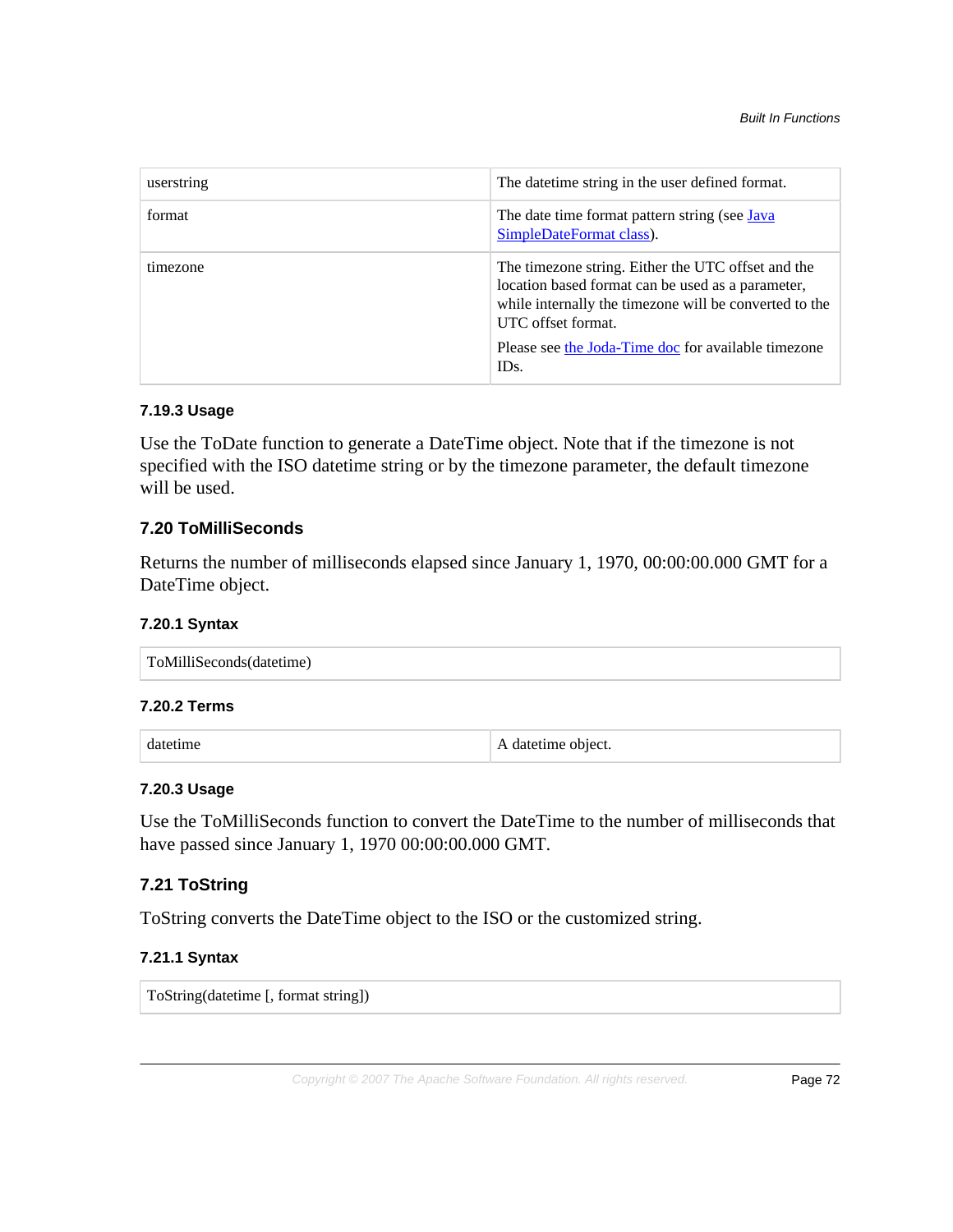# **7.21.2 Terms**

| datetime      | A datetime object.                                                        |
|---------------|---------------------------------------------------------------------------|
| format string | The date time format pattern string (see Java<br>SimpleDateFormat class). |

# **7.21.3 Usage**

Use the ToString function to convert the DateTime to the customized string.

## **7.22 ToUnixTime**

Returns the Unix Time as long for a DateTime object. UnixTime is the number of seconds elapsed since January 1, 1970, 00:00:00.000 GMT.

#### **7.22.1 Syntax**

| ToUnixTime(datetime) |
|----------------------|
|                      |

#### **7.22.2 Terms**

|  | A datetime object. |
|--|--------------------|
|--|--------------------|

## **7.22.3 Usage**

Use the ToUnixTime function to convert the DateTime to Unix Time.

## **7.23 WeeksBetween**

Returns the number of weeks between two DateTime objects.

#### **7.23.1 Syntax**

WeeksBetween(datetime1, datetime2)

## **7.23.2 Terms**

| datetime1 | A datetime object.        |
|-----------|---------------------------|
| datetime2 | Another date time object. |

## **7.23.3 Usage**

Use the WeeksBetween function to get the number of weeks between the two given datetime objects.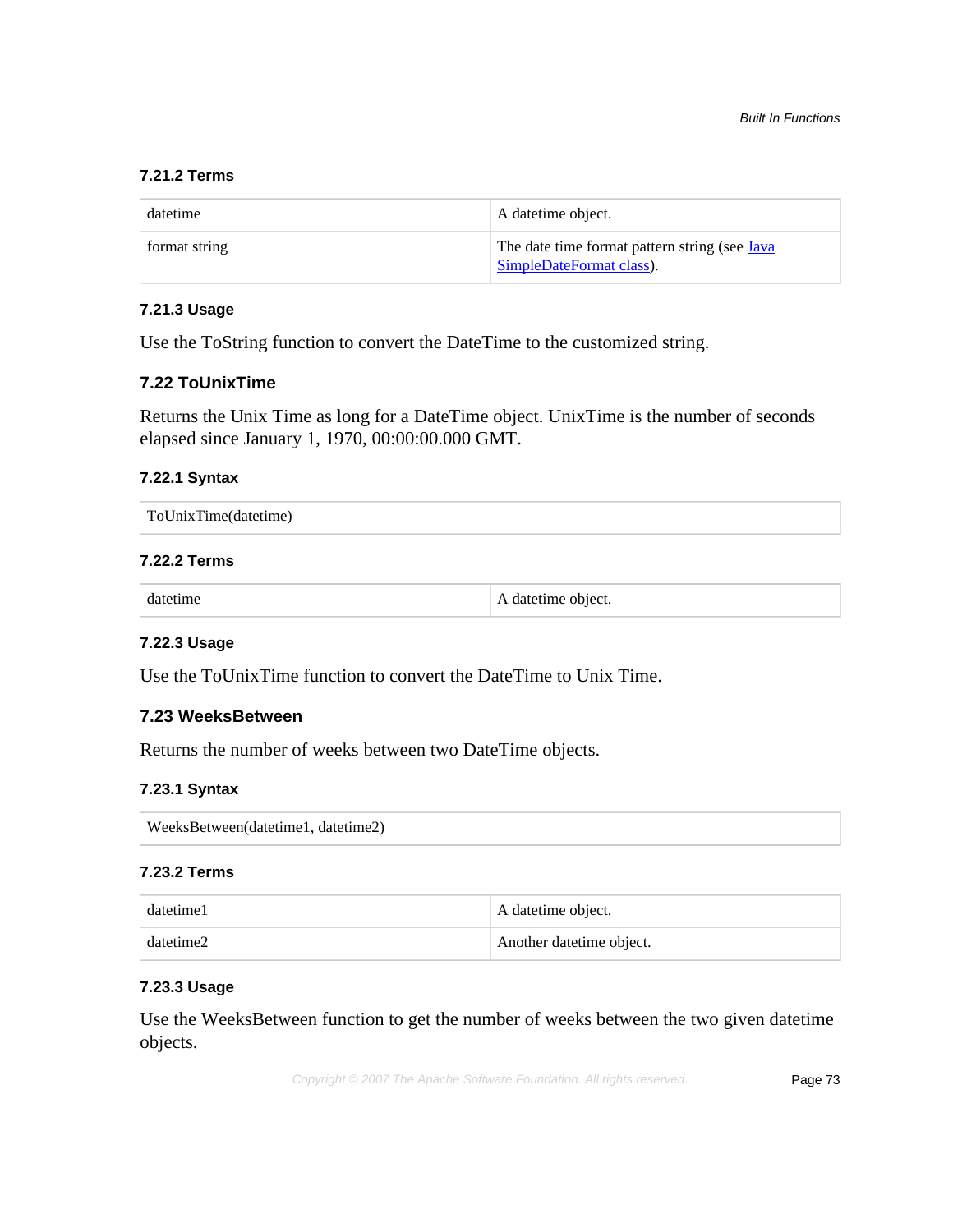## **7.24 YearsBetween**

Returns the number of years between two DateTime objects.

#### **7.24.1 Syntax**

YearsBetween(datetime1, datetime2)

## **7.24.2 Terms**

| datetime1 | A datetime object.       |
|-----------|--------------------------|
| datetime2 | Another datetime object. |

#### **7.24.3 Usage**

Use the YearsBetween function to get the number of years between the two given datetime objects.

# **8 Tuple, Bag, Map Functions**

## **8.1 TOTUPLE**

Converts one or more expressions to type tuple.

#### **8.1.1 Syntax**

TOTUPLE(expression [, expression ...])

#### **8.1.2 Terms**

expression An expression An expression of any datatype.

#### **8.1.3 Usage**

Use the TOTUPLE function to convert one or more expressions to a tuple.

See also: [Tuple](basic.html#tuple) data type and [Type Construction Operators](basic.html#type-construction)

## **8.1.4 Example**

In this example, fields f1, f2 and f3 are converted to a tuple.

```
a = LOAD 'student' AS (f1:chararray, f2:int, f3:float);
DUMP a;
(John,18,4.0)
```
Copyright © 2007 The Apache Software Foundation. All rights reserved. Page 74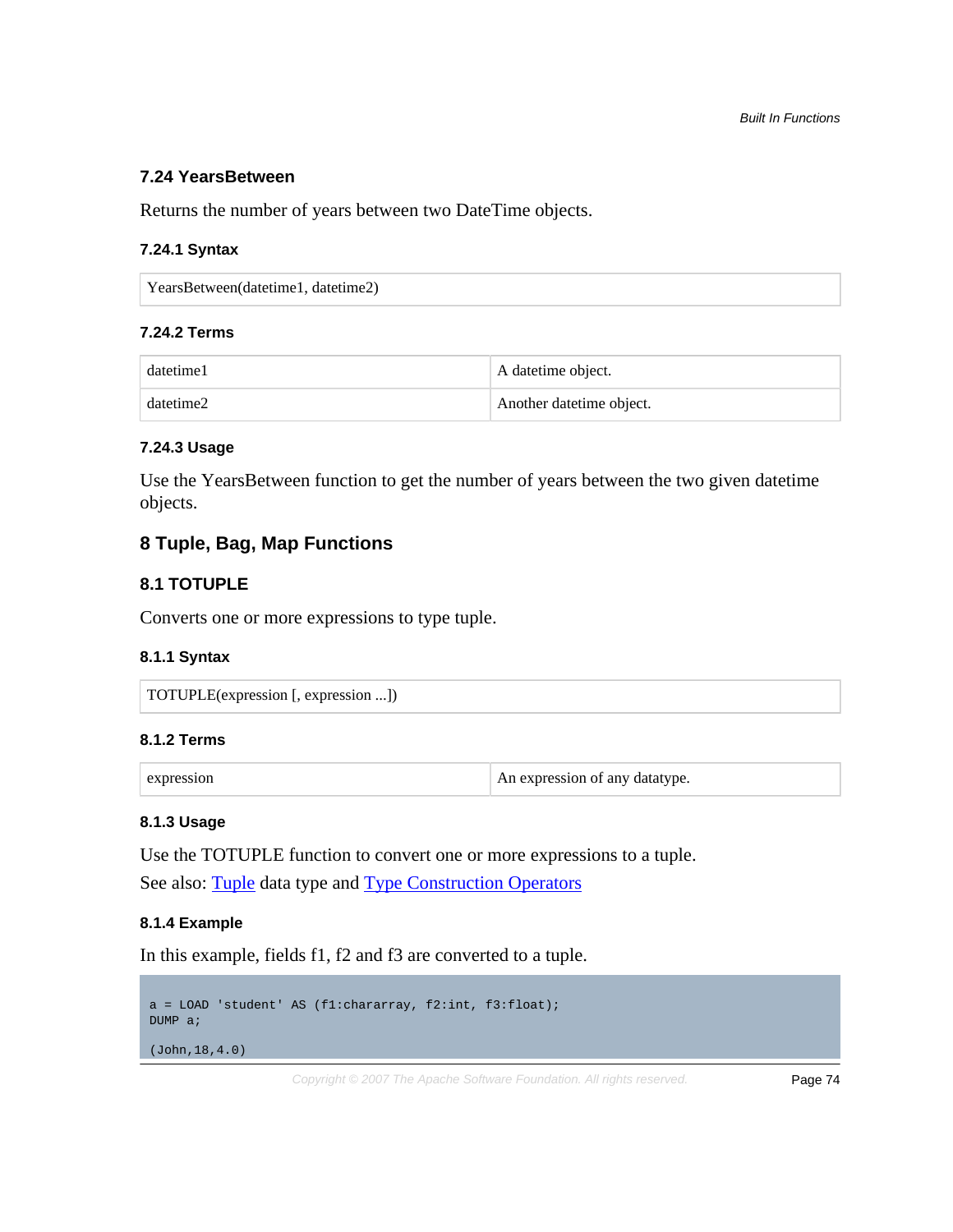```
(Mary,19,3.8)
(Bill,20,3.9)
(Joe,18,3.8)
b = FOREACH a GENERATE TOTUPLE(f1,f2,f3);
DUMP b;
((John,18,4.0))
((Mary,19,3.8))
((Bill,20,3.9))
((Joe,18,3.8))
```
# **8.2 TOBAG**

Converts one or more expressions to type bag.

#### **8.2.1 Syntax**

TOBAG(expression [, expression ...])

#### **8.2.2 Terms**

| expression | An expression with any data type. |
|------------|-----------------------------------|
|------------|-----------------------------------|

#### **8.2.3 Usage**

Use the TOBAG function to convert one or more expressions to individual tuples which are then placed in a bag.

See also: **[Bag](basic.html#bag)** data type and **Type Construction Operators** 

#### **8.2.4 Example**

In this example, fields f1 and f3 are converted to tuples that are then placed in a bag.

```
a = LOAD 'student' AS (f1:chararray, f2:int, f3:float);
DUMP a;
(John,18,4.0)
(Mary,19,3.8)
(Bill,20,3.9)
(Joe,18,3.8)
b = FOREACH a GENERATE TOBAG(f1,f3);
DUMP b;
({(John), (4.0)}({(Mary),(3.8)})
({(Bill),(3.9)})
({(Joe), (3.8)}
```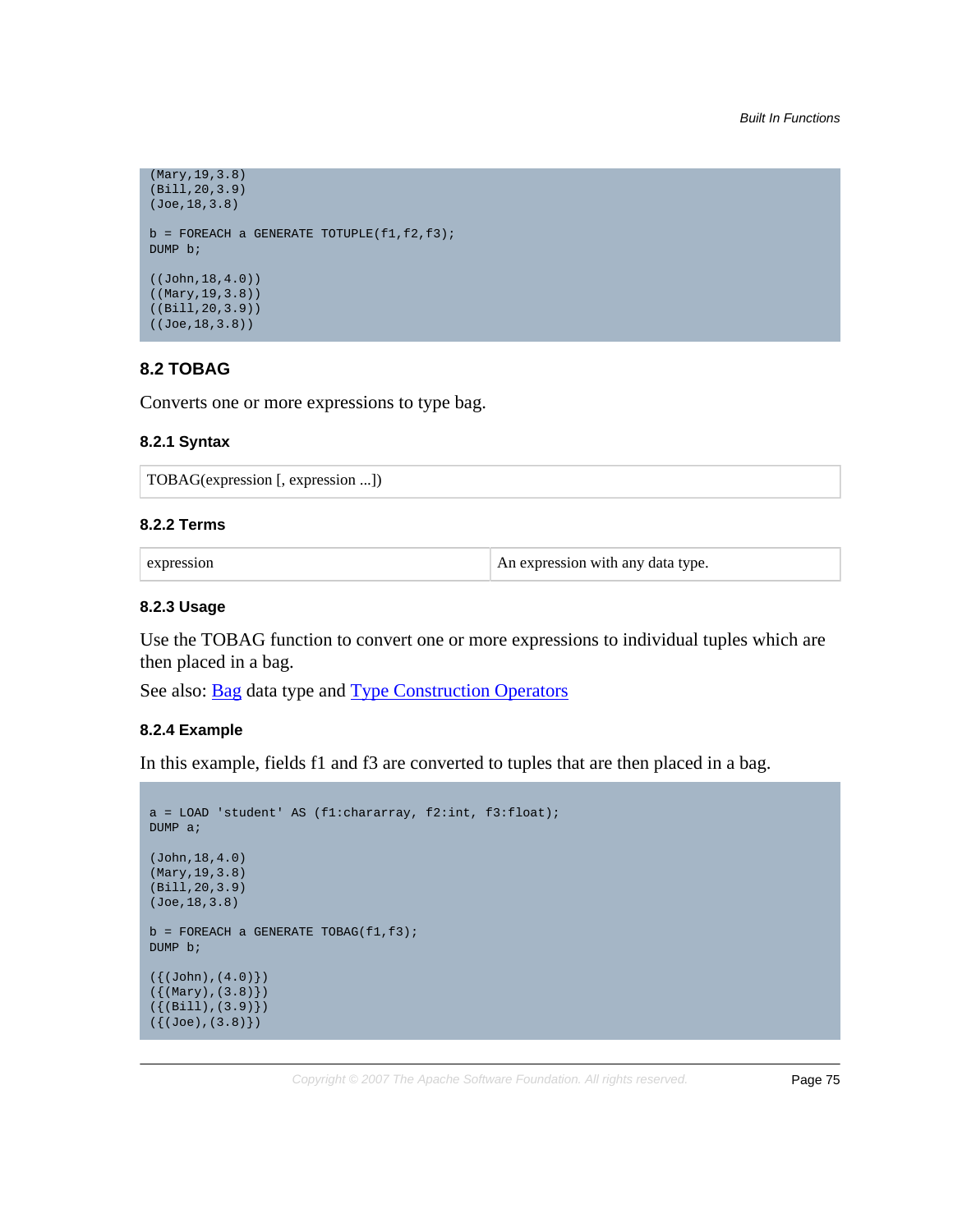## **8.3 TOMAP**

Converts key/value expression pairs into a map.

## **8.3.1 Syntax**

TOMAP(key-expression, value-expression [, key-expression, value-expression ...])

#### **8.3.2 Terms**

| key-expression   | An expression of type chararray.              |
|------------------|-----------------------------------------------|
| value-expression | An expression of any type supported by a map. |

#### **8.3.3 Usage**

Use the TOMAP function to convert pairs of expressions into a map. Note the following:

- You must supply an even number of expressions as parameters
- The elements must comply with map type rules:
	- Every odd element (key-expression) must be a chararray since only chararrays can be keys into the map
	- Every even element (value-expression) can be of any type supported by a map.

See also: [Map](basic.html#map) data type and [Type Construction Operators](basic.html#type-construction)

## **8.3.4 Example**

In this example, student names (type chararray) and student GPAs (type float) are used to create three maps.

```
A = load 'students' as (name:chararray, age:int, gpa:float);
B = foreach A generate TOMAP(name, gpa);
store B into 'results';
Input (students)
joe smith 20 3.5
amy chen 22 3.2
leo allen 18 2.1
Output (results)
[joe smith#3.5]
[amy chen#3.2]
[leo allen#2.1]
```
## **8.4 TOP**

Returns the top-n tuples from a bag of tuples.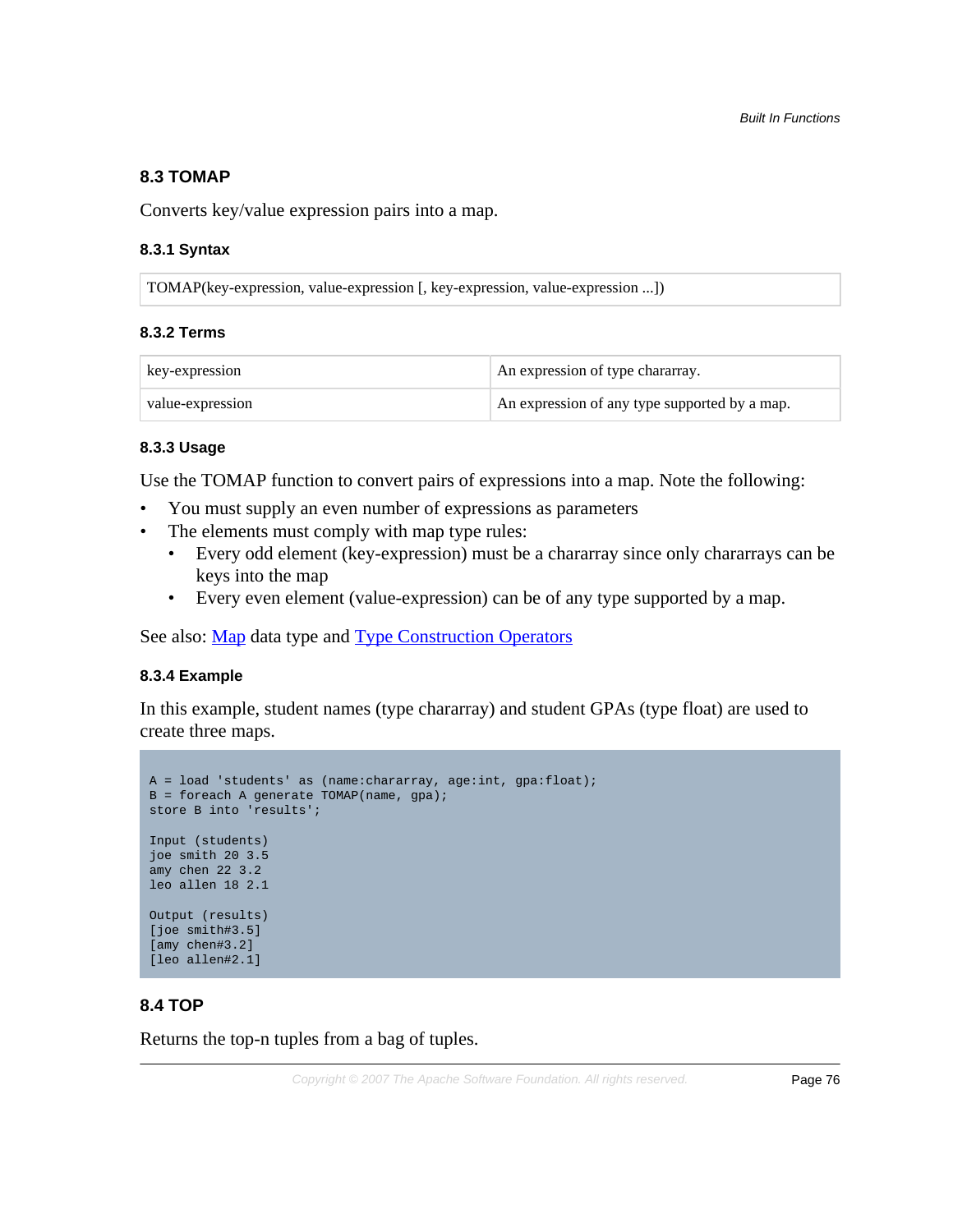#### **8.4.1 Syntax**

| TOP(topN,column,relation) |  |
|---------------------------|--|
|---------------------------|--|

#### **8.4.2 Terms**

| topN     | The number of top tuples to return (type integer).                                    |
|----------|---------------------------------------------------------------------------------------|
| column   | The tuple column whose values are being compared,<br>note 0 denotes the first column. |
| relation | The relation (bag of tuples) containing the tuple<br>column.                          |

#### **8.4.3 Usage**

TOP function returns a bag containing top N tuples from the input bag where N is controlled by the first parameter to the function. The tuple comparison is performed based on a single column from the tuple. The column position is determined by the second parameter to the function. The function assumes that all tuples in the bag contain an element of the same type in the compared column.

By default, TOP function uses descending order. But it can be configured via DEFINE statement.

```
DEFINE asc TOP('ASC'); -- ascending order
DEFINE desc TOP('DESC'); -- descending order
```
#### **8.4.4 Example**

In this example the top 10 occurrences are returned.

```
DEFINE asc TOP('ASC'); -- ascending order
DEFINE desc TOP('DESC'); -- descending order
A = LOAD 'data' as (first: chararray, second: chararray);
B = GROUP A BY (first, second);
C = FOREACH B generate FLATTEN(group), COUNT(A) as count;D = GROUP C BY first; -- again group by first
topResults = FOREACH D {
   result = asc(10, 1, 0); -- and retain top 10 (in ascending order) occurrences of
  'second' in first 
   GENERATE FLATTEN(result);
}
bottomResults = FOREACH D {
   result = desc(10, 1, C); -- and retain top 10 (in descending order) occurrences of
  'second' in first 
  GENERATE FLATTEN(result);
```
Copyright © 2007 The Apache Software Foundation. All rights reserved. Page 77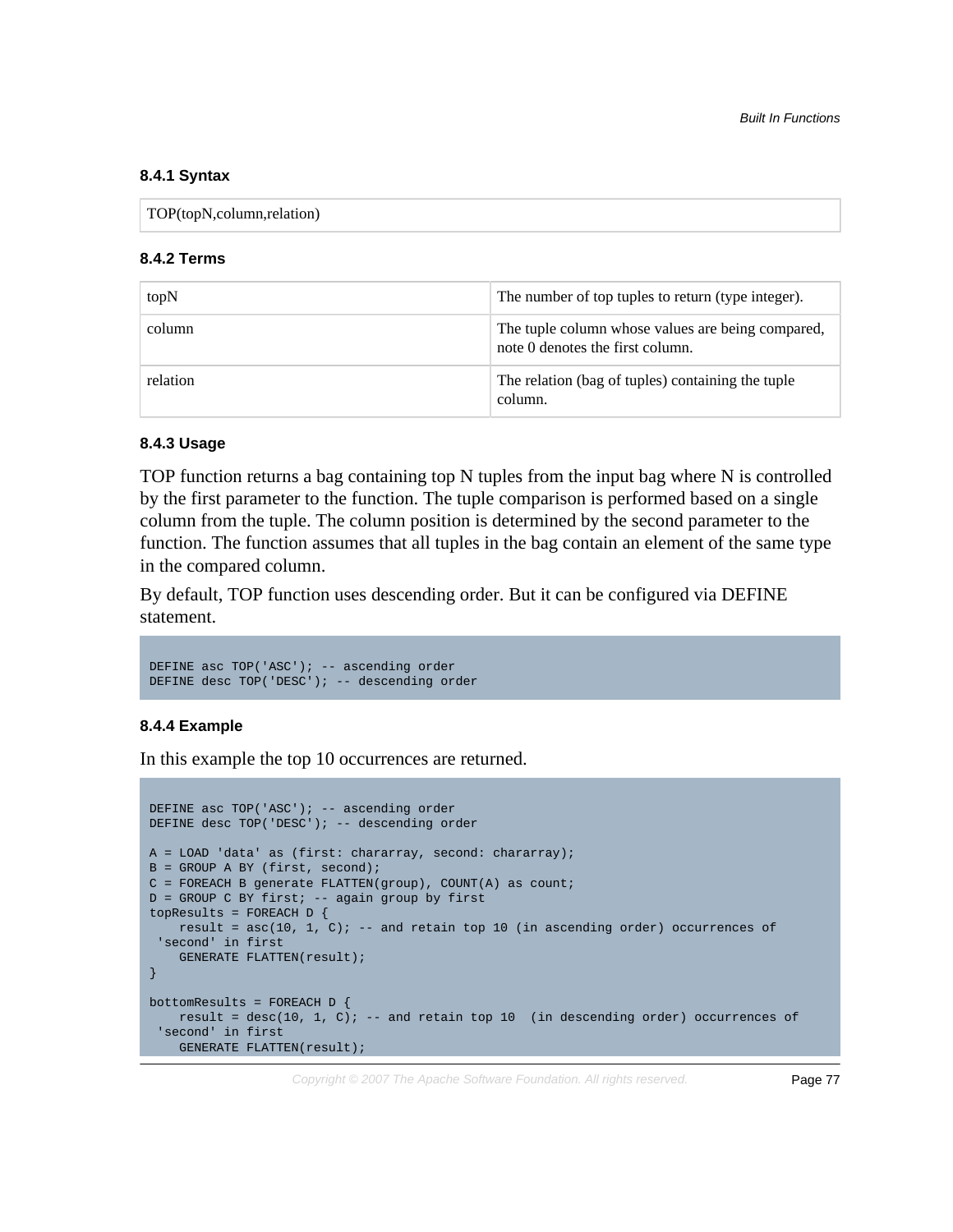# **9 Hive UDF**

}

Pig invokes all types of Hive UDF, including UDF, GenericUDF, UDAF, GenericUDAF and GenericUDTF. Depending on the Hive UDF you want to use, you need to declare it in Pig with HiveUDF(handles UDF and GenericUDF), HiveUDAF(handles UDAF and GenericUDAF), HiveUDTF(handles GenericUDTF).

# **9.1 Syntax**

HiveUDF, HiveUDAF, HiveUDTF share the same syntax.

```
HiveUDF(name[, constant parameters])
```
# **9.2 Terms**

| name                | Hive UDF name. This can be a fully qualified class<br>name of the Hive UDF/UDTF/UDAF class, or a<br>registered short name in Hive FunctionRegistry (most<br>Hive builtin UDF does that)                                                                                                                                                                                                                                                                            |
|---------------------|--------------------------------------------------------------------------------------------------------------------------------------------------------------------------------------------------------------------------------------------------------------------------------------------------------------------------------------------------------------------------------------------------------------------------------------------------------------------|
| constant parameters | Optional tuple representing constant parameters of<br>a Hive UDF/UDTF/UDAF. If Hive UDF requires<br>a constant parameter, there is no other way Pig can<br>pass that information to Hive, since Pig schema does<br>not carry the information whether a parameter is<br>constant or not. Null item in the tuple means this field<br>is not a constant. Non-null item represents a constant<br>field. Data type for the item is determined by Pig<br>contant parser. |

# **9.3 Example**

## HiveUDF

```
define sin HiveUDF('sin');
A = LOAD 'student' as (name:chararray, age:int, gpa:double);
B = foreach A generate sin(gpa);
```
# HiveUDTF

```
define explode HiveUDTF('explode');
A = load 'mydata' as (a0:\{(b0:chararray)\});
B = foreach A generate flatten(explode(a0));
```